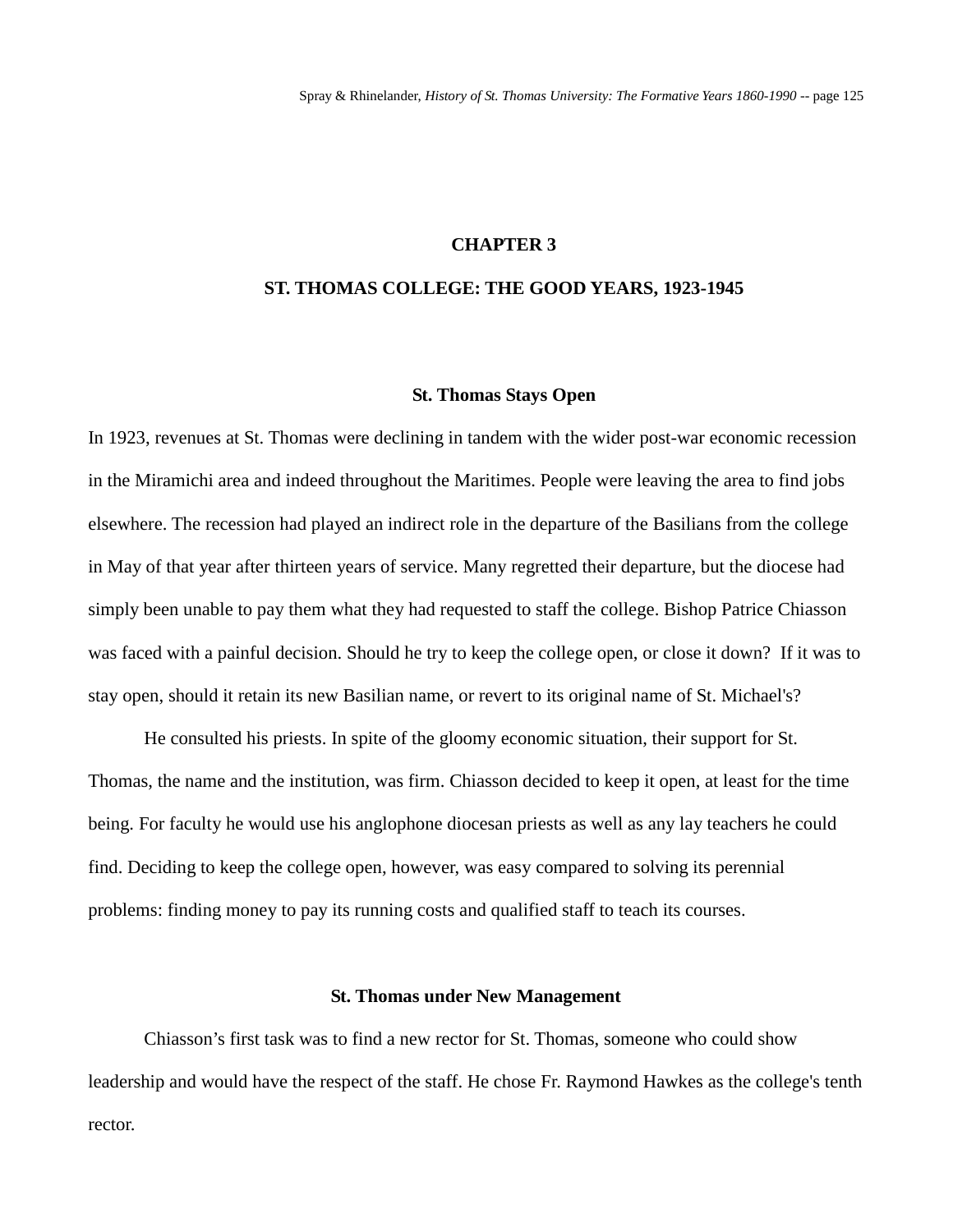Hawkes, forty-six, was a native of Chatham. He was educated in the Chatham schools and received his BA from St. Francis Xavier University [StFX] in 1898. He studied for his ordination at the Grand Séminaire in Montreal.

Hawkes was an outspoken supporter of the farming industry. At StFX, influenced by a priest named Fr. Jimmy Tompkins, he became a believer in co-operatives and credit unions. As a priest in the Escuminac Mission, he helped to establish the Hardwick Agricultural Society to assist local farmers and even served as its first president. He was a strong supporter of St. Thomas College and the Basilians since the day they arrived in Chatham. As we saw in the previous chapter, shortly after the college opened in 1910, he arrived at the Chatham wharf with barrels of potatoes, turnips, cabbages and carrots donated by his Bartibog parishioners for the college's students and staff. After the disastrous fire of 1919, he played an important role in the fund-raising drive that resulted in the construction of the new college building in 1920. Now he was given the responsibility of keeping the college alive. As well as serving as rector he was also expected to teach French and Religious Knowledge in both the arts and the High School programmes.

To assist Hawkes the bishop appointed Fr. John Keane to the new post of vice-rector. Keane earned a teacher's licence at Harkins Academy in Newcastle and taught there until 1910 when he, too, attended StFX in Nova Scotia. For three years in a row he won the gold medal for the highest standing in his class, and he was the class valedictorian when he graduated in 1913. Like Hawkes, he was also deeply influenced by Fr. Tompkins and became active in promoting not only the cooperative movement but adult education as well. He returned to the Miramichi in 1915 to become Principal of Harkins Academy. In 1919, he entered the seminary in Halifax. In 1923 when the bishop chose him to be St. Thomas's vice-rector he had just recently been ordained.

Keane with his extraordinary intellectual breadth was assigned to teach Classics, English, German, History, Mathematics and Science. For the next fifteen years he became one of the college's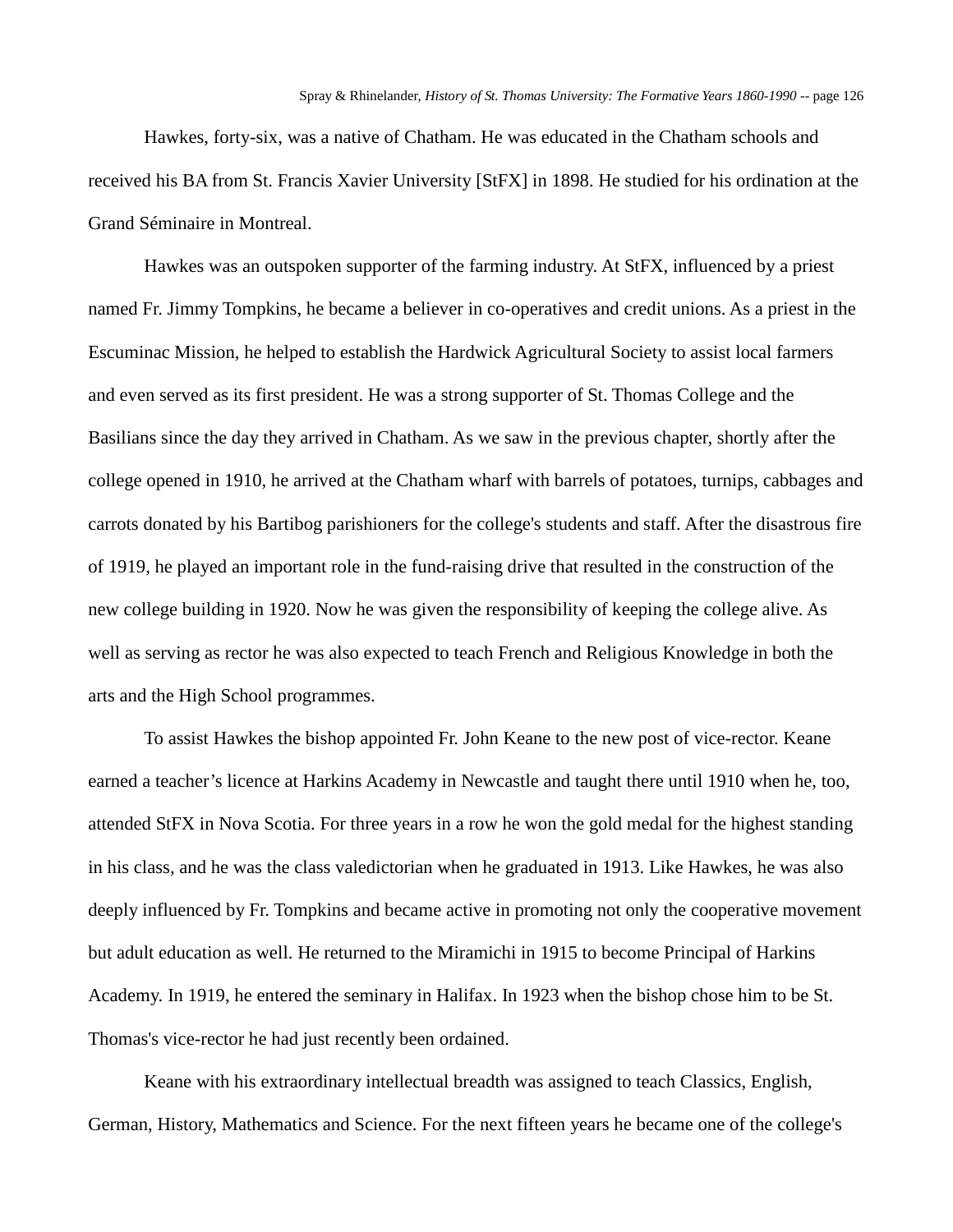most popular teachers. He could "preach, lecture, sing or recite beautiful poetry." He was also in demand outside the college as a public speaker as well as a performer in plays and concerts. Fr. Bernard

Broderick, a student at St. Thomas in 1928-29, in a personal interview remembered Keane as follows:

Fr. Keane was a bit of an eccentric, who loved English, and especially Shakespeare, and he taught you a love of literature. He could recite much of Shakespeare's works. He'd get you to read or carry out these parts.... I remember reading *Julius Caesar*, various parts, and so on and so forth. Literature was his great love, and I think one of the things I got out of it was perhaps a love for poetry, literature and knowledge. The little bit of knowledge I have about Shakespeare certainly came from Fr. Keane. He created a love for those things.

Dan O'Keefe, who graduated in 1937, in another personal interview described Keane as "a large man with a big Roman nose and a very good voice. He was an excellent teacher and the intellectual current of the school … like an Oxford Don."

These two remarkable men, Hawkes and Keane, set their stamp on St. Thomas College over the following years. In spite of the college's straitened circumstances they managed to gather to the college an outstanding teaching staff.

The college reopened on September 5, 1923 with a staff of fourteen: seven priests and seven lay teachers. Ninety-three boarding students and ninety-one day students were enrolled, for a total of one hundred eighty-four students, the largest number since the College was founded.

### **Economic Conditions in the Maritimes**

This happy state of enrolment at St. Thomas belied the rough economic times in the region. In the 1920s, the Maritimes as a whole was in serious economic decline. Pundits joked that the depression in the 'thirties did not affect the Maritimes because it was already depressed so no one noticed any difference. At the local level, Chatham fared particularly badly. Although by the end of the previous century it had become one of the province's largest towns, its economy was based on timber, and with the world-wide recession both before and after World War I the markets for lumber were severely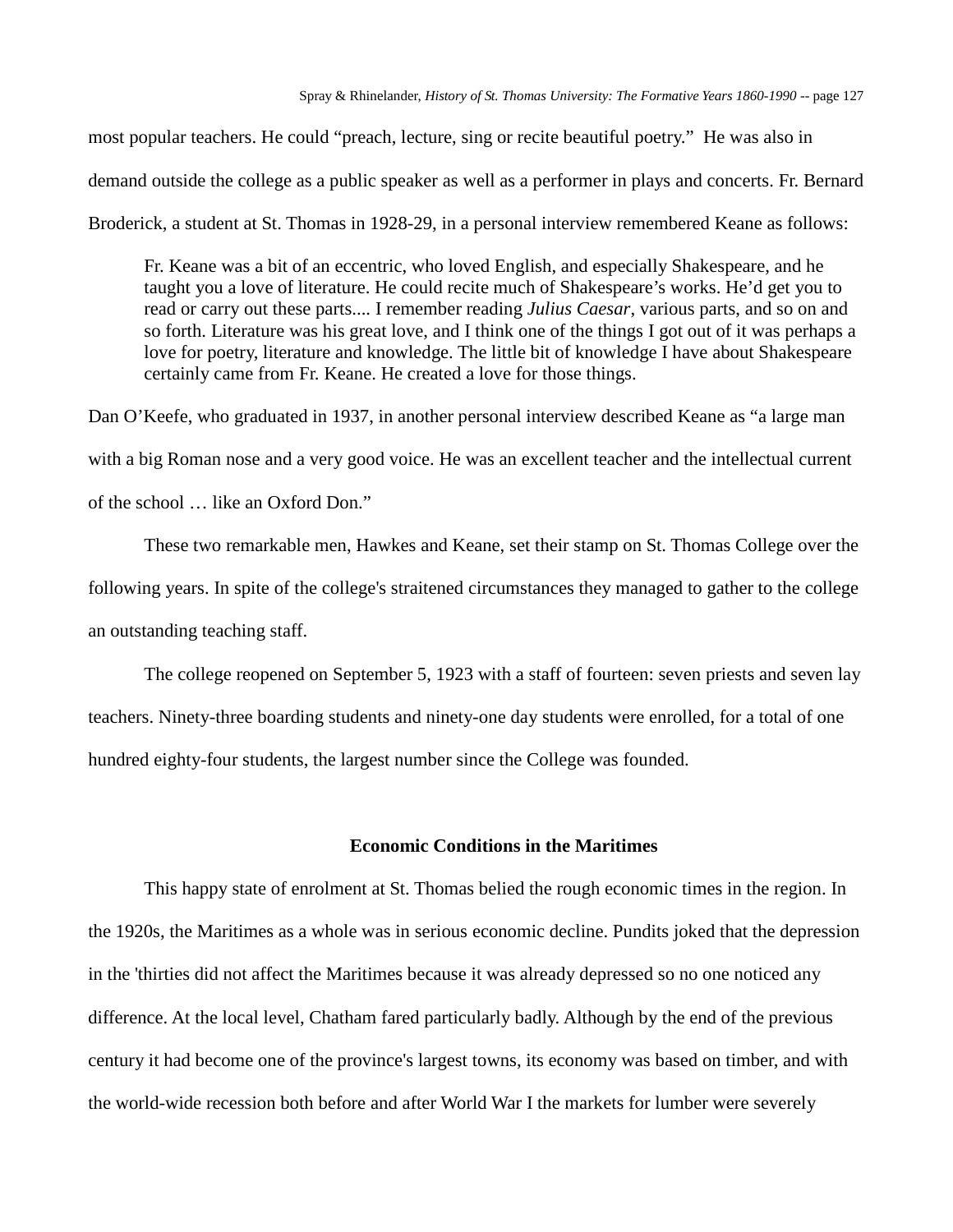depressed. Timber exports dried up. The two large sawmills in Chatham itself and the dozen or more smaller mills along the river nearby were hit hard. The market for pulp was also depressed, particularly as efficient European pulp-producing countries such as Finland entered the market. The town had a large pulp mill, but production dropped with decreased demand. When the mill workers had gone on strike in 1909 the mill closed, opened briefly the following year, but a few years later closed for good along with the lumber mills. Manufacturers in the region sold out or went bankrupt. Maritimers left the area in large numbers. Hundreds if not thousands of men all along the Mirimichi were out of work.

Even as the world economy recovered in the 1920s, political conditions did not favour the economy in the Maritimes. Economic power in Canada had become concentrated in fewer hands, mostly in Ontario. The numbers of farms in the region continued their century-long decline, despite the efforts of some local organizations such as the United Farmers of New Brunswick and the cooperative movement to counter the trend. In industry, the provincial governments in New Brunswick and Nova Scotia were more interested in supporting centralized pulp and paper and steel industries than traditional industries such as the timber trade and farming. Large and more efficient pulp mills did appear in Dalhousie and Edmunston, with the result that the population shifted to those areas of New Brunswick, while overall population growth in the province in the 1920s and 1930s stagnated. The population of the town of Chatham in 1911 was 6,446; by 1931 it had dropped to 4,017. The forest and farm industries in places like Chatham and Newcastle, starved of investment, declined. Such general economic starvation obviously weakened the possibilities of support for the development of Chatham's St. Thomas College.

Yet, in retrospect, perhaps it was precisely these tough times that instilled a powerful sense of support for the college through the lean years among its faculty, its students, and especially the Englishspeaking Catholics, not only on the Miramichi but throughout the province. In later years the children of many of those who had left to seek jobs elsewhere, brought up with tales of Maritime life and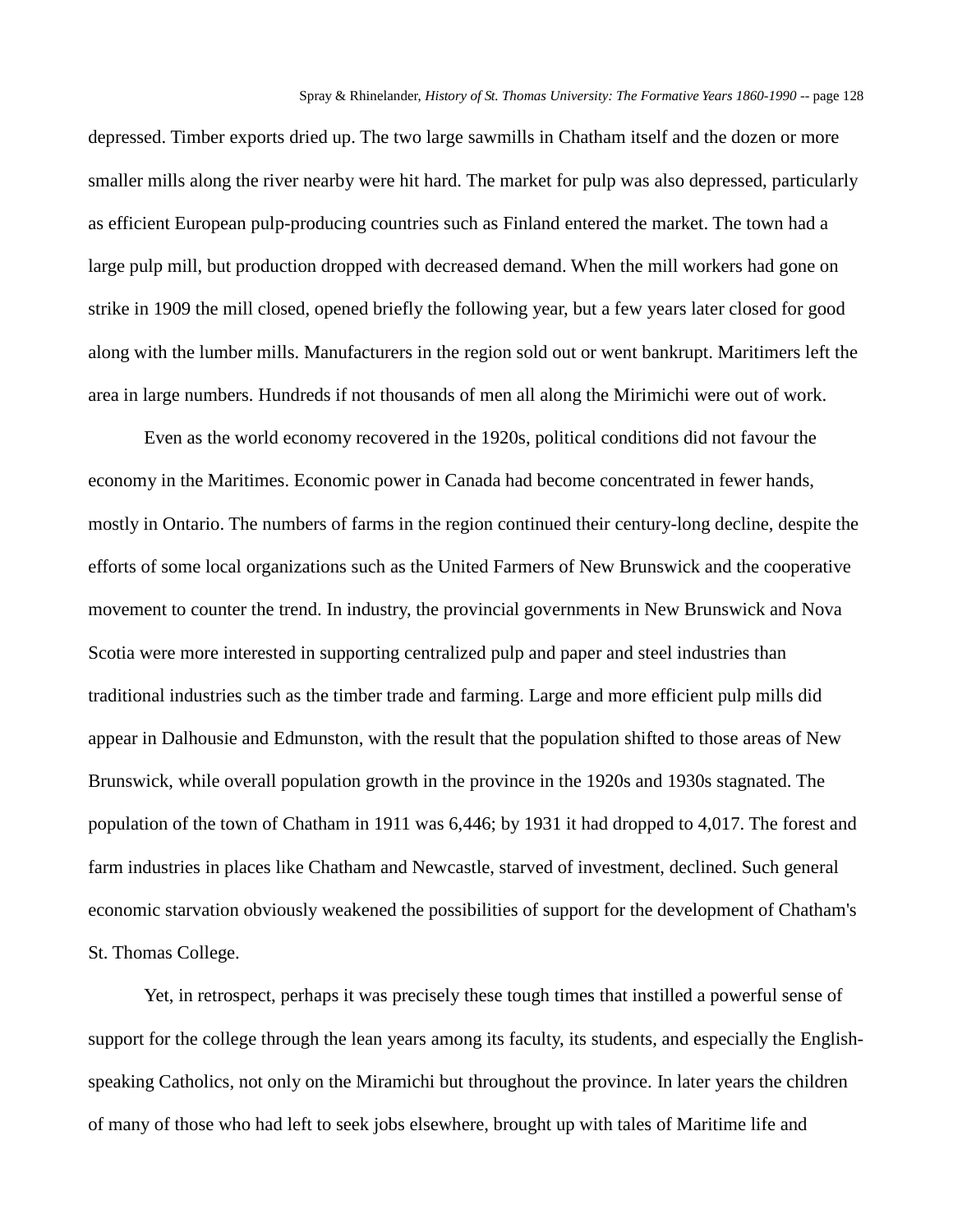keeping alive ties to grandparents who had stayed behind, would return to attend St. Thomas. The intense student involvement in college life that we saw under the leadership of the Basilian Fathers continued as their legacy. Former students from the 1930s and 1940s and later stress such involvement as the great strength of St. Thomas College.

### **The College Faculty**

From the 1920s through the 1950s, priests or priests-in-training comprised the overwhelming majority of the faculty at St. Thomas. Most taught in both the high school programme and the liberal arts college programme as it continued to develop. Most taught four or five classes a day in two or three different subjects, in addition to their other tasks. Some stayed for only a year or two before returning to parish work, but others remained on faculty for many years. We would judge them to be poorly-paid and greatly overworked, but they were obviously dedicated to the task of providing educational opportunities for Catholic boys who could not afford to go away to college. Their reward came in turning out men who were strengthened in their faith and at the same time equipped to enter the modern world. St. Thomas graduates became not only priests but also doctors, lawyers, teachers, businessmen, and civil servants.

Fr. François Daigle was one such faculty member. Born in St-Louis-de-Kent in 1882 and educated at the Collège Saint-Joseph in Memramcook, he studied for the priesthood in Montreal and went on to Rome to the College of the Propagation of the Faith where he earned a doctorate in Theology. Before his appointment to St. Thomas College in 1923 he served in a number of parishes in the diocese. At St. Thomas he taught Classics, Philosophy, French, Mathematics, Science, and Religious Knowledge. In 1933 he was appointed Vicar-General of the Diocese and remain on faculty until 1937. In that year he was awarded an honorary doctorate from his alma mater, Collège Saint-Joseph, and in the same year was transferred to the newly created Archdiocese of Moncton to assist its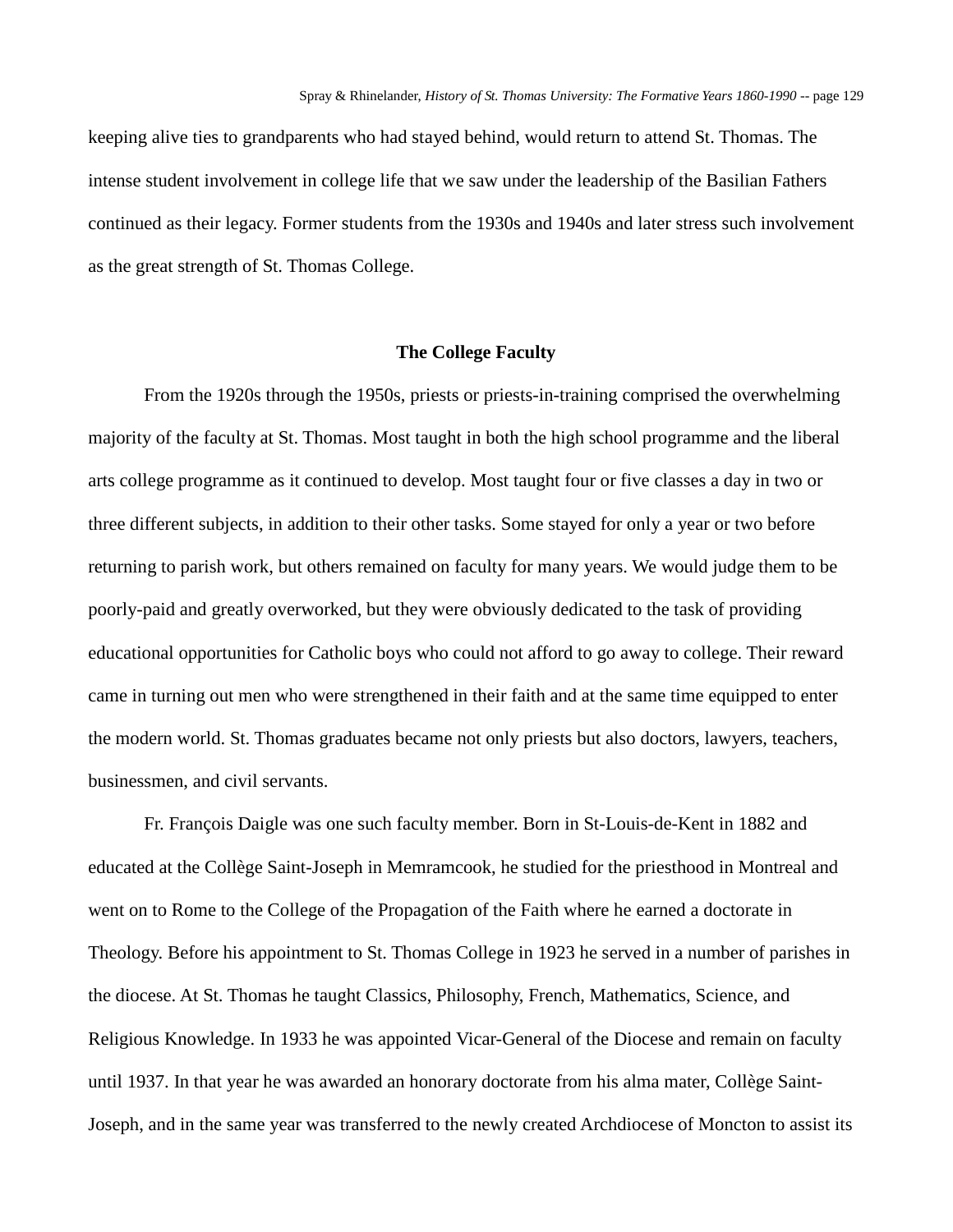first archbishop, Louis-Joseph-Arthur Melanson. In 1942 Daigle would be appointed Vicar-General of the Moncton Archdiocese, and in 1950 St. Thomas would also award him an honorary doctorate. One of his students at St. Thomas in 1928-29 was Bernard Broderick. In an interview, Broderick remembers that the students called Daigle "Pete. Just Pete. I don't know why he got that name, but he taught French. He was a lovely, good, saintly man. I have good memories of those years." O'Keefe in another interview remembered how Daigle gave him a non-credit course in Italian "simply because I was interested."

Fr. James Hill also joined the staff in 1923 to teach English and History. Born in Chatham (although some sources say Bay-du-Vin), he was educated in public schools in Chatham and then at St.Thomas, where he was an outstanding student and even taught in the Preparatory programme. He went to Laval University to study Theology and entered the Grand Séminaire in Montreal. He was ordained to the priesthood in Chatham by the Apostolic Delegate on June 24, 1923, just before his appointment to the St. Thomas staff at the age of twenty-five. In addition to his teaching duties, Hill was made Prefect of Discipline. Four years later, in 1927, following the death of Rector Hawkes, he would become St. Thomas's eleventh rector, a position he would hold for the next eighteen years until 1945.

Several other priests also joined the college's faculty in 1923. Fr. B. J. Murdock, formerly wartime chaplain and an author, had studied at St. Dunstan's University (upgraded from college status in 1914) in Charlottetown before also going to the Grand Séminaire in Montreal. At St. Thomas he taught English, History and Religious Knowledge on a part-time basis for several years before returning to parish work. Murdock was considered somewhat eccentric. His war-time experiences as a padre in the front lines in France had affected him deeply, and he spent much of his time alone in a cabin out in the woods where he wrote a number of books about his experiences. And Fr. E. Wallace, who was a student at St. Michael's Academy in Chatham before going on to seminary, taught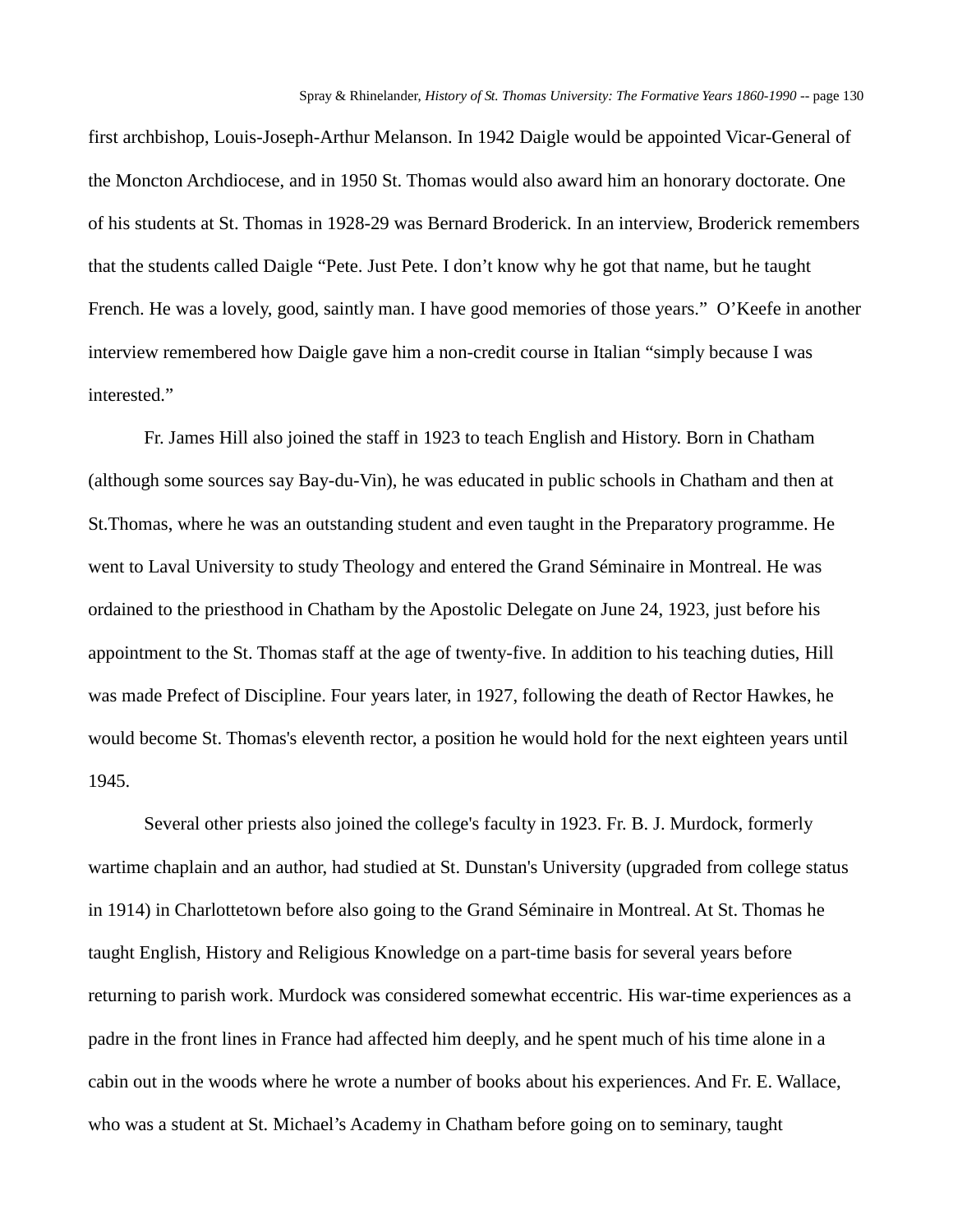Philosophy and Religious Knowledge part-time for three years. His students remembered him as a "quiet, soft spoken man," "thoughtful" and "studious," but also a bit of an eccentric, noted especially for his disorderly office. And a certain Fr. J. Godbout taught Liturgical Music and directed the college choir.

Not all the faculty were priests. A number of lay faculty had always been required to fill out the college curriculum. Thus, several laymen were hired in 1923 to teach in the Commercial and Preparatory programmes. A certain A. Robichaud taught mathematics and science in St. Thomas's High School programme. The lay teachers carried as heavy a teaching load as the priests, often helping out with sports, drama and other student activities. Most of them moved on after a year or two to teach in provincial schools, which paid higher salaries. Not all the lay hirings were successful. In his first year Rector Hawkes had to dismiss, for unnamed reasons, three of the lay faculty.

#### **Changes to Staff**

A major expansion of the full-time staff occurred the following year, 1924. Charles O'Hanley, for example, though not yet a priest, was among those who joined the faculty. A native of Hillsborough, NB, he studied at St. Thomas, completed his BA at St. Dunstan's in PEI in 1922, and adfter that taught high school in Bathurst. He took over Daigle's History and English classes in the arts programme and some classes in the Preparatory programme. After two years, in 1926, he left St. Thomas to attend Holy Heart Seminary in Halifax, but following completion of his studies and his ordination in 1930, he returned to St. Thomas to teach Classics, English, History and Mathematics. Fr. O'Hanley remained on faculty for many years. In 1941 he would become Dean of Studies. In 1945 he would become St. Thomas's twelfth rector, although he would serve as such for only three years, resigning as we shall see later in unhappy circumstances. Msgr. George Martin, a former student, in a personal interview described O'Hanley as follows: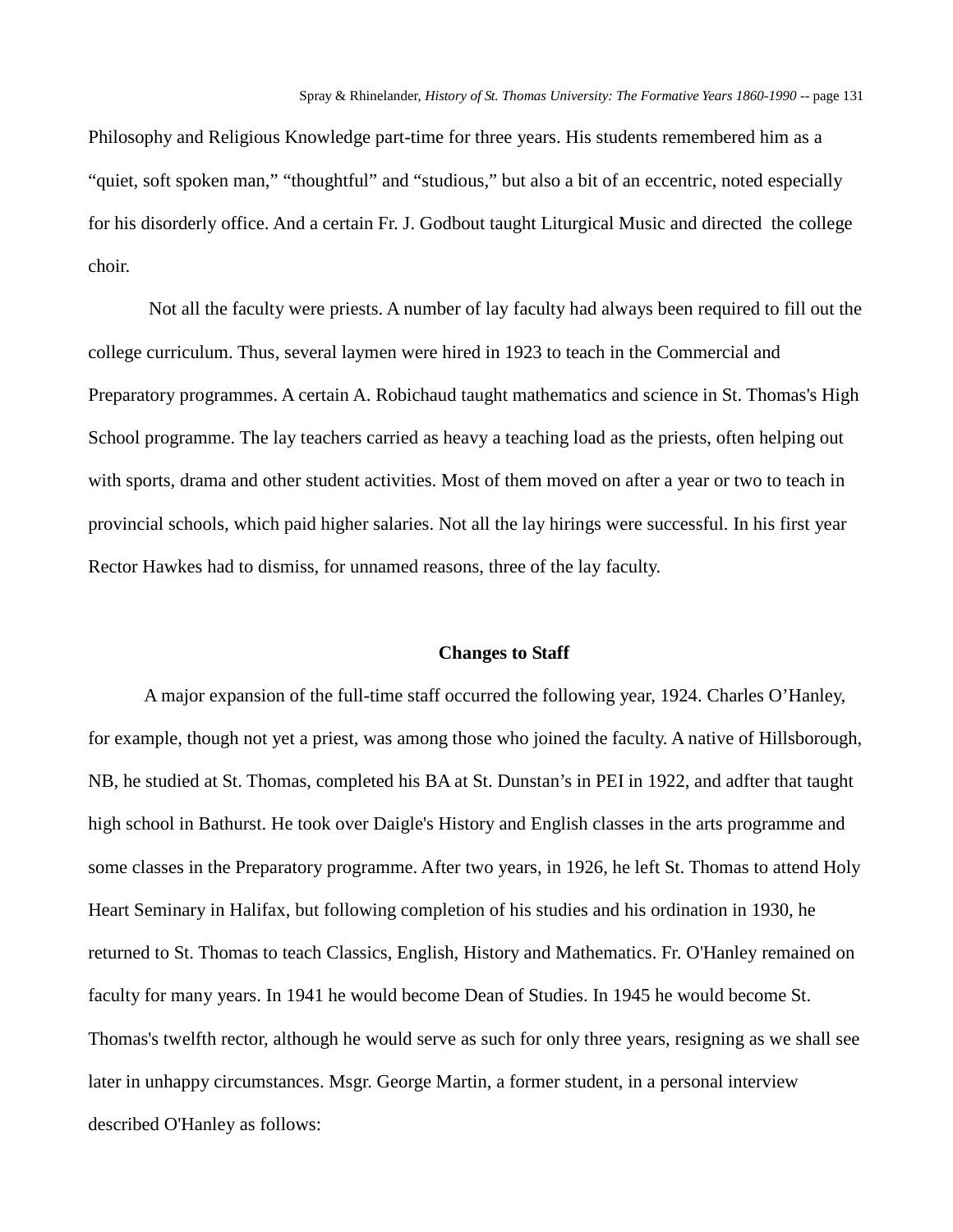A powerfully built man, he seemed to have great strength and great energy – that deep down kind of energy that only a few men seem to have. He was an excellent math teacher: meticulously exact, well prepared, and patient. He was always cheerful in the classroom, always even tempered. I can't remember ever having seen him become angry in the classroom.

George Harrington, another lay teacher and future priest, joined the faculty with O'Hanley in 1924 at the age of eighteen. Born at Loggieville in 1906, he entered St. Thomas as a ninth-grade student. He taught in the Preparatory programme before entering seminary, like O'Hanley, in 1926. After his ordination in 1931, again like O'Hanley, he returned to teach at St. Thomas.

Fr. James Dunn, another much-admired teacher, also became a member of the full-time staff in 1924. He became particularly active in the college's sports programme. In 1930 he took over responsibility for the Commercial programme . In 1932 he commanded the COTC (Cadet Corps) and organized a college drum and bugle band. In 1934, as we shall see, Dunn became one of the five Incorporators and member of the new board when St. Thomas was incorporated as a university. In 1936 he took on the duties of parish priest in Loggieville but continued to teach Religious Knowledge in St. Thomas's preparatory, high school, and arts programmes on a part-time basis.

Other lay teachers who joined the St. Thomas faculty in the 1920s included James Edward Butler, a native of Newcastle, who also taught in the Preparatory programme for two years before going on to the University of Toronto to get his BA. In the 1950's he returned to St. Thomas to teach History. His former students remember him fondly as a teacher of great character.

Don Jackson, an engineering graduate from McGill University, was also hired in 1924. He taught mathematics and science in the preparatory and arts programmes.

A number of the teaching priests at St. Thomas did obtain masters degrees, but only a few earned doctorates. Finances did not allow long periods of study. As an indication of the breadth required of the college's teachers, those who went to graduate school usually took courses in new fields in order to be able to offer new courses in addition to their old ones when they returned. For example,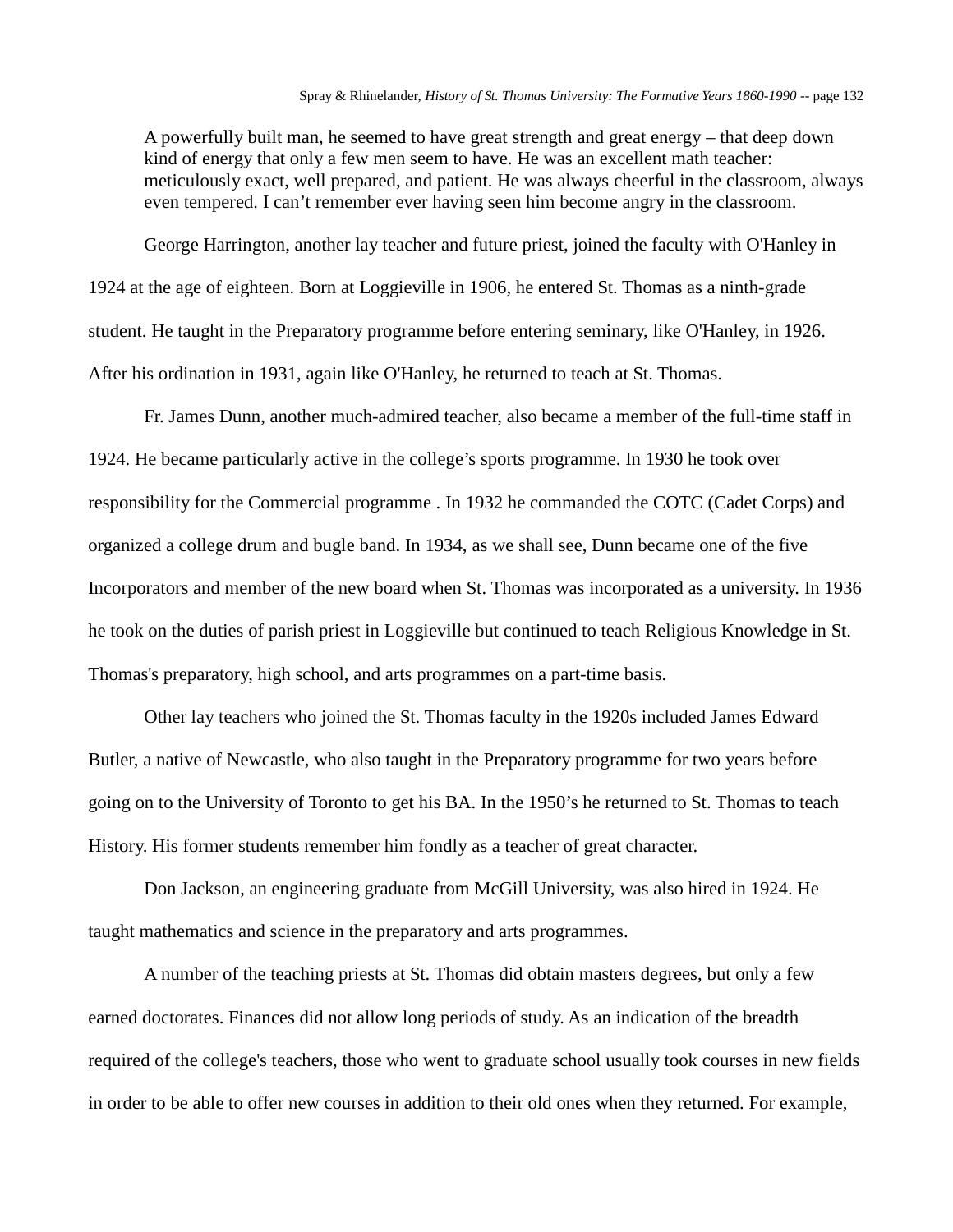in the 1940s Fr. Henry McGrath was sent to Fordham University in New York to take graduate courses in science so he could teach upper level science courses for nursing students. While at Fordham he asked to be allowed to study for a doctorate in chemistry. The vice-rector at the time, Fr. Arthur Scott, informed McGrath that he did not need the PhD as he had done all the coursework that was necessary to be able to teach undergraduate science courses. This seems a bit unfair, since Scott himself had recently completed his Theology doctorate in Rome in 1939, but McGrath was needed on the staff back at St. Thomas.

### **College Facilities**

By the time of the departure of the Basilians the facilities for sports and recreation at St. Thomas needed upgrading. In May, 1924, an announcement appeared that a gymnasium would be built during the summer. Money had been unavailable earlier, but now that numbers had increased, Rector Hawkes was determined to use them to construct sufficient recreational facilities to keep students occupied in their spare time during the winter. Special events raised money to pay the costs of construction, including a "monster" picnic and bazaar on Dominion Day. The notice appearing in the newspapers on May 24 read:

> Don't think of going out of town on Dominion Day; Why? The C.W.L. are holding a GRAND PICNIC AND BAZAAR in the Exhibition Building In Aid of the College Gymnasium Fund. Country Store -- A Novel Feature Sumptuous Meals Served

On June 16 another notice appeared:

Gymnasium for St. Thomas College These are the Facts St. Thomas has no place for indoor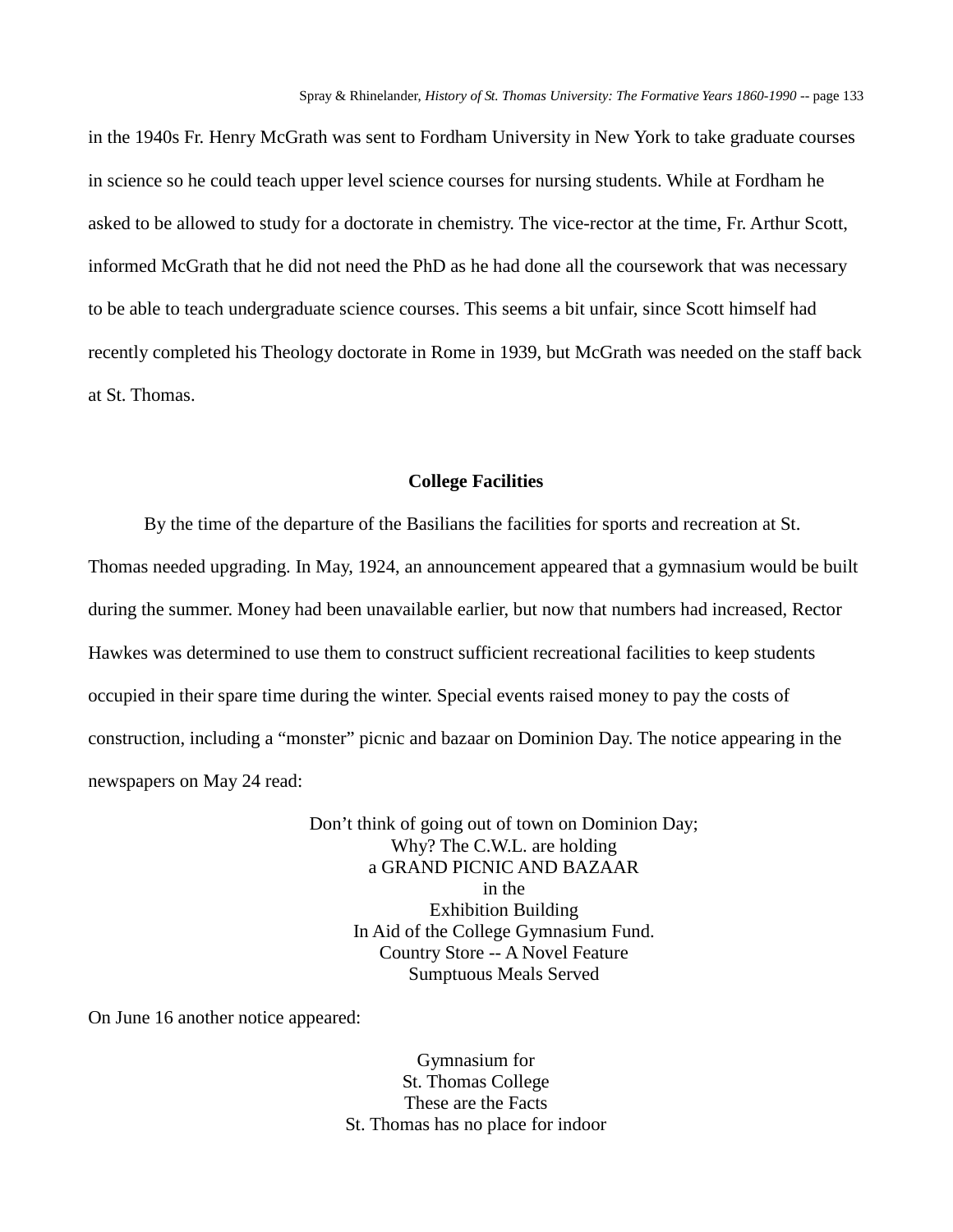recreation. It is a hardship for the boys in winter and bad weather. For their Health and Happiness there a Gymnasium must be provided. Hence the Picnic and Bazaar on Dominion Day

The picnic, according to newspaper reports, was a great success. People came from all over the county, including Newcastle and Bathurst. About a thousand people were served a mid-day dinner and an evening supper. There were two baseball games, track and field events, games of chance, bowling alleys, fortune tellers, band music and all sorts of activities for young and old.

It is not clear how much money was actually raised, but it was not enough to pay for a gymnasium. Nevertheless plans for its construction went ahead while other fund-raising events were scheduled. By September 10, 1924, work was being "rushed to completion." The building was to be forty by fifty feet with a trussed roof and was to contain a basketball floor, hand-ball alleys, and "the usual gymnastic apparatus." Instead of being "rushed to completion" as promised, however, construction progressed slowly as the money only trickled in. Various church organizations helped. Early in December a "Jam and Pickle Shower" was held to hurry the project along, organized by Mrs. C. P. Hickey (the druggist's wife) and the Catholic Women's League, a strong supporter of the college throughout the years the college was in Chatham. Lots of people attended the shower. For sale were about one hundred donated bottles of jam and pickles. There was music, recitations, and readings. It was not enough, however, and by mid-December the gym was still not ready. Thanks to special collections over the holidays it was finally opened when students returned after Christmas.

Even with the new gym, however, there was no room on campus large enough to hold a large audience, so graduation exercises throughout the 1920s continued to be held at the Opera House. Even that venue, as the editor of the Chatham *Gazette* reported for convocation in June 1926, was taxed to the limit in squeezing in the crowd of "relatives, spectators and well wishers.... The growing popularity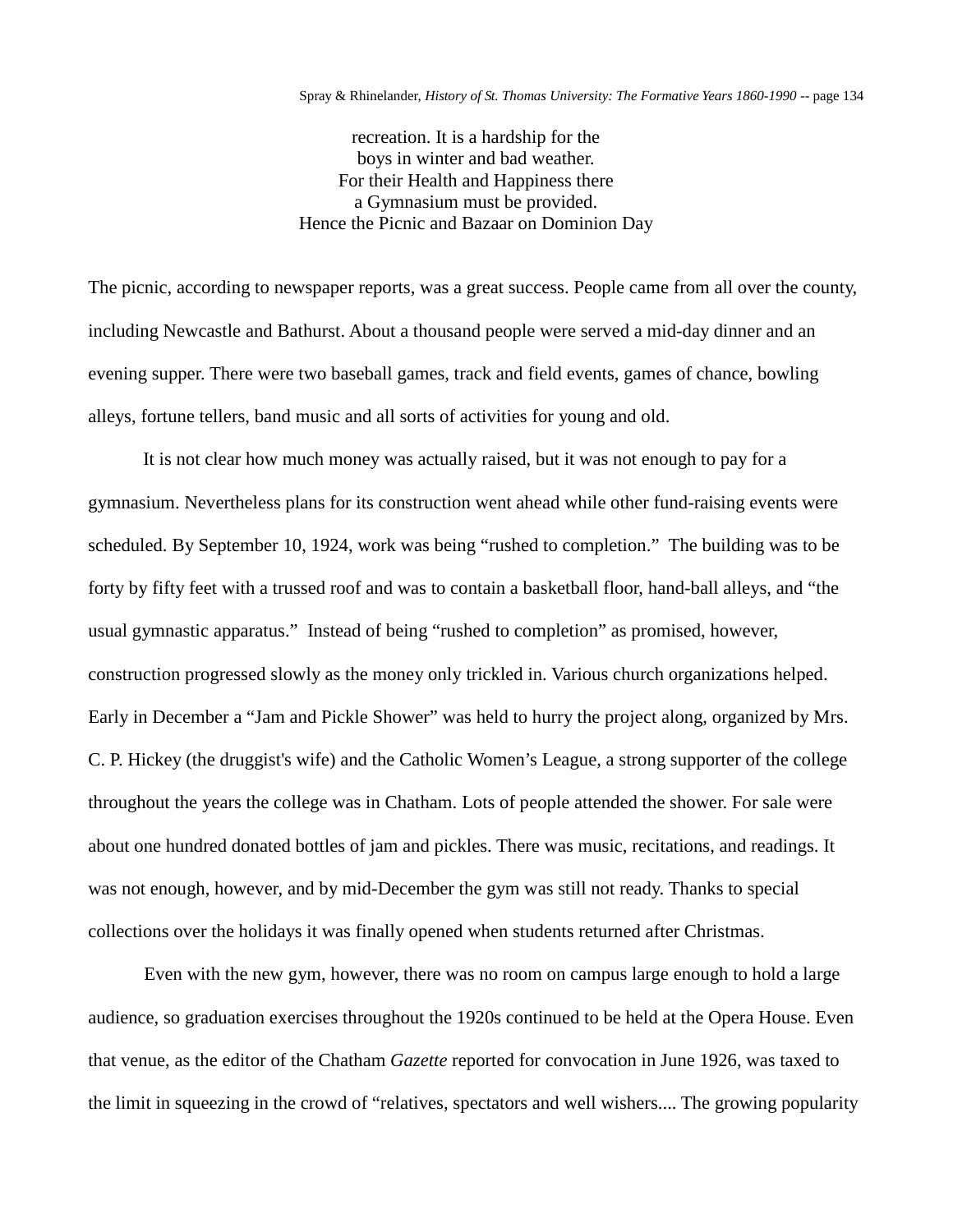of the College under the able administration of the present rector, Rev. R. G. Hawkes, was exemplified by the enthusiasm of those attending."

The chief speaker at that convocation was the Honourable Pierre Veniot, a member of the Canadian cabinet. He had been the first Acadian and the first Roman Catholic to become premier of the province of New Brunswick. The programme included various student presentations. There were songs by a chorus of ten students, "a salutatory address by Frederick Keenan," and "a thoughtful and wellprepared essay on the life of D'Arcy McGee by Percy Losier." Losier went on to medical school and returned to practice in Chatham. He remained a devoted supporter of St. Thomas throughout his life and in 1948 was appointed a member of its board of governors.

### **Fr. James M. Hill, Eleventh Rector of St. Thomas**

On November 3, 1927, Fr. Hawkes died. He had only been rector of the college for four years, and in spite of his ill-health his death came as a shock. Chiasson appointed the young Miramichier Fr. James Hill to take charge on a temporary basis. He had reservations about Hill's suitability for the position on account of his youth (he was only twenty-nine). The bishop wanted to appoint an older priest since, as he wrote, the position called for certain qualifications such as "confidence on the part of parents, influence over students, priestly love and respect which the priest professors must have for their Superior." In his mind, Hill was young and inexperienced, although he had to admit he kept things running smoothly. Chiasson perused the records of all of his priests and finally decided on the man he wanted to appoint: Fr. John Wheton, an elderly parish priest in Bathurst. On May 12, 1928, Chiasson informed Wheton that, after "careful examination of the qualities of the priests which I might appoint to the position," there was no one better suited for the position. Since the college would be closed for the summer, the bishop told Wheton to take his time in consideration of the request.

Wheton gave the proposal what he called "long and prayerful consideration." He decided,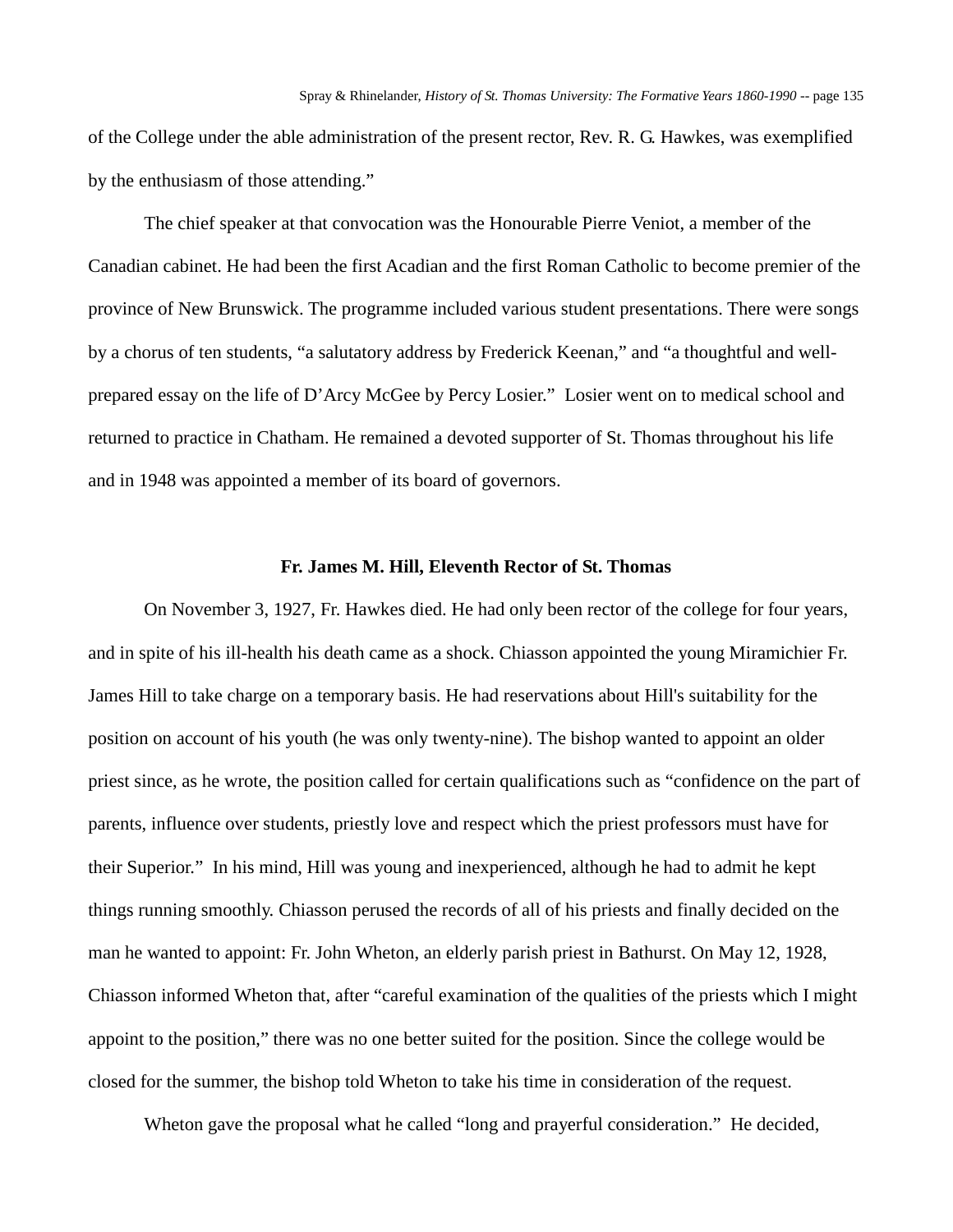however, that despite his appreciation of the bishop's kind offer he would reluctantly have to refuse. He

### told the bishop that

after thirty years of pastoral work, probably of little value, I find myself unable to take up a different line of work with any hope of success. The very thought of being in an Institution, in the midst of noisy boys, and at the head of priests who would be my superiors in the work to be done, is something I firmly believe I could never submit to for any length of time.... The main work at St. Thomas is development. It means soliciting, begging, and, my Lord, believe me when I say that I am totally unfit for that. It requires more energy, more zeal, more youthfulness, than I possess.

He went on to say he was happy in his work in Bathurst and was "not big enough to make the sacrifice" of leaving what he was doing to take over St. Thomas, although he would do it in a minute "if I for a moment imagined that I could be a success."

The disappointed bishop had to look elsewhere while he left Hill in charge during the summer. When the college opened in September, 1928, the bishop still had not found a suitable candidate. When everything continued to go well at the college that year, he finally decided to make Hill its permanent rector.

It proved to be a good decision. Hill was a hard worker, competent, and decisive, although like all decisive people he could become abrasive when he came up against other decisive people. Fr. Andrew Lynn McFadden, who would himself become rector of St. Thomas in 1948, taught at the college in the 1930s and remembered Hill well, admiring him for his skills at what today we might call "micromanagement." Hill, wrote McFadden, was "ruthless in his determination that St. Thomas stay open." When money was short he "pulled the switches after breakfast" and in the evenings went about turning off all the lights when the students were in bed. When there were hockey games or skating at the rink, he would at the door in his black fur coat taking the quarters and dimes from those coming in.

At convocation in June, 1929, Rector Hill reported to a full house at Chatham's Opera House that St. Thomas was making good progress. The college was receiving more applications than it had room to accept. The lengthy ceremony included "vocal selections, demonstrations of physical training,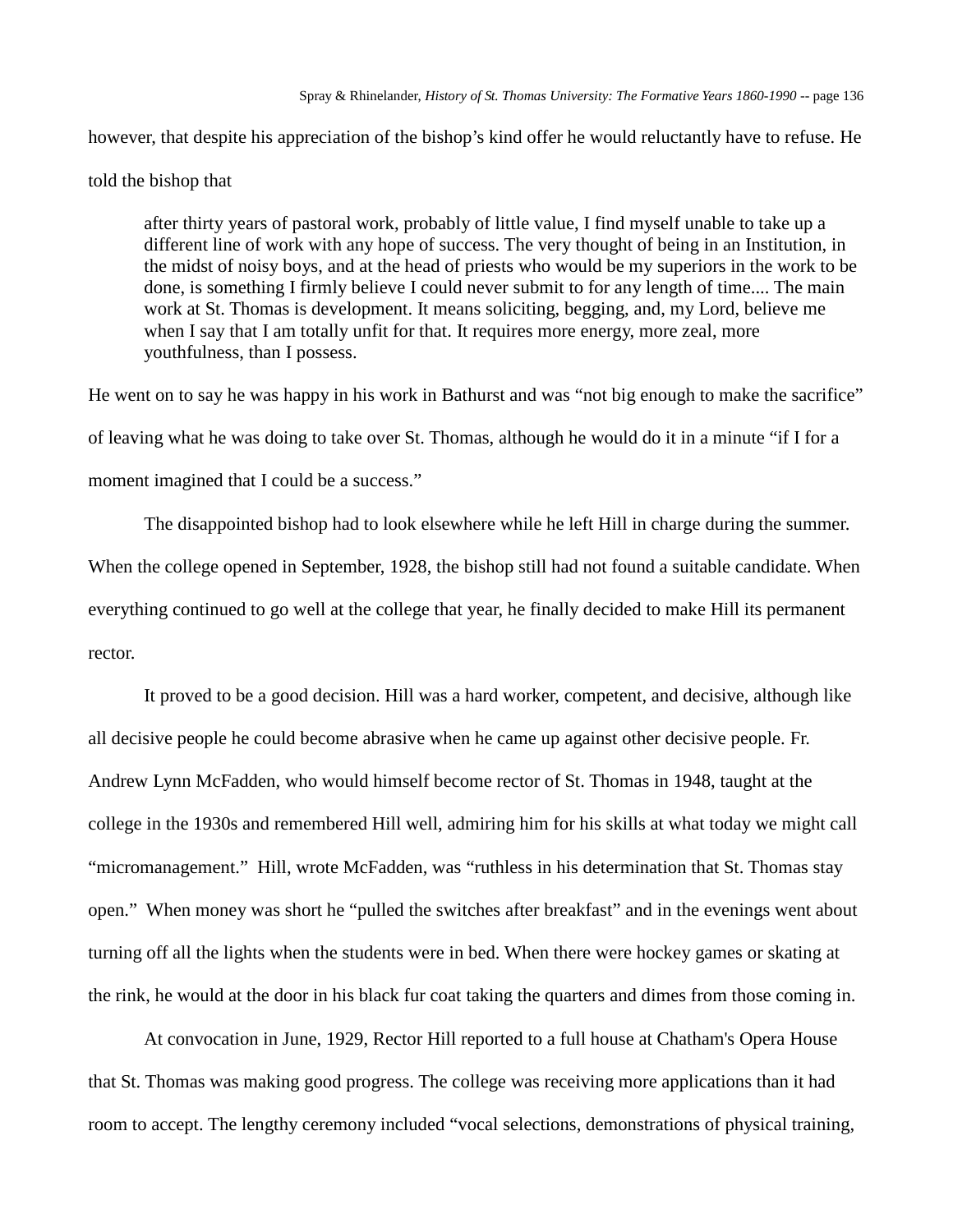graphic interpretations of poems, and the reading of a thesis."

Convocation included the students in the High School and Commercial programmes as well as in the two-year arts programme. Few rural high schools or grammar schools existed in New Brunswick at the time. In order to complete high school, students from rural areas often stayed with relatives in towns or cities where the high schools existed. Others were sent to boarding schools or colleges like St. Thomas, St. Joseph's or Mount Allison. As a result, in the early years of St. Thomas's existence the number of middle and high school students far outnumbered the "college" (i.e., the arts) students, which helps to explain why it would be several more years before St. Thomas could institute a full, four-year arts programme and divest itself of the secondary programme.

#### **St. Thomas through Students' Eyes**

For many of the young college students, boarding at St. Thomas was their first time away from

home. It could be a scary experience. Henry McGrath was born at Barnaby River, NB, in 1915. In

1930, he was one of those scared boys who arrived at the doors of St. Thomas for the first time. He

would spend over thirty years there, first as student and then as professor. Seventy years later in the

year 2000, McGrath in a personal interview remembered his first days there:

I began my trip to St. Thomas in 1930, driving out from Barnaby in a horse and wagon with my trunk tied on back, because my father decided we were not going to drive the car. It was nineteen thirty – Depression – and the car stayed in the garage, and we had three horses at home. He said we can take a horse, but we're not using the car. And we didn't. The car wasn't moved for three or four years.

Drove the horse from Barnaby. I don't know how far that is, about fifteen or twenty miles. And we drove out to St. Thomas. I remember well the old side door. We stopped there. Father went in and saw Fr. Hill and all the arrangements were made. And so we took the trunk off the back of the wagon and carried it in the side door and left it there, and he turned and went home and I stayed.

Grade nine at St. Thomas! I think of it often, you know. A little country fellow that lived on a farm all his life, fifteen years old, didn't know a soul there. Didn't know anybody! I stayed in the dormitory. It was too far from home. I couldn't go back and forth. And I had an uncle living there in Chatham, but, no my father said, "you're gonna stay right there."

I went home for Thanksgiving, I think for a day or two. And then at Christmas and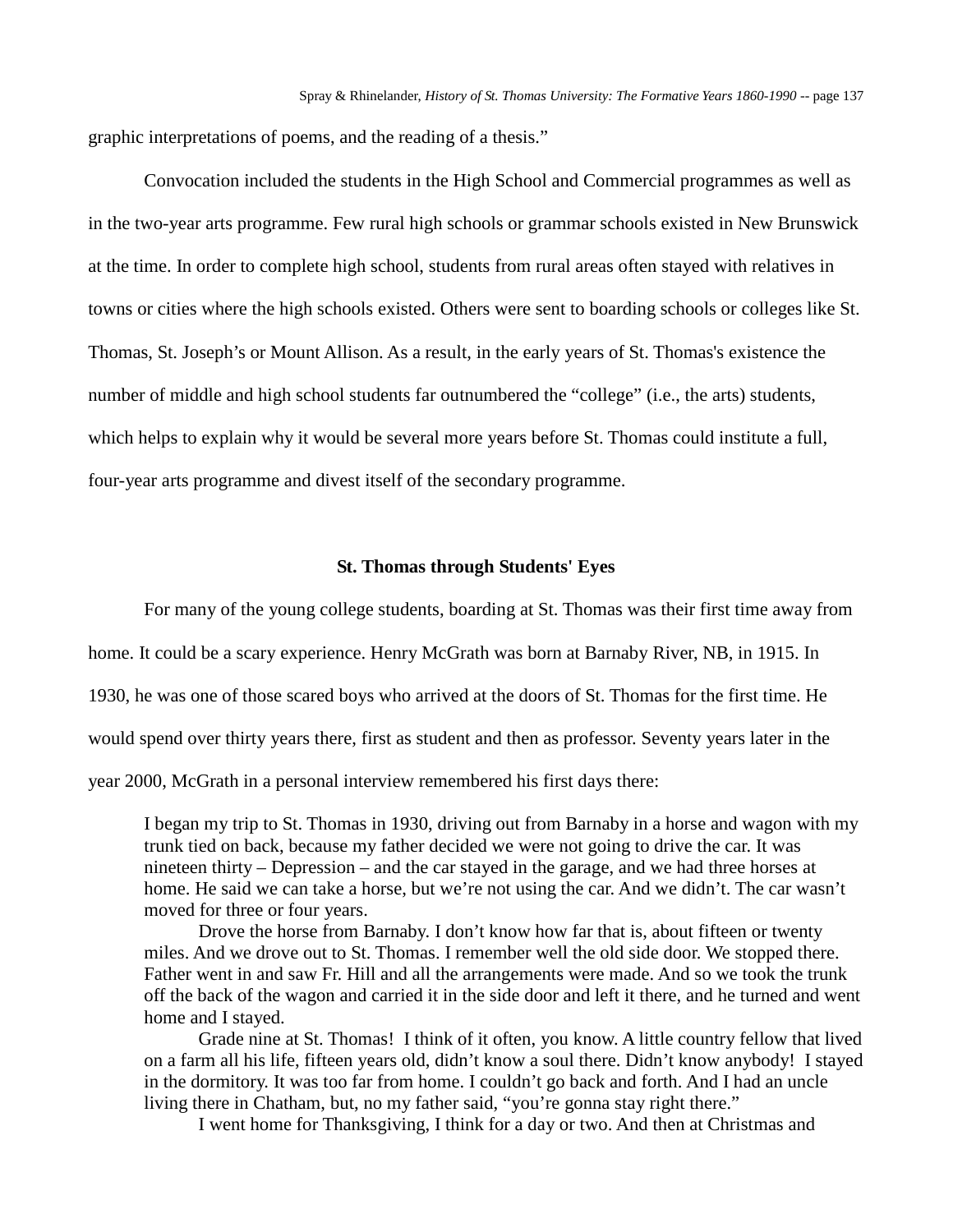Easter. I always remember a little episode. It was along about grade ten or eleven. Warren Casey was there from Barnaby, and Hubert Esson, and Fr. Hill said we could go home for Easter, but we couldn't leave until after the last class on Friday. And there was no train because it went in the morning. So we went and asked Fr. Hill. He said no we couldn't go. So, okay, we decided we'd walk. And we walked. Well, we got the train from Chatham to Chatham Junction or Nelson Junction (about four miles) and we got off there. And the road was bad to Barnaby. Just a 'step hole' road we called it, so instead we walked the tracks. We walked the tracks in there, then we separated when we got to Barnaby. Warren went in one direction, Hubert under the bridge and I walked home. And that was another three miles. But you know we were determined to get home.

A former student, Tommy Hughes, in another interview remembered two fellow students named

Dan O'Keefe and Paul Lorden as being the "leaders of the school." "Dan always had a crowd around him. He was brilliant. A leader, a good looking guy and popular with everyone." O'Keefe himself, in a personal interview in 2001, reminisced that he had spent six happy years at St. Thomas. He arrived at St. Thomas in 1931 a year after McGrath, like him a boarding student in grade nine. That year there were about fifty boarders and about fifty "townies." Coming from a small country school in Campbellton, O'Keefe was "amazed" at the number of courses taught. He described the layout of the college as follows:

First floor, library and classrooms. There were classrooms on the second floor and the dorms. Third floor had private rooms and the chapel at the end of the hall. There were more private rooms in the addition built on the end. For the first two years I lived in one of the two dormitories. There were twenty-five or thirty students in each dormitory. On the floor below the dormitories were the lockers and the washrooms.

They ate their meals in the refectory on the ground floor. "Priests on one side, students on the other. It wasn't cafeteria style but restaurant style" with their meals served by waiters. "Our beds, laundry and dish-washing was done by women. It was just like living at home." O'Keefe loved the food, "especially the beans and stews." He also received a box of cookies and cakes every week from his mother, which made him "the most popular boy in the College." He reminisced: "When I graduated to the College I had a private room." The rooms were small, being partitioned off within a larger area. Paul Lorden was in the next room, so together he and O'Keefe persuaded the rector to let them take the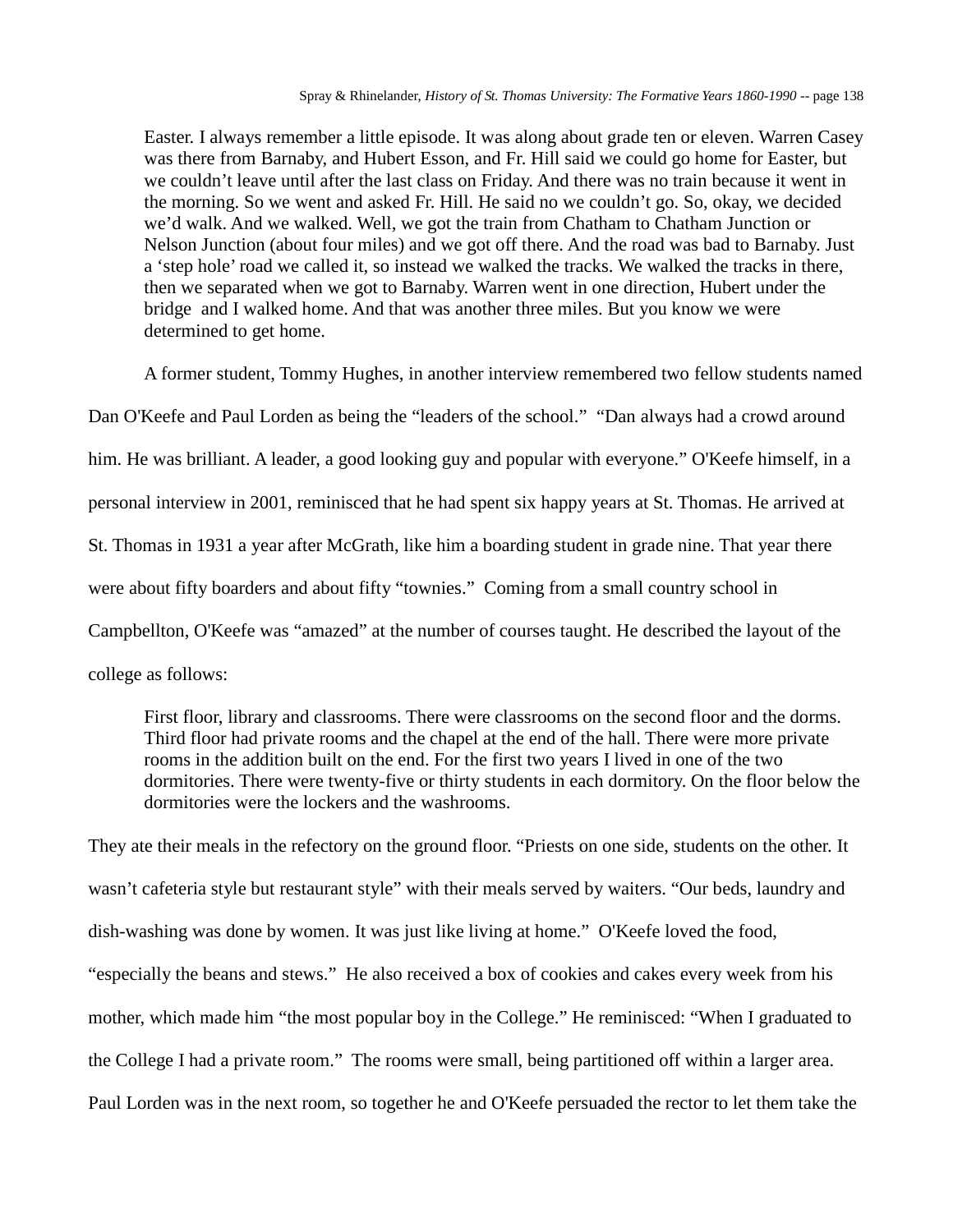partition down between the two rooms. "Then we had a bedroom and a study," recalled O'Keefe. "I

loved it there and found the Christmas holidays too long and couldn't wait to get back to St. Thomas."

The days were always busy:

I used to get up early in the mornings to serve mass with the Bishop, then go to breakfast, and then at 8:30 to the study hall for one hour. Classes till noon. Then dinner. Classes. Then sports, study hall, and then supper. Study hall after supper. Prayers. Wash and dress for bed downstairs and then upstairs to bed. The whole student body attended mass in the cathedral on Sunday morning.

He described the college as "half seminary, half college." He did not find the discipline particularly

strict, although students "had to have permission to go downtown and were supposed to have no

contact with girls." They were allowed to go to concerts in town. The only teacher he didn't like was

Fr. McFadden, who taught in the high school and was Prefect of Discipline. He taught History,

Religious Education and English. Dan was not impressed with his pronunciation. "It was terrible,

especially Greek names." He

was not like the rest of the faculty. He was all the time sneaking around. He should have been a policeman. He was a policeman basically. Always spying on the students. Still, I didn't have any animosity towards him.

According to O'Keefe lots of discussion was always going on at St. Thomas, "most of it

spontaneous." Fr. Keane had organized the Debating Society, "which helped build confidence. Debates

took place before the whole school." O'Keefe was also involved in the Aquinas Literary Society,

founded as we saw in the early years at St. Thomas by Denman Coyne. Membership was voluntary:

It had about fifteen to twenty students usually. The students ran it but had a priest monitor. It had an intellectual atmosphere. Anyone entering a meeting during the year would wonder whether he was at a meeting of the League of Nations or a conference on social problems rather than a literary Academy. The Society took on more the aspect of a study club of social and political problems, following the example set by 'Economic III', a bi-weekly discussion on the Co-operative Movement. The society met every two weeks or so, in the evenings during study period. There was a constant exchange of ideas there and between classes and in the dorms.

O'Keefe admitted that "sometimes we had to be slapped down because we were getting too big for our

breeches." He and his friends felt they "could change the world and that everyone else was too slow to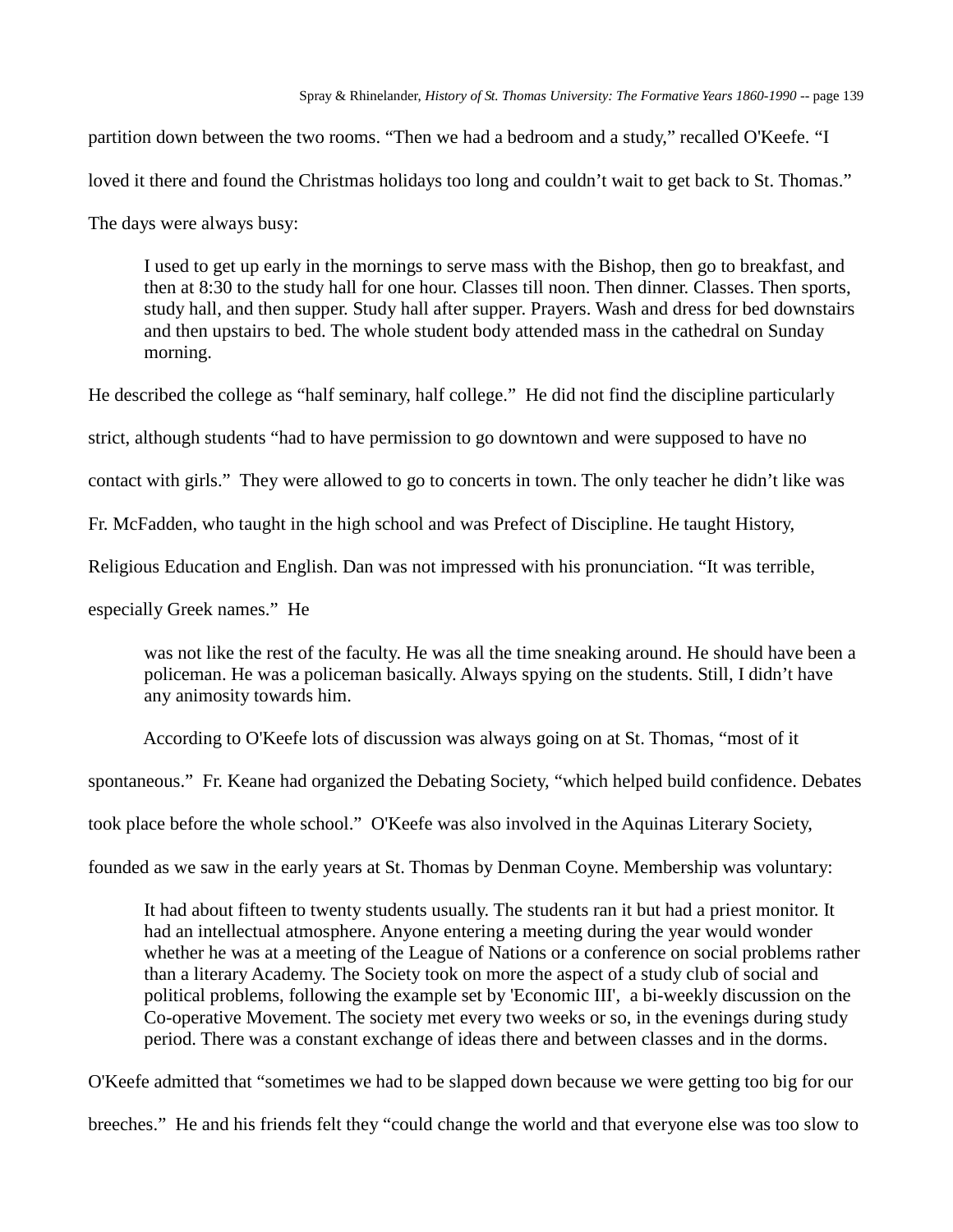catch on." They were

exposed to all the ideologies of the time. Some found fascism, some communism, some were anti-war, some favoured the Republicans in the Spanish Civil War, some the Communists.

O'Keefe was also involved in a structureless group appropriately named the "Nameless Society." Its members met at night in a room and talked about anything and everything "and occasionally made their own beer." The "townies," according to O'Keefe, were not as involved as the boarding students in such activities. Unlike most of the students at St. Thomas, O'Keefe by his own admission came from a "well-off" family so he did not have to work in the summer, which allowed him to travel a lot and attend political meetings and conferences at various universities.

### **St. Thomas University Incorporated 1934**

The arts programme at St. Thomas, although not yet complete, was obviously the key to the institution's future in New Brunswick. Thus it was in 1934 that Rector Hill took the momentous step of applying to the New Brunswick government to incorporate St. Thomas College as a university, with authority to confer post-secondary degrees.

The application was successful and on March 9, 1934, St. Thomas was officially incorporated as a university. The Act named the new university's five incorporators: "His Excellency The Right Reverend Patrice A. Chiasson, Roman Catholic Bishop of Chatham; and Very Reverend James M. Hill, Reverend John D. Keane, Reverend James E. Dunn, and Reverend John F. Ryan, Roman Catholic Clergymen, now connected as professors and teachers with St. Thomas College at the town of Chatham." These five persons "and their respective successors in office" were declared to be "a body politic and corporate in deed and in name and shall have succession forever by and under the name of St. Thomas' College." The Act established the incorporators (and their successors) as "the Board of Governors of the said College" with "power and authority to manage and control all the affairs of the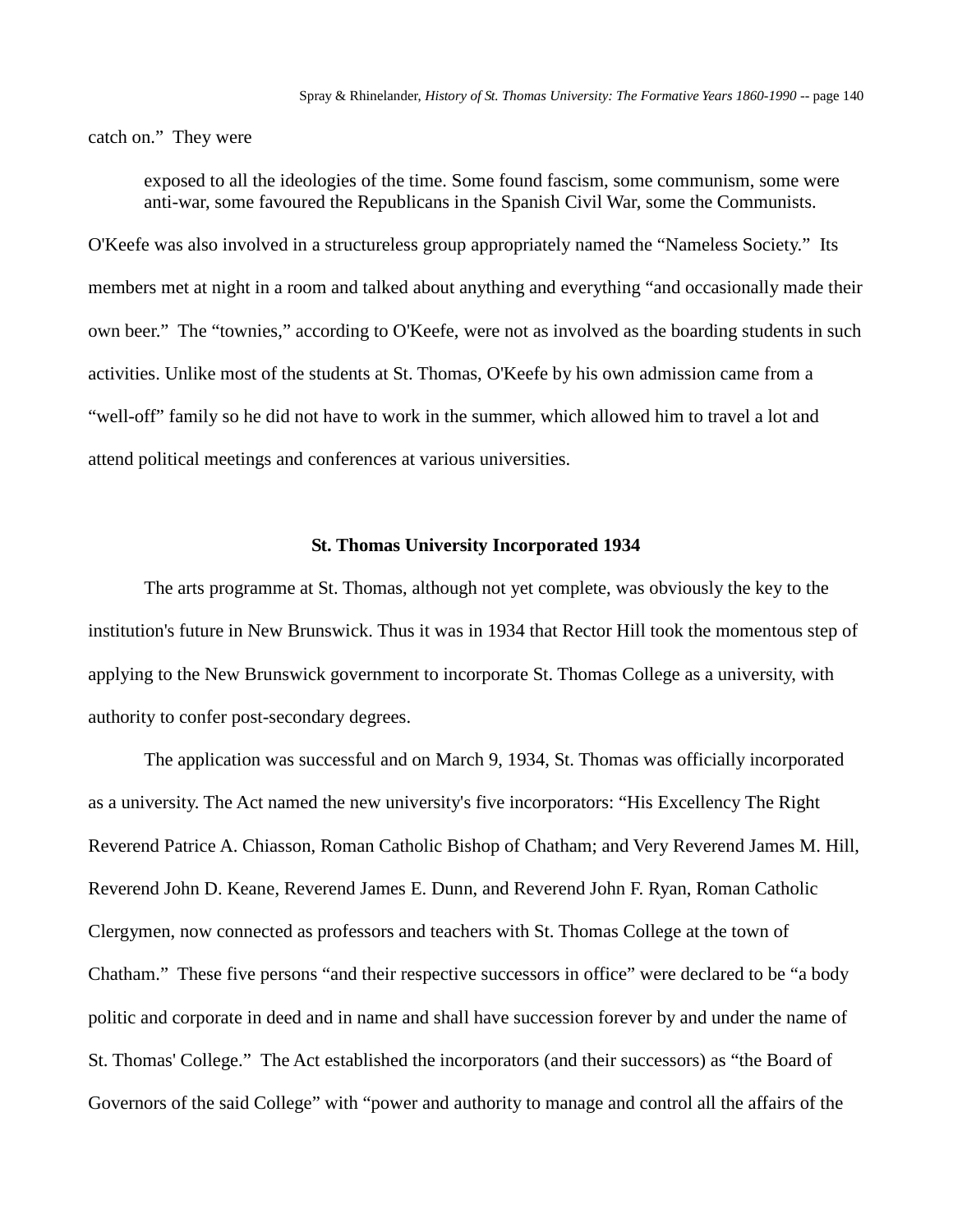said College." The Board at its first meeting, to be called by the bishop, was enjoined to elect "a president, vice-president, secretary and such other officers as may be deemed necessary," elected from among the Board. The Board could appoint new members, but only to a total of five. Three members of the board would constitute a quorum for the transaction of business. The board had "full power and authority to confer upon properly qualified persons the degree of Bachelor, Master and Doctor in the several arts and faculties in the manner and upon the conditions which may be ordered by the Board of Governors." Nor was that all. The Act also gave the board the power "to continue, manage, maintain, increase and extend the institution," and not only in Chatham but also "to found, establish, manage and maintain at Chatham aforesaid, or elsewhere in the Province of New Brunswick such other schools, colleges or educational institutions as may be deemed advisable."

We have to wonder whether or not Rector Hill and Bishop Chiasson were fully aware of the enormous responsibility the Act bestowed upon them in this relatively isolated corner of the province. The college hitherto consisted of a high school and the first two years of a post-secondary arts programme. Suddenly, the institution was transformed, legally, into a post-secondary institution authorized to offer undergraduate and post-graduate programmes, anywhere in the province.

Bishop Chiasson immediately convened a board meeting of himself and the other four "incorporators." The new board recognized the bishop as St. Thomas's Chancellor and chairman of the board. Hill was named President (although he preferred to keep the title Rector) and the board's vicechairman. Fr. Keane was named Vice-President (or as he preferred Vice-Rector), and Fr. Dunn was named the board's Secretary.

St. Thomas's institutional promotion to the rank of university would play a significant role in discussions of its future, not only in Chatham but also in Fredericton and Saint John. It now had a Board of Governors; its head was a president, no longer just a rector. How would the members of its community deal with this sudden grandeur? At the moment, however, there were issues closer to home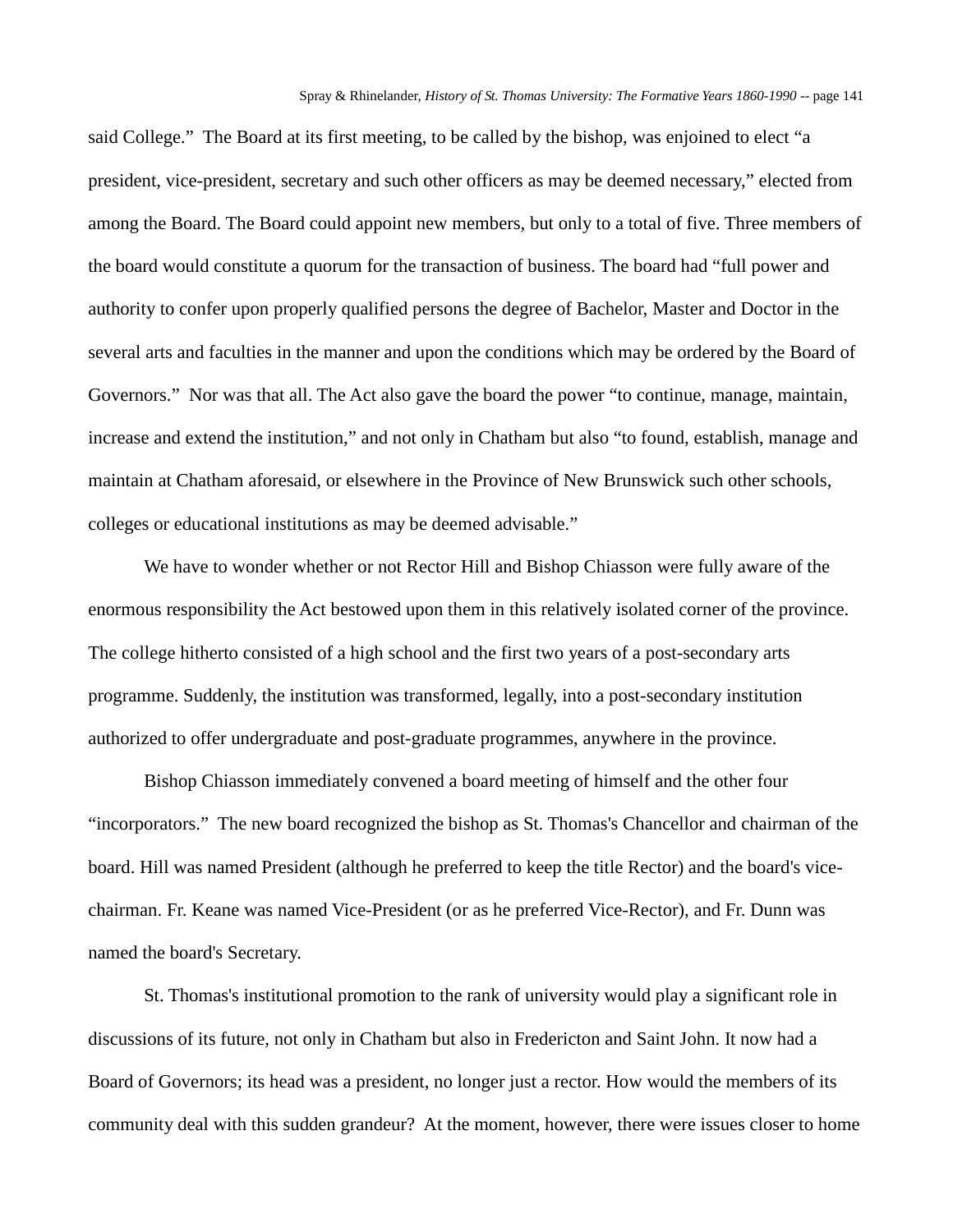that needed addressing.

The obvious first requirement was to add the final years to the BA programme. At the following Convocation, in June 1934 at its usual venue in the town's Opera House, the rector-cum-president Fr. Hill announced that the college in the fall would be offering courses for the third year of arts, with a fourth arts year in the fall of 1935. He was pleased that St. Thomas would now, with respect to granting degrees, be "on a par with all other Maritime institutions of higher learning." He announced that a new addition had been added to the college building to provide more bedrooms for the growing number of boarding students. Furthermore, he declared, St. Thomas's Commercial program was also going strong, with fifteen graduating students .

Although St. Thomas was now officially a university, it became immediately apparent that the old familiar discourse would continue. Everyone – the bishop, members of the board, teachers, students, townspeople, indeed everyone on the Miramichi – continued to refer to it as St. Thomas College and its president as Rector, and would do so for some time to come.

New staff were added to faculty for the 1934-1935 teaching year, including one Louis Murdock to teach science. Two priests who had earlier gone off for graduate studies returned to teach at the college: Fr. Thomas Barry, who had been attending summer school at Fordham University; and Fr. Lynn McFadden, who had been studying at Columbia University (and who, fourteen years later, would become St. Thomas's thirteenth rector). The next year, 1935, saw the appearance of the first student council, as well as a band under the direction of Fr. Dunn, now University Secretary, who also looked after the Cadet Corps. Thanks to the dedication of its priests, St. Thomas was establishing a solid presence among the Catholic English-speaking population of northern New Brunswick.

#### **St. Thomas and the Wider Community**

Hill had a strong sense of service. As well as teaching and looking after the administration of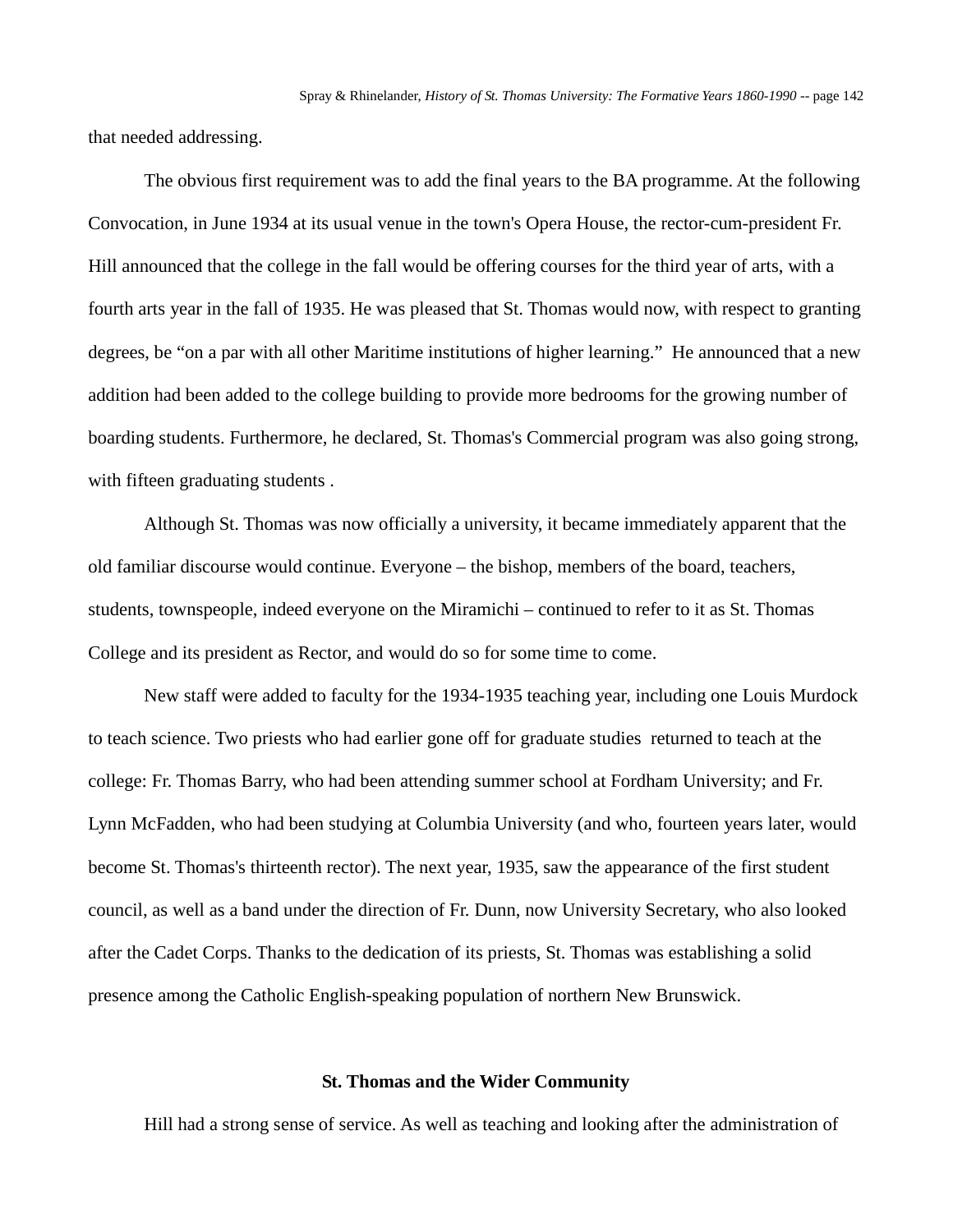the college, he was much involved in efforts to improve the well-being of the region's residents. Like several of his fellow priests at St. Thomas, he had studied at St. Francis Xavier University, where he had been deeply influenced by community-minded priests like Fr. Tompkins (as mentioned above), Msgr. "Doc Pat" Nicholson, and Fr. Moses Coady. Hill had a cohort of like-minded priests at St. Thomas, including Raymond Hawkes (until his death in 1927), John Keane, James Dunn, Arthur Scott, Bernard Broderick, Henry McGrath, and Joseph McKinnon. These men stressed the importance of serving the needs of the people and of putting something back into the communities where they worked. They in turn had a powerful influence on their students, among whom was Thomas Whalen, a lawyer and businessman who became mayor of Newcastle in 1936-37. Whalen was founding editor of *Farm and Labour*, a publication for workers that for several years he printed and distributed locally.

Service to the community became a lasting tradition at St. Thomas. Frs. Hill, Keane and McGrath were particularly supportive of the co-operative movement, especially in the northern part of the province. Chiasson gave them his full support. In his yearly address to the residents of his diocese in 1935 he recommended the co-op as "a useful and even necessary organization which calls for your good will." Hill also promoted the formation of fishing associations in the northern part of the province. Laval University in 1937 recognized Hill's community involvement with an Honorary LLD, and in 1939 Hill was elected president of the Northumberland County Credit Union.

## **New Faculty, Expanded Curriculum**

For all his community involvement, Hill's heart was in making St. Thomas a strong and lasting academic institution. In 1935 he recruited for the faculty two young priests, Frs. Arthur Scott and Everett Grant, both former students at St. Thomas, replacing Frs. Barry and McKenna. Scott later, in 1945, would become the vice-rector; in many ways, he became the college's work-horse. He taught courses, coached hockey and basketball, promoted the literary and drama societies, and directed plays.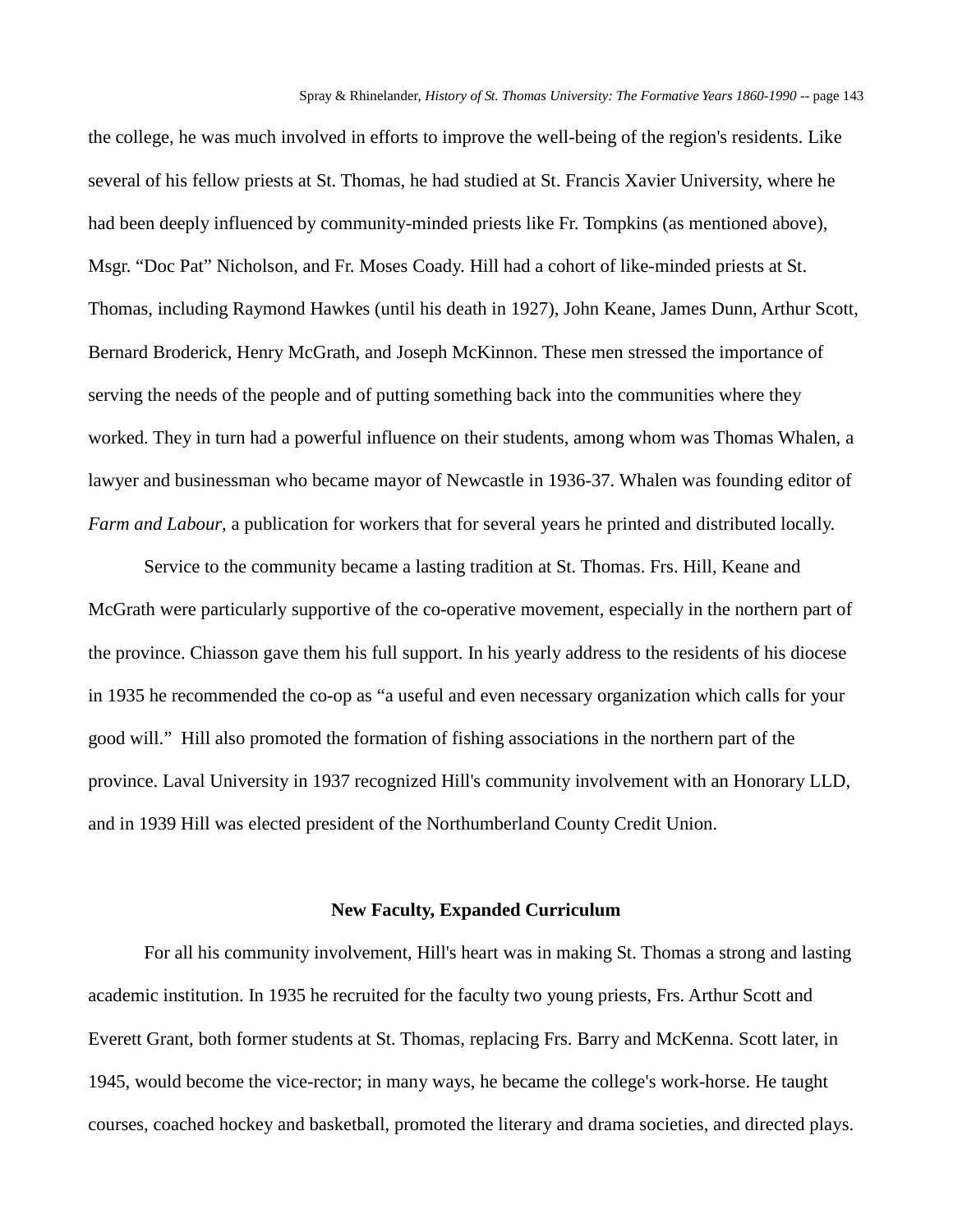Msgr. George Martin later in a personal interview remembered him as follows:

Fr. Scott was a man who loved St. Thomas College. He lived for St. Thomas College as completely as any man ever lived for an institution. He planned, he schemed, he begged for her – and I almost believe he would have stolen for her, such was the passionate nature of his love for St. Thomas College.

Fr. Scott was the philosopher par excellence at St. Thomas. He had his [doctoral] degree in Theology, but Philosophy was his forte. He had, I believe, the best mind of [any of] our teachers. He was at once humble and proud. He could become angry very easily. He forgave more easily. He was always giving encouragement. He made the slow student, the awkward student, feel better by a kind word. He was uncompromising in driving the laggard. There was nothing little about Fr. Scott. Every small vindicative feeling was foreign to him. As a man he was big intellectually, morally, and spiritually. Like everything about him his piety was genuine. He was not the kind to parade his virtues, he would rather parade his weaknesses. But he couldn't hide the strong faith he had any more than he could the greatness of heart that was his.

Fr. Scott had a great capacity for work. He taught Metaphysics, Logic, Ethics, Latin and French during my years at St. Thomas. He bullied, pushed, and drove a generation of boys through Latin I and French I. He had a sort of shyness that was admirable. When he wished to call the students' notice to a delicate matter that might embarrass some of the students, he would deliver a little lecture in Latin.

He had an obvious love for truth and its expression – language. He had a raucous voice that was capable of a surprisingly quiet, almost tender tone.

He loved the ministry of the priesthood. He never tired in administering to people. A surprising number of people tortured in mind and soul sought out Fr. Scott to unburden themselves to him. People seemed to sense this. They somehow knew that here was a man of God to whom they could turn for solace, advice and healing.

Fr. Scott's greatest work among students was not done in the classroom. It was in private conversation with students where he won his greatest victories. There is no way of telling how many young people Fr. Scott directed to a better and fuller life. He was above all a man who encouraged young people – a man who instilled confidence where it was wanting, direction where it was lacking, and courage everywhere. Fr. Scott realized the value to a hard-pressed student of a pat on the back.

Fr. Everett Grant was also a fully-committed and popular teacher. He would became Bursar,

Faculty Director of Athletics, and Faculty Moderator of the St. Thomas Athletic Association. From

1940 to 1944 he would be elected Secretary-Treasurer of the Maritime Intercollegiate Athletic Union

and in 1944 its vice-president.

The academic year 1935-36 was a milestone for St. Thomas, being the year in which fourth year

courses were introduced into the BA programme. Previously, arts students had to attend other colleges

to finish their degree. Furthermore, plans were afoot to introduce new elective courses "on vital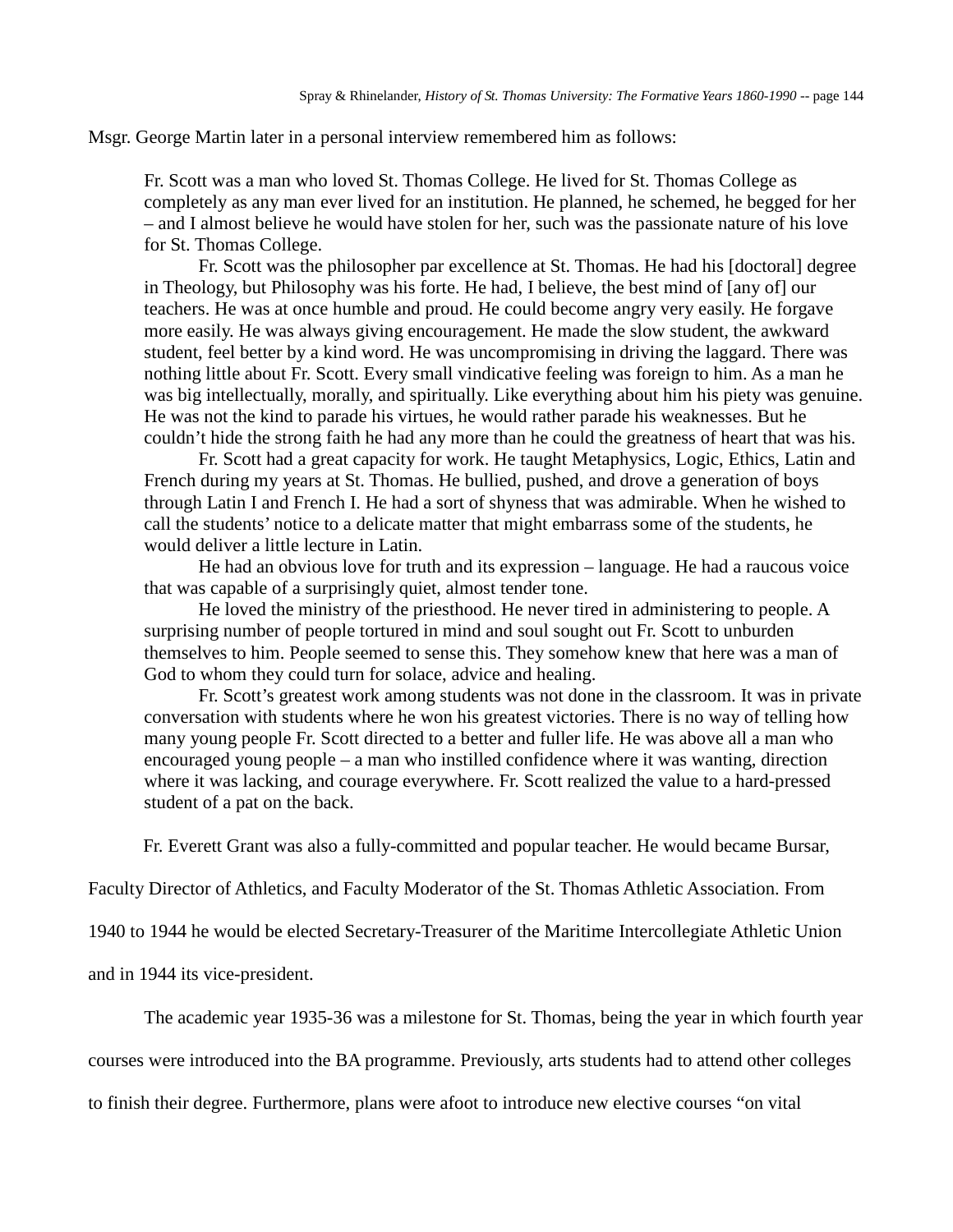subjects" into the programme.

At Convocation in June, 1936, the first BAs were awarded to five students: Claude Levesque of Grand Falls, Joseph McKinnon of Douglastown, Bernard McMahon of Loggieville, Raymond McLean of Chatham, and Willard Welton of Black Rock. Three of the five would go on to study at Holy Heart Seminary in Halifax, one would go to law school at UNB. The ceremonies introduced a valedictory address by a graduating student, in addition to the usual speech by a prominent community figure.

When the college opened in the fall of 1936, Rector Hill added more new staff to faculty and as promised a number of new courses to provide a wider selection of electives in the arts curriculum. G. M. McDade, a local lawyer, agreed to offer courses in civil law. Particularly noteworthy in 1936 was the addition to faculty of Fr. George Harrington.

#### **Fr. George Harrington**

Harrington had earlier taught at St. Thomas and had recently earned an MA in Sociology at the Catholic University of America in Washington, DC. He returned to St. Thomas where he would teach for the next thirty years, introducing Sociology courses to the curriculum. He also taught Religious Knowledge and Philosophy. In 1945 he would become Registrar and Dean of Studies of St. Thomas, and in 1956 Vice-Rector. He would be one of the few priests to move to Fredericton with St. Thomas in 1964. In that same year he would be awarded an honorary doctorate and would continue to teach parttime for two more years. In 1966 he would become St. Thomas's first Professor Emeritus. (Its second Emeritus would not be awarded until 1998.) Also at that time, at the request of the students, the newly completed men's residence in Fredericton would be named Harrington Hall in his honour, where he would continue to live until he died in 1972. Msgr. Martin remembered his former teacher as "a dynamo of activity" who taught a staggering variety of courses: Cosmology, Rational Psychology, Economics, German, History of Philosophy, Sociology and English Literature, although his graduate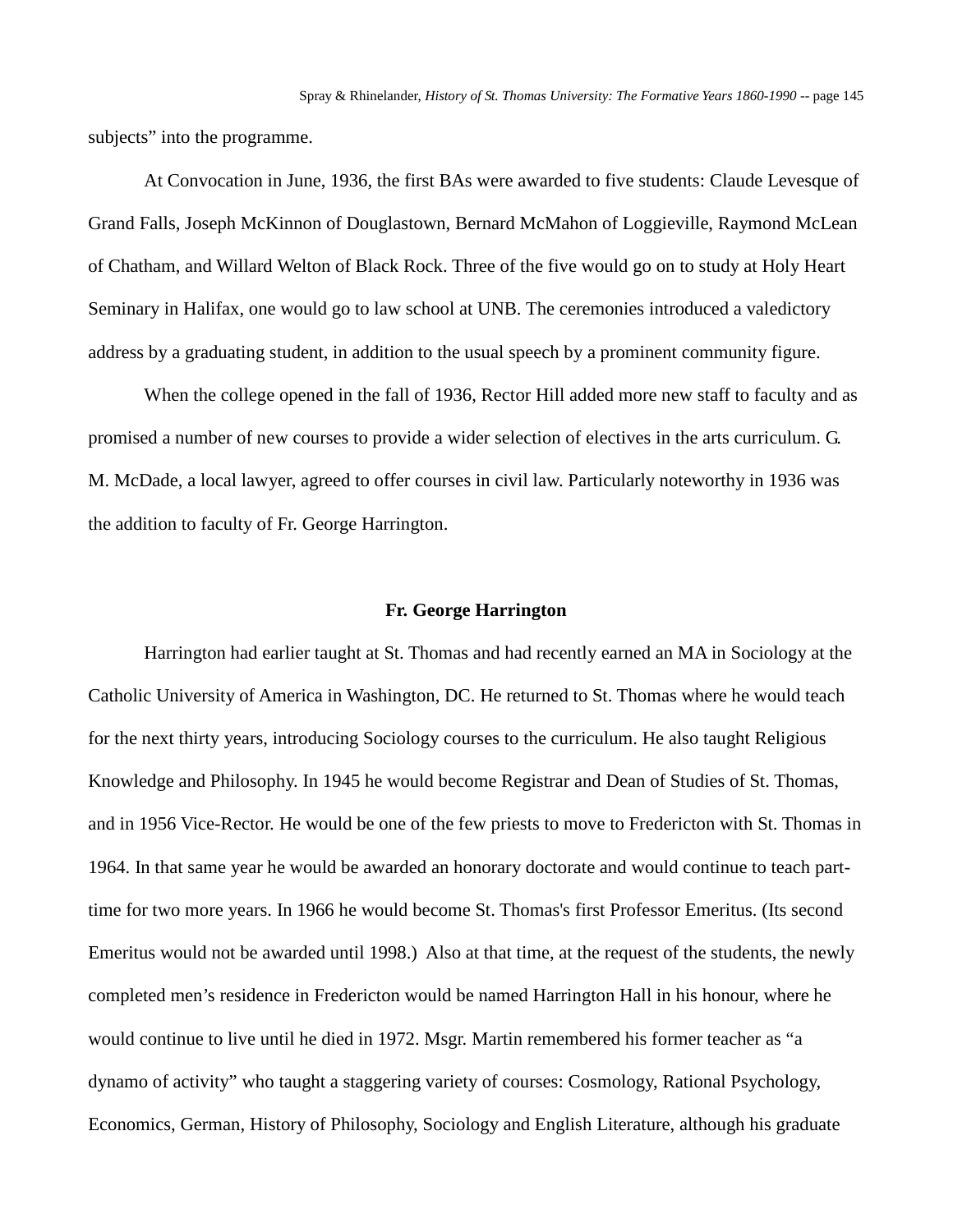work had been done in Philosophy. According to Martin, Harrington

was a man whose boundless energy, great intellectual curiosity, and quick mind attuned him to the various currents of social and Philosophical thought of the times. He had the easiest manner of teaching of any man I have ever studied under. His courses were not difficult to pass, but to his great credit you learned as much from him as anyone and he had a shaping influence upon everyone who studied under him. He was one of those rare persons who seemed to have no internal conflicts and whose heart and mind were whole in the Gospel sense.

A well-read man, he brought to his studies a keen mind and a remarkable memory of almost total recall.

He also became deeply involved in student extra-curricular activities, at times personally financing St.

Thomas delegates to various student conventions. He organized a branch of the CFCC (Canadian

Federation of Catholic Colleges) at St. Thomas and represented the faculty at academic gatherings and

on various committees. After his death in 1972 the following somewhat over-wrought if well-

intentioned poem would appear in the *Alumni Bulletin*:

*Rev. Dr. G. J. Harrington: A Tribute*

Good God, allow a pilgrim to recall A man, a priest, a loved one of Your flock Who in his great devotion gave his all That he might Your intention grand unlock.

In purpose like a love-inspired swain Who grants his love for every small request, To You, in faith, again and yet again Obedience he gave at Your behest.

Now, Dear Lord, from one who saw his worth, Who knew him from his dedicated youth Accept a prayer that there may be no dearth Of just appreciation of the truth.

In shadows, good: in sunlight, all sublime; In true, devoted service, all the time. "Armik"

**More Courses, More Students**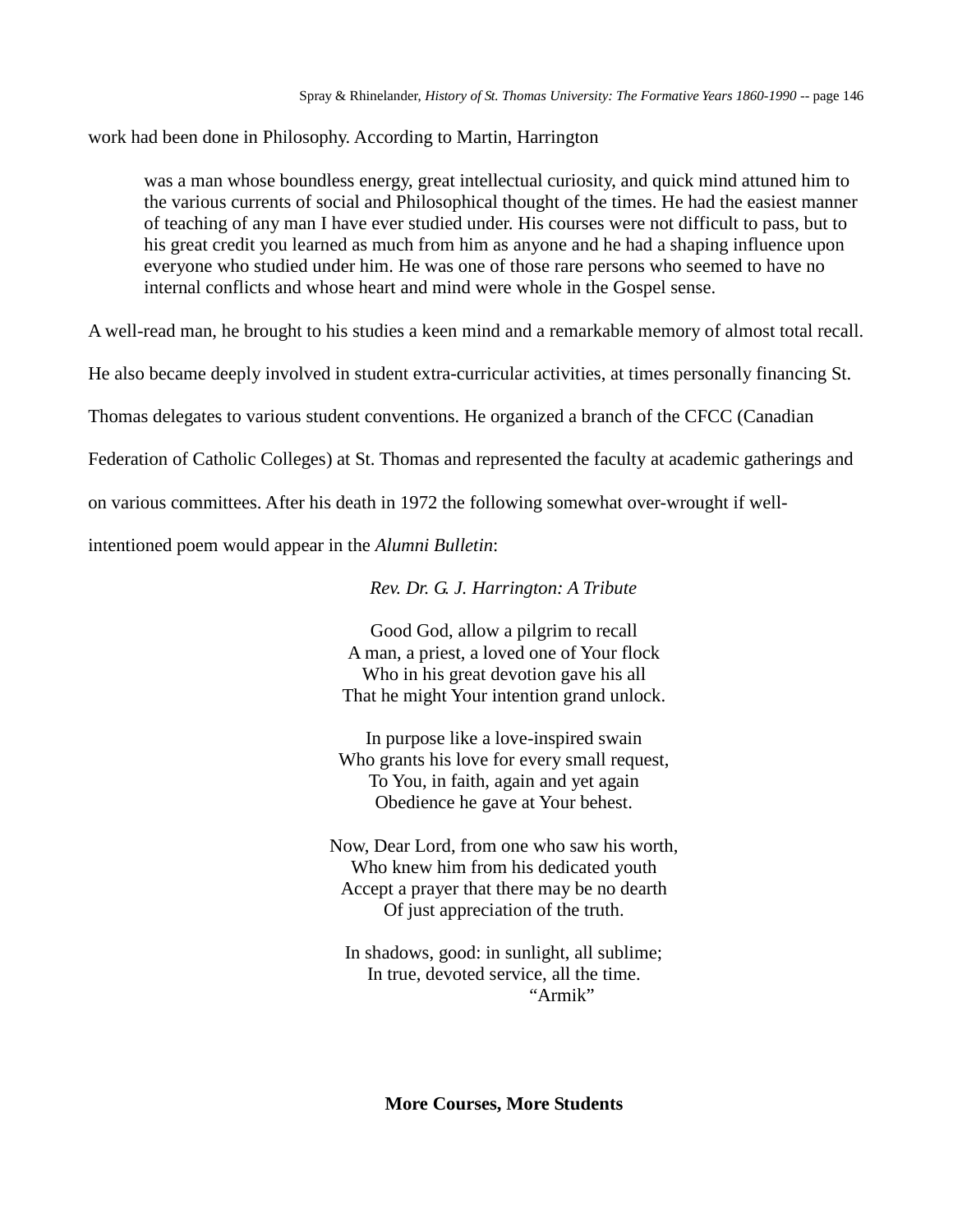In 1936, some of the sisters who operated St. Michael's Female Academy began offering classes in art for the students at St. Thomas. In the same year Frs. Scott and Dunn introduced the college's first adult-education courses. The former offered a course in conversational French, the latter a business course, both of which they offered in the evenings in addition to their usual daytime courses. Scott left for Rome the following summer, 1937, to pursue doctoral studies, which he would complete in two years. While he was gone he was replaced by Fr. Raymond Hickey.

Enrolment at the college was up at the opening of the academic year in the fall of 1937. It reflected the college's new faculty and its expanded curriculum. Rector Hill was particularly happy about the increased enrolment in the college's arts programme, a result of having introduced a final year to the BA programme.

#### **Establishment of the** *Aquinian*

From the time of St. Thomas's opening in 1910, the Chatham *Gazette* had regularly included a column of news from the college. The editor continued the practice into the 1930s. In 1935, Fr. O'Hanley inspired a group of students in the arts programme to put out a publication on their own called the *Aquinian* in honour of the college's patron saint. The purpose of the publication was "to foster College spirit and to play a part in increasing inter-varsity fellowship." For the first three years it appeared in single-issue magazine format. (For more detailed notes of the articles in these issues, see the Appendix at the end of this chapter.)

The first editor-in-chief was Dan O'Keefe, at that time a third-year arts student. In a personal interview in 2001 he remembered that

these were interesting times. There was the depression. All forms of government from Fascism to Communism as ways to improve the world situation were tossed around and there were debates on war and Pacifism.

O'Keefe as a student was deeply interested in those burning issues, contributing to the discussions by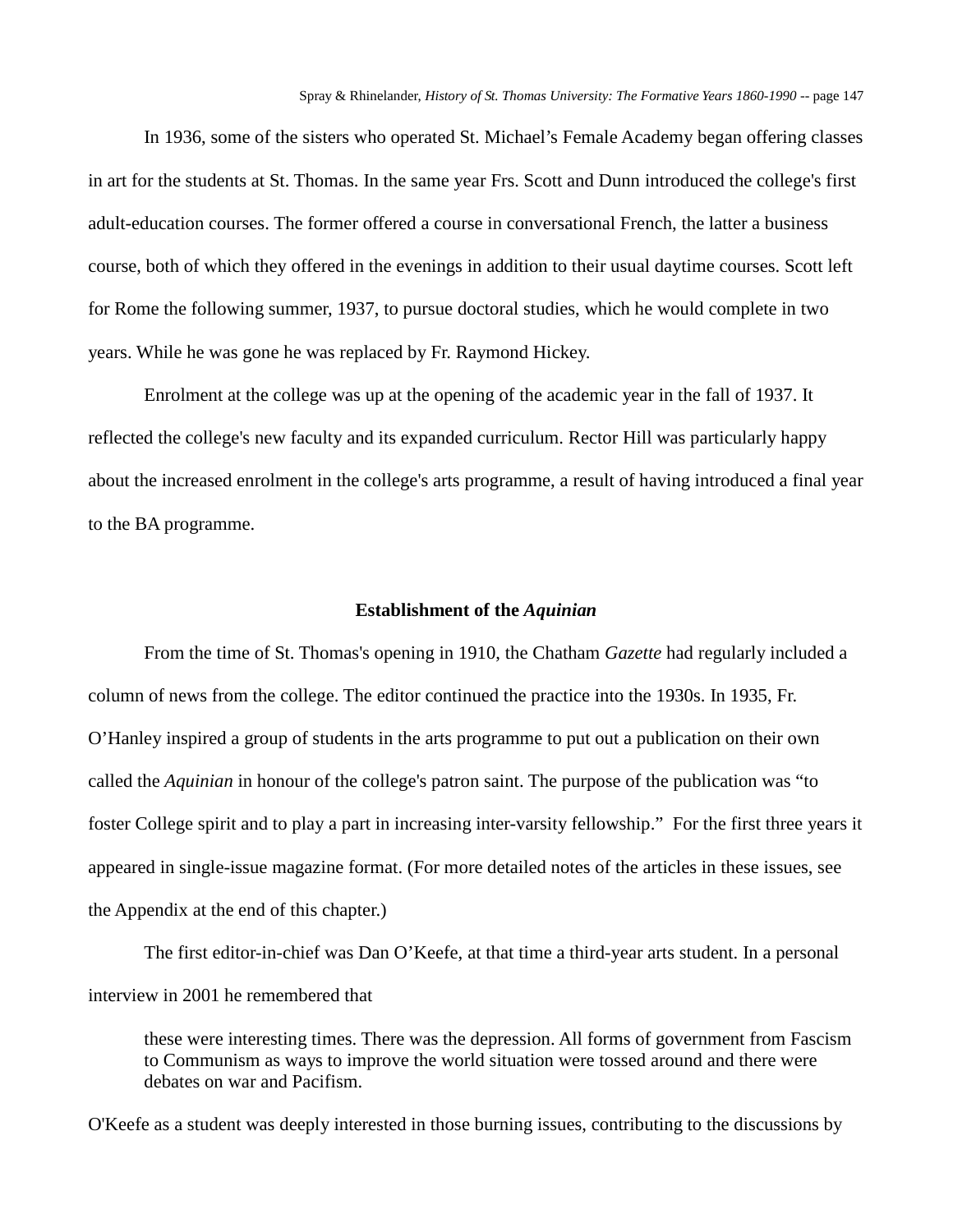writing articles for the publication. He laughed about how the magazine acquired its first faculty advisor. He had written something some of the staff found inappropriate. "A palace revolt" occurred, replacing O'Keefe as editor for one issue, while Fr. Grant was appointed to be faculty adviser. Grant, however, reinstated O'Keefe and in the end gave the staff a free hand to write what they wanted.

. Most of the arts students at the time were involved in the *Aquinian*. At first it had three business managers: Dan Riley, a junior year student from Charlottetown; Emmett Maloney, a sophomore from Barachois, Quebec; and John McEvoy a junior from Devon, N.B. There were six associate editors: one senior, one junior, and three sophomores, who looked after literary material, sports, humour and circulation. Three others handled material exchanged with other universities.

The business managers were responsible for raising the money to cover costs. They worked hard, but it proved to be difficult. Eventually they secured paying advertisements from twenty-nine businesses and professionals in the area, but it was only some timely gifts from friends that finally made the publication of the first issue possible. They established an *Aquinian* Fund, to which seventeen individuals, including eleven priests and the premier of the province, A. A. Dysart, contributed.

The first *Aquinian*, appearing in the winter of 1936, sported no less than sixty-six pages. It began with a short history of how St. Thomas had been carrying on the work of education "efficiently and silently" since the days of Bishop Rogers, and proceeded in several articles to discuss contemporary issues of literature, politics, intellectual history, and nationalism. In "What we can learn from Russia," the editor-in-chief commented (rather naively, considering that the article appeared at the height of Stalin's purge trials) on what was going on in the USSR, praising that government's "concern for social justice" and expressing "the hope that that Russians would soon learn that man cannot live without God." One section was devoted to news of college activities. The issue even published a down-to-earth rant in verse by two inspired students, Emmett Maloney and Robert Power, both of the class of 1938, about the college's onerous daily schedule: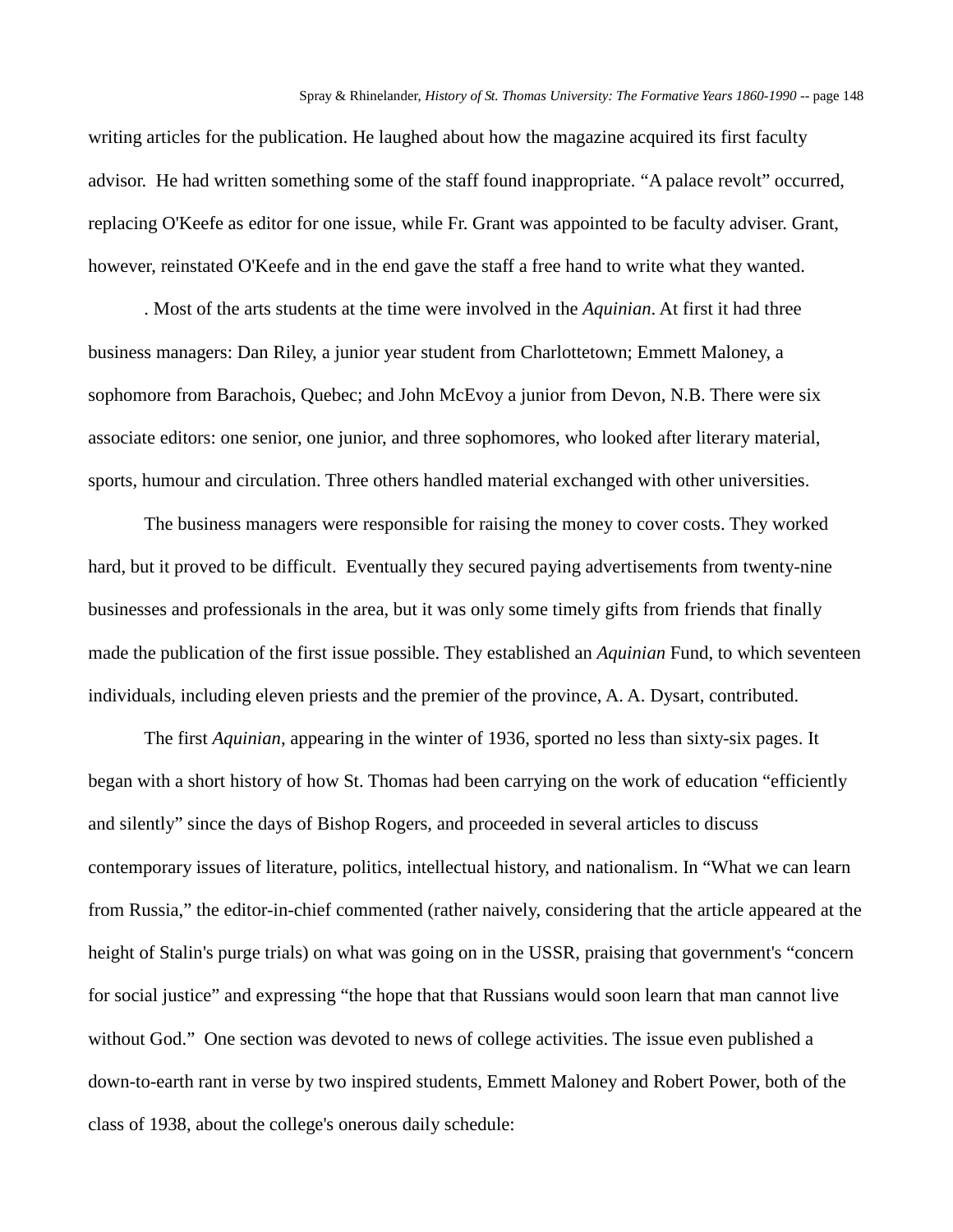*The Morning Bell*

The thing that I do most despise Is the morning bell, that makes me rise From out my warm and cozy bed. Oh! It is then that I see red.

Just when Morpheus holds me best, I am disturbed from my peaceful rest By that persistent ringing sound That makes my head spin round and round.

Now boys, I ask you, one and all To answer to my urgent call, And scratch your thick heads to devise A way to stop that awful noise.

The poem, unfortunately, did nothing to stop the bell.

The second *Aquinian* appeared at the end of the academic year in June 1936. It was an even more ambitious publication, containing 104 pages. It began with a tribute to the college and its professors from the first five recipients of BA degrees. They praised the professors for "their willing assistance, whole-hearted support and constant self-sacrifice, which knows no bounds." The faculty had "done their utmost by word, deed and example to give that education of mind, heart and body that so singles out the true Christian." Three of the five went on to seminary after graduation. Indeed, a strong emphasis on service to God and to society is reflected in much that was written at St. Thomas in these early publications. Students from the 1930s, 40s and 50s stress the notion of such service as having been one of the most important things they learned at St. Thomas.

Other articles reflected the gathering war clouds in Europe, as well as general uncertainties and worries. A typical article was entitled "Is Our Civilization Threatened?" It warned of the dangers of Mussolini's attempt to reconstruct the Roman Empire, the ever-increasing menace of Japan, and the dangers closer to home from "armies of radicals, not only in socialistic and communist circles but armies of free thinkers, free doers and free lovers."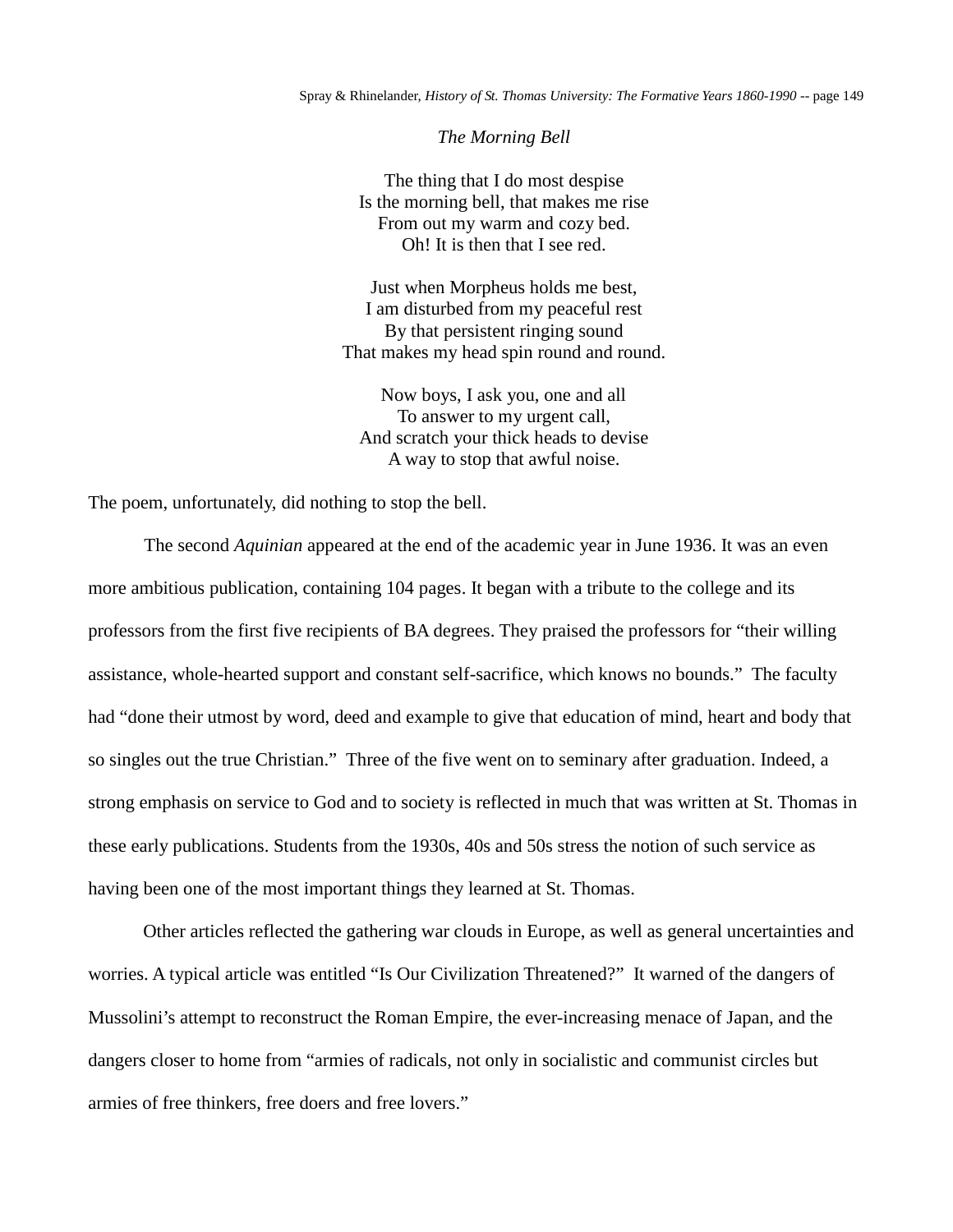There were tributes to prominent figures who had recently died, such as Archbishop O'Donnell of Halifax, who had "dedicated himself to the duties of his sacred office with untiring zeal, with a singleness of purpose and with an integrity which commanded the respect of all citizens." There was news of former St. Thomas students, and information about the various college societies and sports.

The *Aquinian's* third issue appeared in December 1936, somewhat thinner than the previous two. Editor O'Keefe issued an appeal to students, telling them that it was their magazine and that its main purpose was to be "a channel for the literary output of the students," and that with their "enthusiastic co-operation" it could result in the magazine becoming a monthly publication.

The issue was imbued with a stirring pacifism. O'Keefe spoke out against the manufacture of arms in Canada since he believed Canada "desires Peace at any cost and not industry at war cost!" He also attacked the American and Canadian press for not reporting in an unbiased way on the Spanish War. Another article pointed out how lucky students were to be born in Canada and not in Europe, considering what was happening in Spain, Germany, France and Russia. Yet another reminded students that Remembrance Day should be "a potent and dire warning" that war solves nothing.

The *Aquinian's* fourth issue in June 1937 included pictures and short biographies of the six new BA graduates of that year, including the *Aquinian's* recent Editor-in-Chief, Dan O'Keefe, and star athletes Merlin Washburn and Cyril McManus; the other three were John McEvoy, Dan Riley, and Gerald Sullivan. The lead article by the graduating editor O'Keefe was a radical piece entitled "The New Social Order of Vocational Groups." It proposed to reorganize the government by giving every group, trade and profession representation in government. Members would be elected not by region but by the group they represented. This was necessary because "democracy, strictly speaking, and as we have it, is a cloak to cover the sins of Capitalism and to protect the interests of the moneyed class. It is economic Liberalism in the political field." O'Keefe, by now no doubt discouraged by the increasingly obvious dictatorial absolutism of each of Stalinism, Fascism, and Nazism despite their stated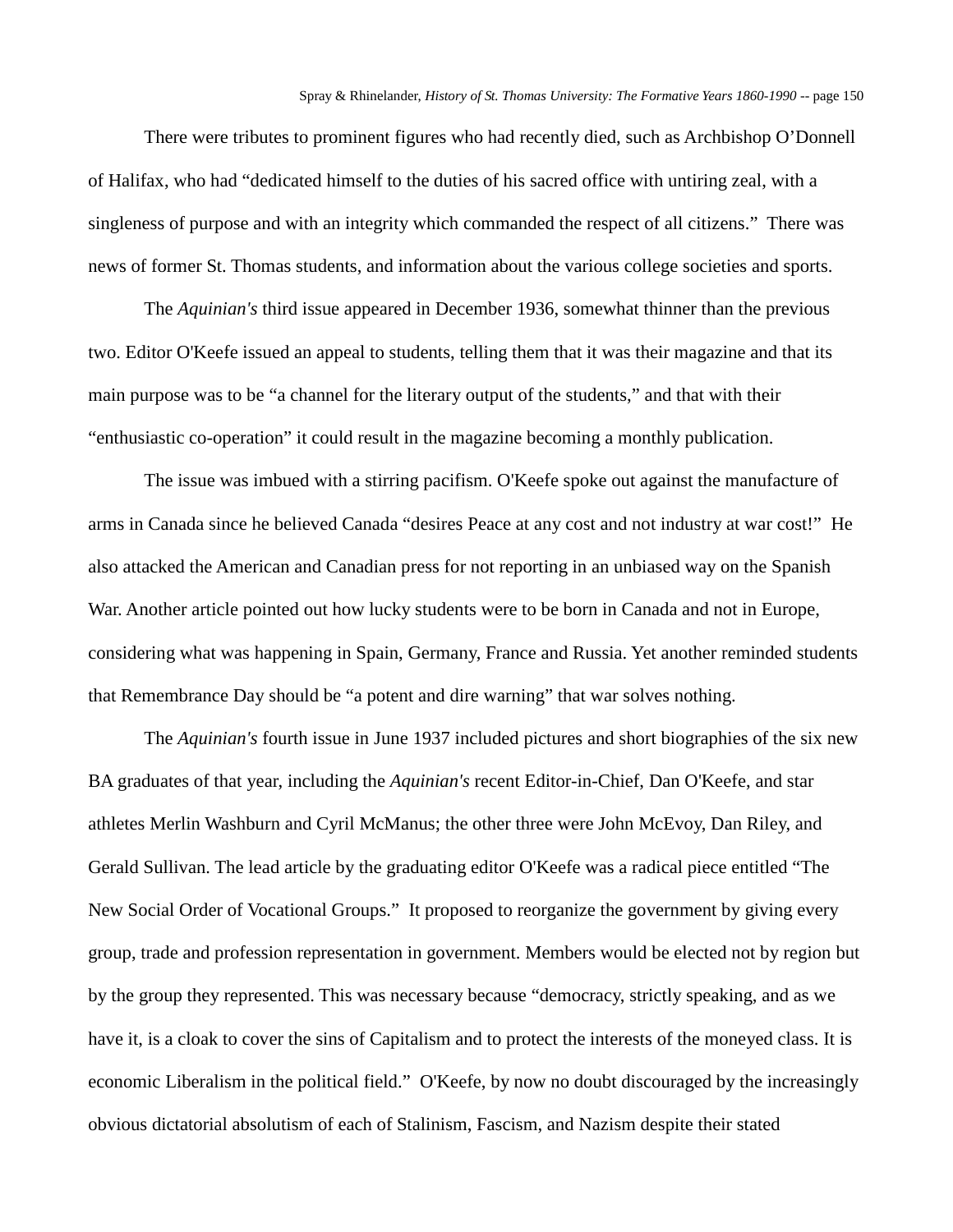ideologies, argued that Karl Marx had failed to understand that "Capitalism and Communism are both of the same blood, two antithetical expressions of the same philosophy."

The fifth issue of the *Aquinian* appeared in December 1937. The new editor, Robert Power, continued the anti-war, anti-capitalist notions of his predecessor, pointing out that, whoever wins a war, "the anarchy of industrialism will still manage to place a few silver dollars in the pockets of those most congenial of bed-fellows, the Armament Makers." He also added a cynical note on Canada's BNA Act, which he termed the To Be or Not to Be Act.

A young priest Henry McGrath, who would soon join the faculty, contributed a populist article entitled "Babes of the Depression." He pointed to the weakness of the Canadian social system that allowed totalitarian creeds to spread. Yet, he argued, the emergence of such organizations as the "Study Club Movement" provided hope that young people would "not be corrupted by false prophets and revolutionary agitators."

Utopian articles, as in previous issues, continued to argue for the social benefits of cooperatives. Jack Carvell suggested that cooperatives could produce "a veritable utopia" whereby "Capital will be reduced to its rightful subservient position. Monopoly of profits will be a thing of the past when profit dividends are returned to the people on the basis of their patronage." Hazen Smith sang the praises of co-operatives and especially credit unions.

Another utopian article took an unusual, rightist approach. Author Joseph McCarthy argued that "corporatism" as a political and economic philosophy would rationally introduce regulations into capitalist society. Relations between employers and workers would be determined by joint committees and disputes thus solved easily. Corporations would have power "freely granted by its members" to regulate trade practices and "competitive methods" and thus "prevent unregulated production, which could ruin the whole industry." Mistrust for corporatism, he argued, came from "a combination of ignorance and malice" and the mistaken idea that it was associated with Fascism. Those who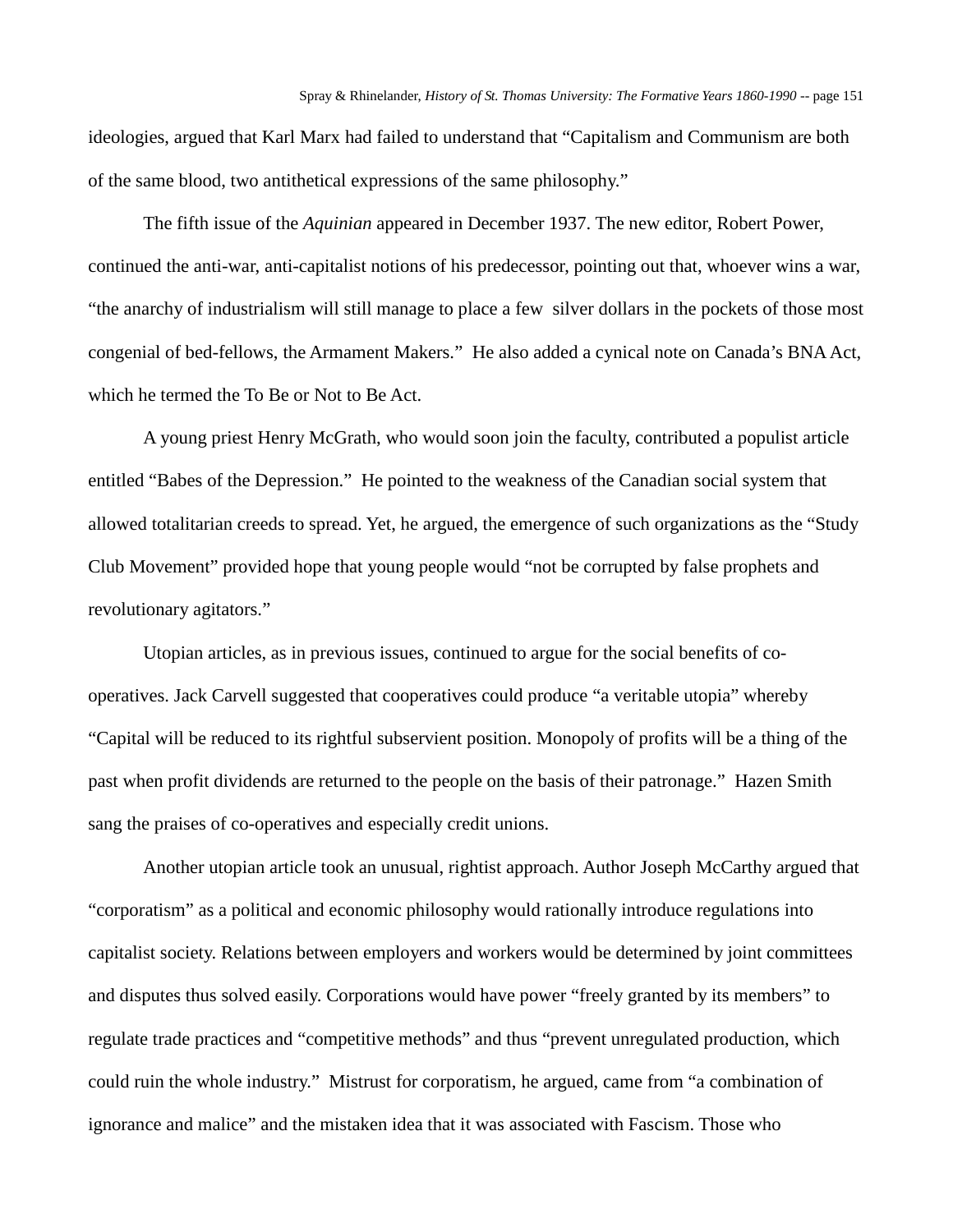misrepresented it were simply "aiding Communists."

One wide-eyed article mentioned "the wonderful invention television," which was "still in the experimental stage" and would need "many perfections" before it would become "the pride and enjoyment of the common housewife."

In publishing this last issue the staff had solicited money from thirty-three business and professionals; another twenty-four individuals had given money to the *Aquinian* Fund. Nevertheless, it ran into financial and staffing troubles. Indeed, the *Aquinian* did not appear for over two years, but in 1940, as we shall see, the college's female students would bring it back to life.

Much of what was written in the *Aquinian* in these issues emphasized service to God and to community. The idea of service, both religious and social, would be something that St. Thomas students of the '30s, '40s and '50s would stress in later years as probably the most important thing they learned at St. Thomas. For its teachers, there is no question that their ministering to their students' academic and spiritual needs required enormous and selfless dedication. But for those who actually ran St. Thomas's affairs, religious service included matters that often bordered on the highly political.

### **See Change**

By the mid 1930's there had been some dissatisfaction concerning the location of the See of the Diocese of Chatham. Chatham had been chosen as the see when the diocese was created for Bishop Rogers in 1860 because, at that time, it was the largest community in the diocese. The population of the Miramichi area had, however, been declining since the turn of the century. In contrast, the northern part of the diocese was growing rapidly, thanks mainly to the construction of new pulp mills there. Furthermore, the Acadian population was increasing more rapidly than that of Anglophones in the diocese. Many Acadians felt strongly that the bishop should move his see from Chatham to Bathurst. Chiasson, being francophone himself, was sympathetic to their desires, which led to his being criticized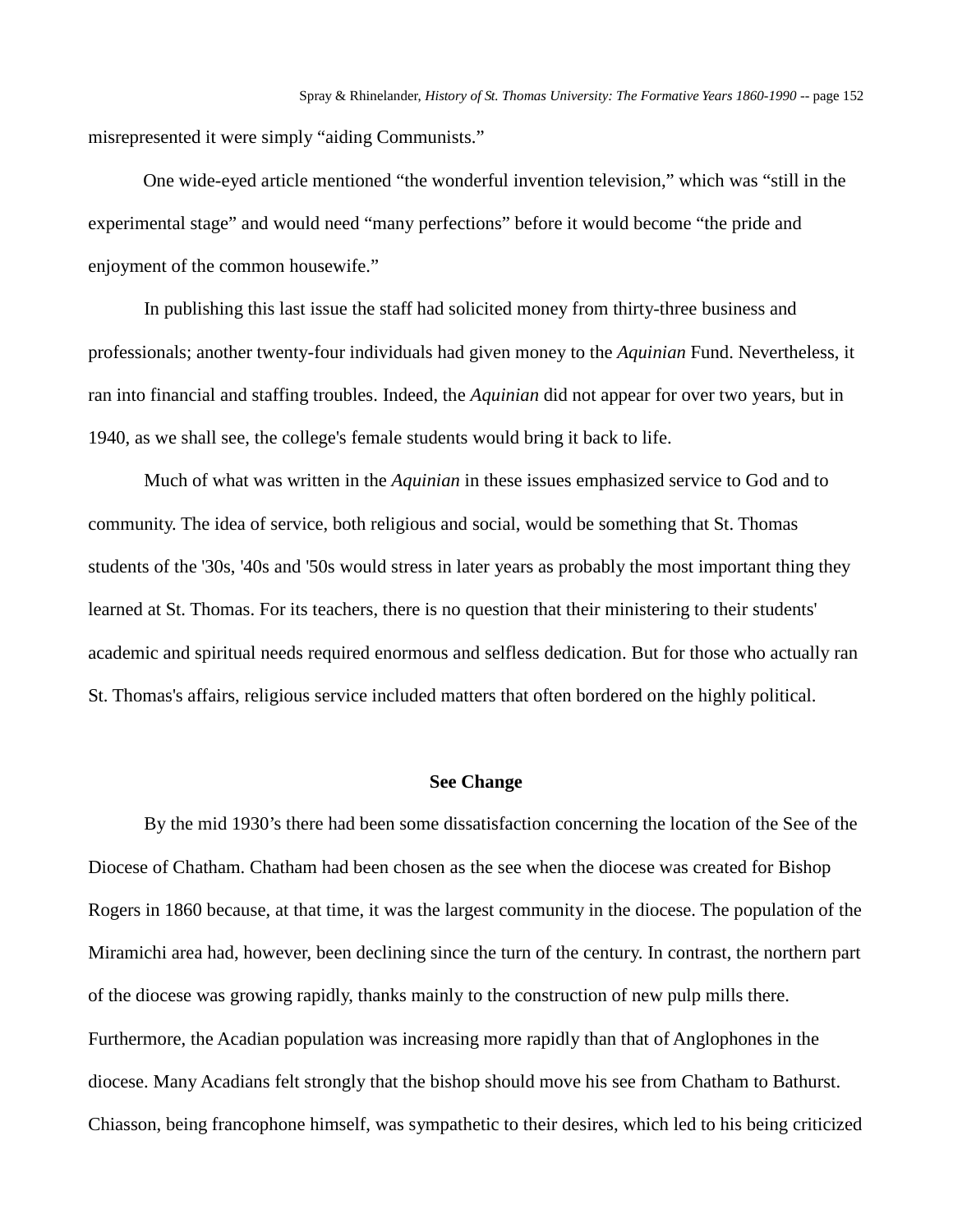for favouritism by some anglophone Catholics in the diocese. The criticism of course was a longstanding reflection of ethnic tensions in northern New Brunswick, but it was exacerbated by the outspoken calls for him to move his official residence to Bathurst.

The dissension within the diocese was felt among all its priests, including those at St. Thomas. It had been become apparent in Chiasson's rejection in the spring of 1934 of Rector Hill's invitation to attend graduation exercises at the college and give the closing remarks. Although earlier he had agreed to do so, on June 5, 1934, he wrote Hill to say he had reconsidered, saying "it would not be my place to be there on such an occasion when the people of Chatham, quite naturally, would be attending these exercises." Sadly, he believed he had lost, "if ever I had it, the confidence of the people of Chatham town on matters of education as well as on other things." He referred to a circulated petition, "which you probably know of, as all the priests of the diocese generally know of it, and not only those who had a hand in framing the grievance which it contained or in giving advice in the matter."

The specific grievance against the bishop was that he had replaced the assistant priest at St. Michael's Cathedral in Chatham, Fr. Thomas Barry, with a francophone priest. Barry had been transferred to the faculty at St. Thomas. Side-stepping the real issue, Chiasson informed Hill that "this nomination [of Fr. Barry] was made for the good and benefit, as I thought and still think, of St. Thomas College, an institution of the diocese principally organized by its founder for the education of English-Speaking Catholics of the diocese." Those people of Chatham who had signed the petition had construed his actions as "a bad piece of business." He felt he had lost their confidence in him "as a friend of education" and that his presence at the closing exercises of "an institution established in their midst and more especially for their educational welfare might do more harm than good." Hill replied tersely that he regretted the bishop would not be with them for the closing exercises.

Barry would remain on the faculty at St. Thomas for two years before leaving for graduate studies, but the issue of the location of the diocesan see did not go away. The bishop's relationship with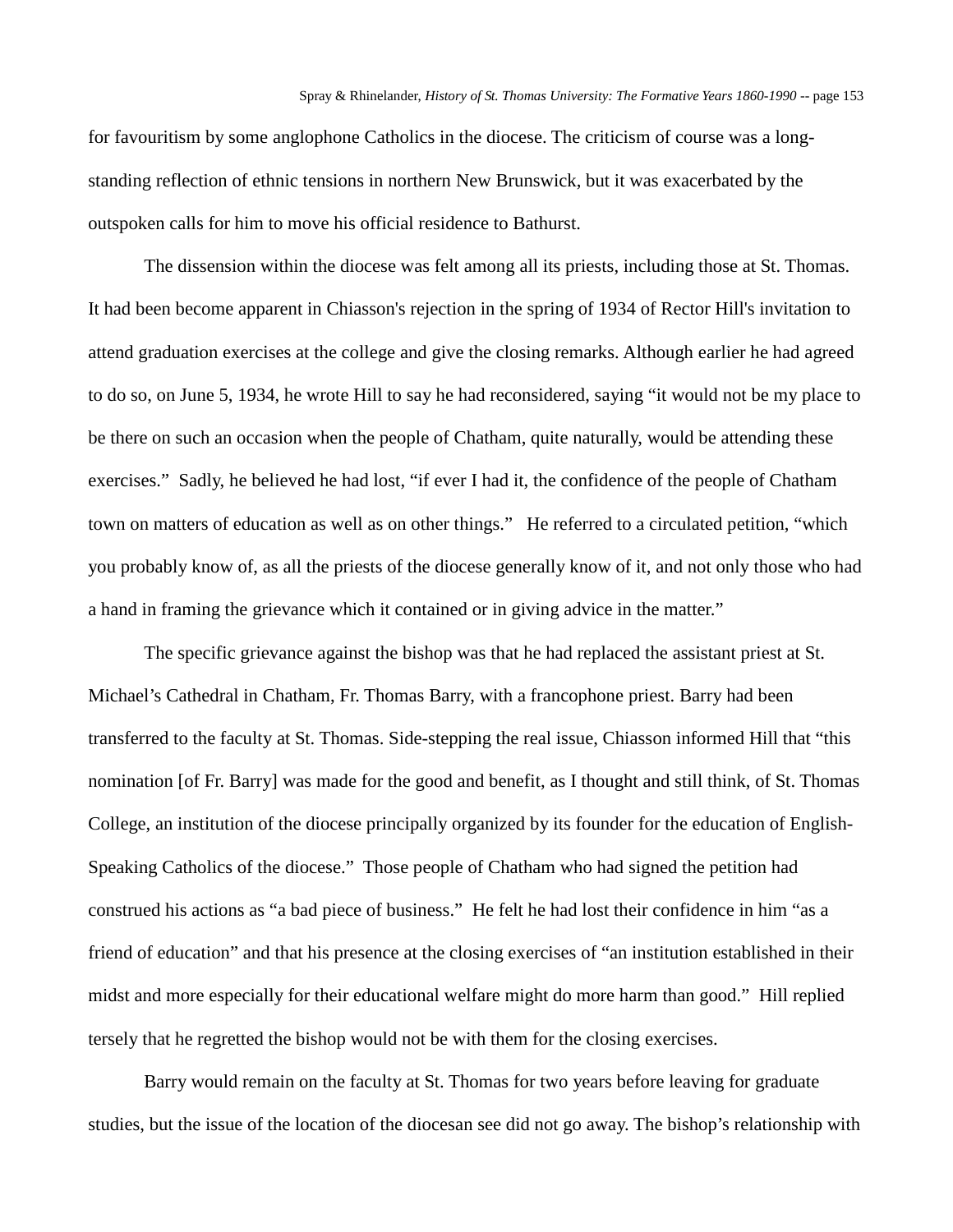the people of Chatham and with St. Thomas over the next few years remained cordial, yet he was evidently increasingly unhappy in Chatham. On July 20, 1938, we find him writing to his colleague the Bishop of Saint John, Patrick Bray, for his views about moving the see of the Chatham diocese to Bathurst. It was, wrote Chiasson, "a delicate question." Yet he had real concerns. In 1860, Chatham had been the logical place for the diocesan see, "the most thriving, and indeed the only town then in Northern New Brunswick." Since then, argued the bishop, it had lost its industries and there was "very little prospect of ever getting them back." Bathurst, in contrast, had two or three large industries, including a pulp and paper mill. Chatham and its vicinity had had a population of about 6,000 in the 1860s; by 1938 it had fallen to between 3000 and 4000, "maybe less."

The issue was a hot potato for the Saint John bishop. Bray wrote back cautiously on August 4, 1938, saying Chiasson's arguments seemed logical but he would need more information before he could support or oppose the idea. On August 27, Bray wrote Chiasson again to say that since it did not affect the Diocese of Saint John he would have no objection to changing the See from Chatham to Bathurst. He felt, however, that the change should be decided "on its merits." The problem, as he saw it, involved conflicting opinions between English-speaking and French-speaking Catholics in the northeastern part of the province. Since his own participation "might prove of great embarrassment" to his own diocese and since many "might react very unfavourably," he preferred to stay out of the discussion. Bray said he would explain his position more clearly to Chiasson when he saw him.

In the meantime a petition had been sent to Rome – presumably by the bishop, although its author is unclear – asking for the change of the See. What is clear is that none of the anglophone priests in the Chatham Diocese, including those at St. Thomas, were aware of the petition. In another letter to Chiasson, Bray wrote to say that he would be willing to tell Rome of his lack of objection to the change provided there was no mention of him in any decree announcing the change because it would "cause feelings" in his own diocese.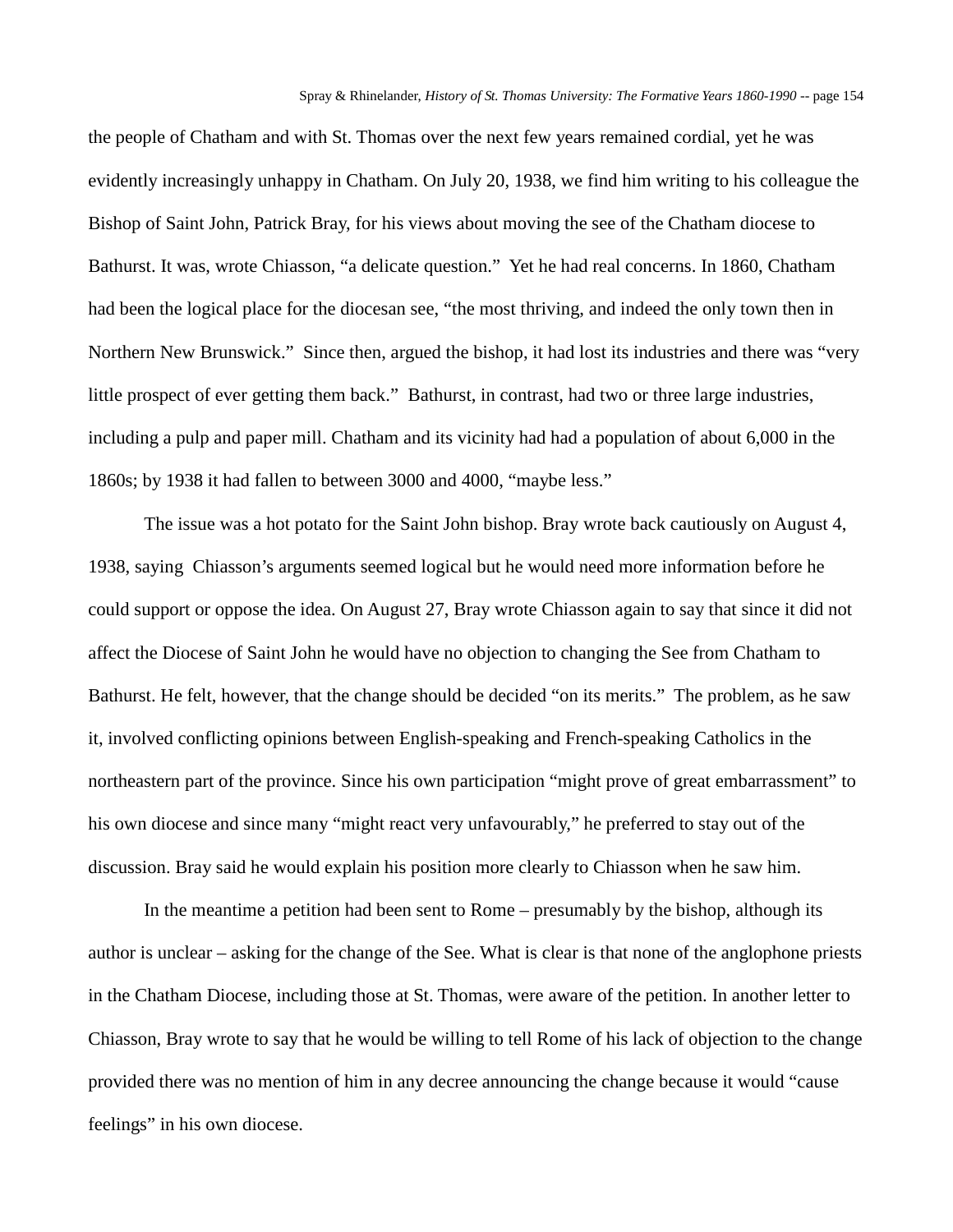Rome eventually approved the change of See from Chatham to Bathurst. When it was finally made public in the fall of 1938 many on the Miramichi were appalled, including the priests on the staff of St. Thomas. Chiasson immediately moved his residence to Bathurst. A story circulated that he stole away from the town at night, taking the furniture from the bishop's official residence with him. The larger issue of diocesan administration would continue to affect St. Thomas directly and indirectly for the next several decades, yet in a small way the college benefited from the removal of the see. The now-vacant and very handsome Gothic stone building that had been the bishop's official residence could be used as a student residence and a place to house the college's library.

#### **At the Top an Invisible Board**

Although since 1934 St. Thomas had a legal board of governors, in practice it never met. It was unnecessary. The rector and his priests ran the college in time-honoured fashion, and they did not need a formal board to make decisions. Once Hill had shown that he was quite able to run the college, Chiasson left matters in his hands. After the removal of the see to Bathurst, however, certain legal changes had to be made to St. Thomas's Act of Incorporation. Thus, in 1939 "the Roman Catholic Bishop of Bathurst," instead as formerly the Bishop of Chatham, was named *ex officio* a member of the Corporation and of its board of governors. At the same time the board was allowed on its own authority to increase its membership from five to any number "not exceeding twenty-five." Although it was not specified in the act, the bishop by tradition continued as St. Thomas's chancellor.

Still, the board did not actually meet. Its first meeting would be held on October 10, 1940, at which time it was optimistically suggested that the board should schedule regular meetings, perhaps a yearly meeting prior to or just following commencement exercises in May. The board would also decide that the matter of increasing the number of members on the board should be done "as soon as convenient." The intentions may have been noble, but in practice Rector Hill had no need of a board to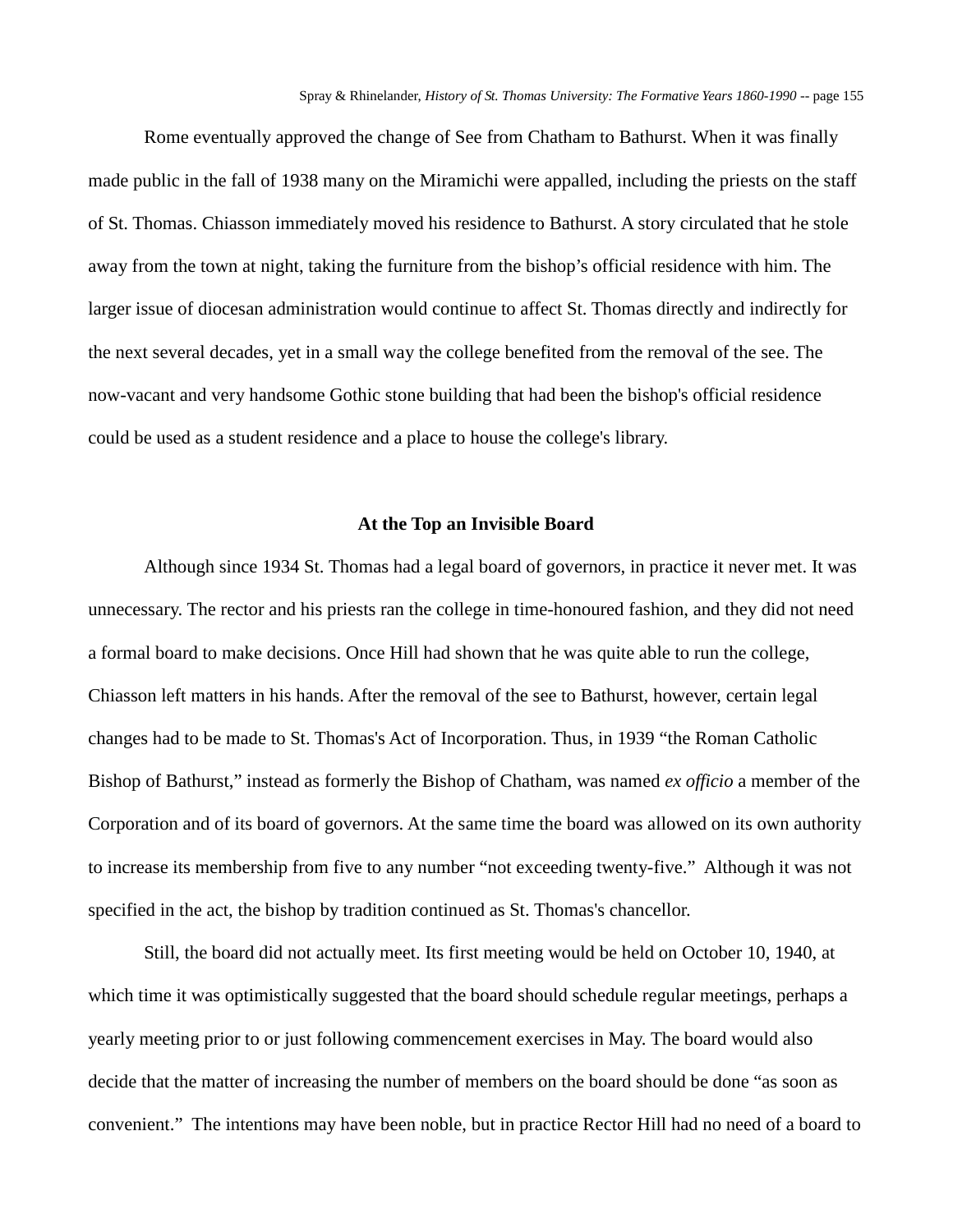tell him what to do, or to approve what he had done. Nor did his priests, used to the hierarchical ordering of Church affairs, wish for anything different. It would not be until 1945, under a new rector and a different chancellor, Chiasson's successor in Bathurst, Bishop Camille LeBlanc, that it would finally be found necessary to address the issue of the board's membership.

## **The First St. Thomas Alumni Reunion**

The fondness of the wider community for the college was demonstrated in the spring of 1939 with the first St. Thomas Alumni Reunion. There is little information on who the organizers were, but in May of that year over 200 "Old Boys" gathered on the campus. The majority were from New Brunswick, but many came from across eastern Canada and the United States. They included former students of the high school programme, the commercial programme, and the arts programme, including some recent BA graduates. The reunion began on May 28 at 10 AM with a high mass in St. Michael's Basilica (formerly Cathedral). The celebrants were three priests who had been former students and were now on faculty: Harrington, Grant and Fr. Herbert Reinsborough. The sermon was given by another former student, Fr. F. J. Connors. Fr. Raymond Hickey, also a former student and now a member of faculty, directed the choir. The organist was Don Moar, another former student. The graduating class of 1939 and most of the undergraduates joined the returning alumni for the festivities.

As reported in the local paper, a banquet was held in "the green and gold decorated dining hall of St. Michael's Academy." The main speaker was the rector, Fr. Hill, who spoke about the "rapid growth and the achievements accomplished within the past decade by the College." In his concluding remarks he said "we are depending upon you, members of the Alumni, for your benevolence and loyal support. Together the Alumni and the members of the Faculty can bring to fruition the aim and the objectives which your founder envisioned when he established the College – that of making it the leading educational institution in Eastern Canada." It was a daunting challenge. St. Thomas in 1939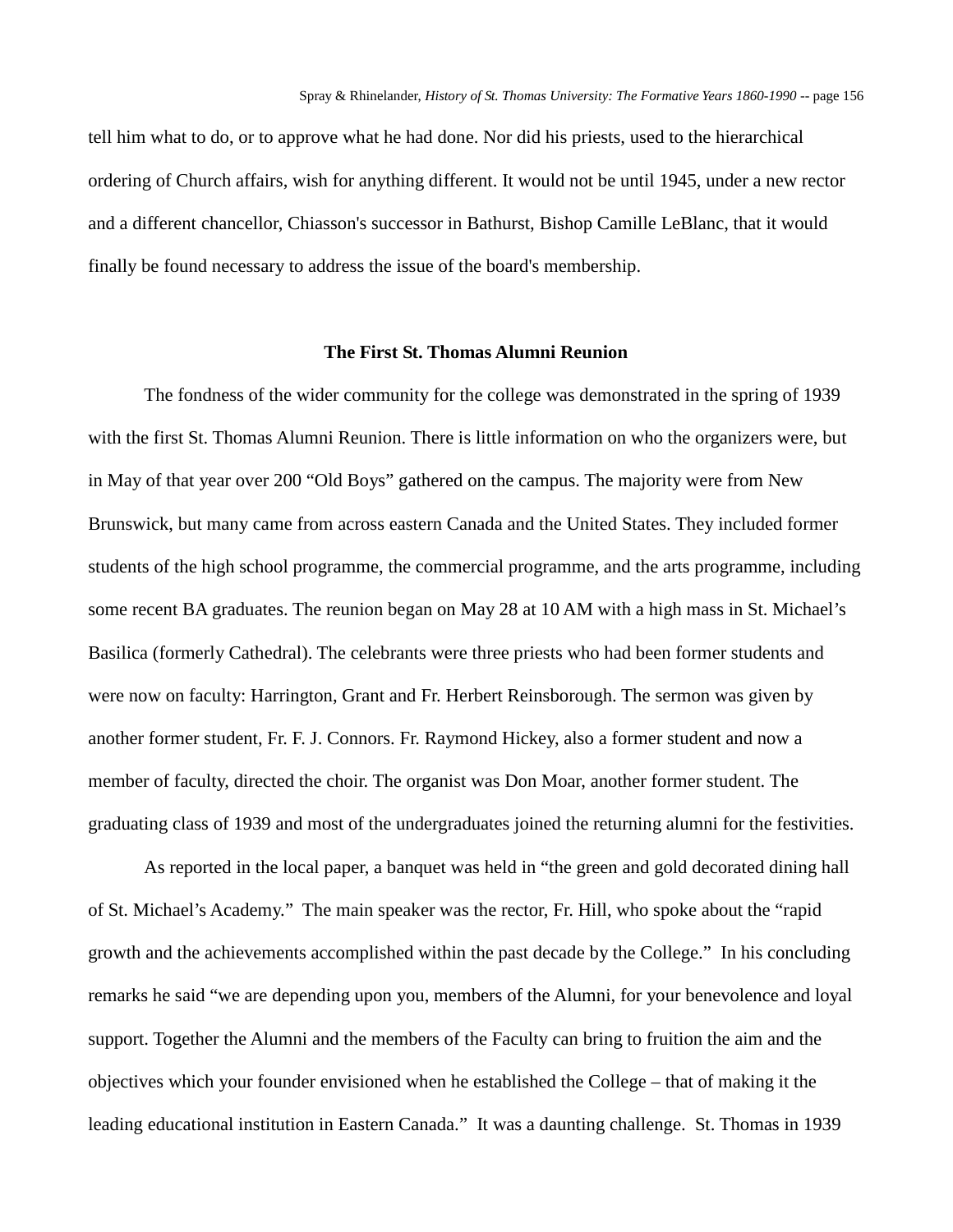was the smallest and most under-funded college in the province. The enthusiastic alumni agreed to take up the challenge, however, and after the banquet a provincial committee was established, chaired by John P. Barry, MP, with Fr. Grant as Secretary, to prepare plans for forming an alumni association. A second reunion would be held the following year in May, 1940, but by then so many former students would be serving overseas that attendance would be poor and the Alumni Association's activities would be suspended for the duration of the war.

### **Fire**

A few months after the first reunion, St. Thomas suffered a fire in its main building that for a time, as with the previous fire in 1919, seriously threatened its very existence. On October 26, 1939, at two in the afternoon a fire broke out in one wing of the four-storey main building. Fortunately everyone was either outside or in class. Fireman arrived quickly from Chatham and Newcastle but had a difficult time getting ladders up to the top of the roof to fight the flames, which threatened to spread to the rest of the buildings on campus. Two men managed to get to the roof of the building to fight the flames, which had broken through the roof while others carried hoses up the stairs to fight the fire from inside. Most of the beds and desks from the dormitories on the second floor were saved before the fire began to spread.

Fanned by strong winds, the fire broke through the roof then spread its way along the top storey, which contained the private rooms for the staff and the chapel. The firemen poured water on the building for about six hours. Fortunately, they were able to keep it contained to the top floor while "tons and tons of water cascaded down through the rest of the structure." There were no casualties, however, and staff and students were taken into local homes that night. The following day it was determined that the damage to the building, estimated to be in the range of forty to fifty thousand dollars, was so extensive as to require closing the entire building, but at least this time insurance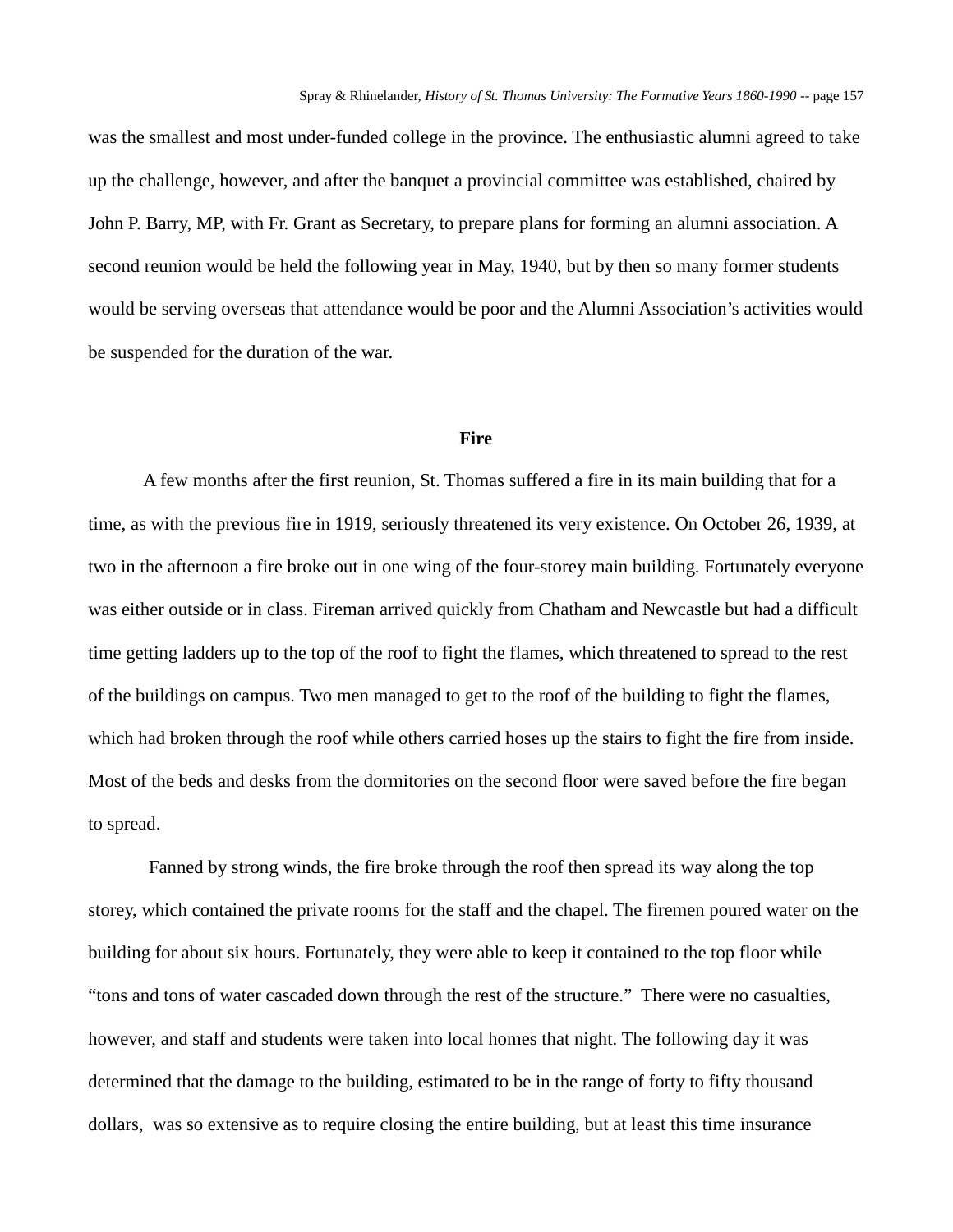appeared to be sufficient to pay for most of the repairs. Hill ordered a ten-day vacation for repairs as well as an appeal to the community for additional funds. The ninety boarding students were sent home.

Class resumed on November 7, even though the repairs had not been completed. Some classrooms had been cleaned up, but the stench of smoke was so persistent that classes were held in St. Joseph's School, the Knights of Columbus Hall and the Chatham Natural History Museum. The two dormitories for the boarding students were also not ready, so about forty students were housed in the former bishop's residence and another fifty in the Hôtel Dieu Convent. Even with carpenters working overtime, repairs were not completed until after Christmas, but in January, 1940, staff and students were able to move back in.

Hill took advantage of the reconstruction to make some changes in the building. A new, much larger, and "completely modern" chemistry lab was constructed on the main floor, and the residence section on the second floor was closed off from the administrative offices. The old chemistry lab was turned into a student lounge. The third floor, which had suffered the most damage, now included two new classrooms. A new lighting system was installed throughout the building. In the end, funds for the repairs and renovations were forthcoming and the college returned to an improved situation.

## **Student Activities**

At the student level, extra-curricular life for both the high school and the arts students remained busy throughout the 1930s and 1940s. The college had only a small staff for maintenance and cleaning, so students were called upon from time to time to help out. For example, a big "Spring House-Cleaning" event had taken place on a Saturday in May, 1939. The plan was for the students to spend the day "house-cleaning, tree-planting, grass burning and what-have-you." The high school students "straightened out the baseball diamond and football field." The Freshmen students cleaned the windows. Sophomores planted trees. Juniors and Seniors "repaired and beautified the lawns."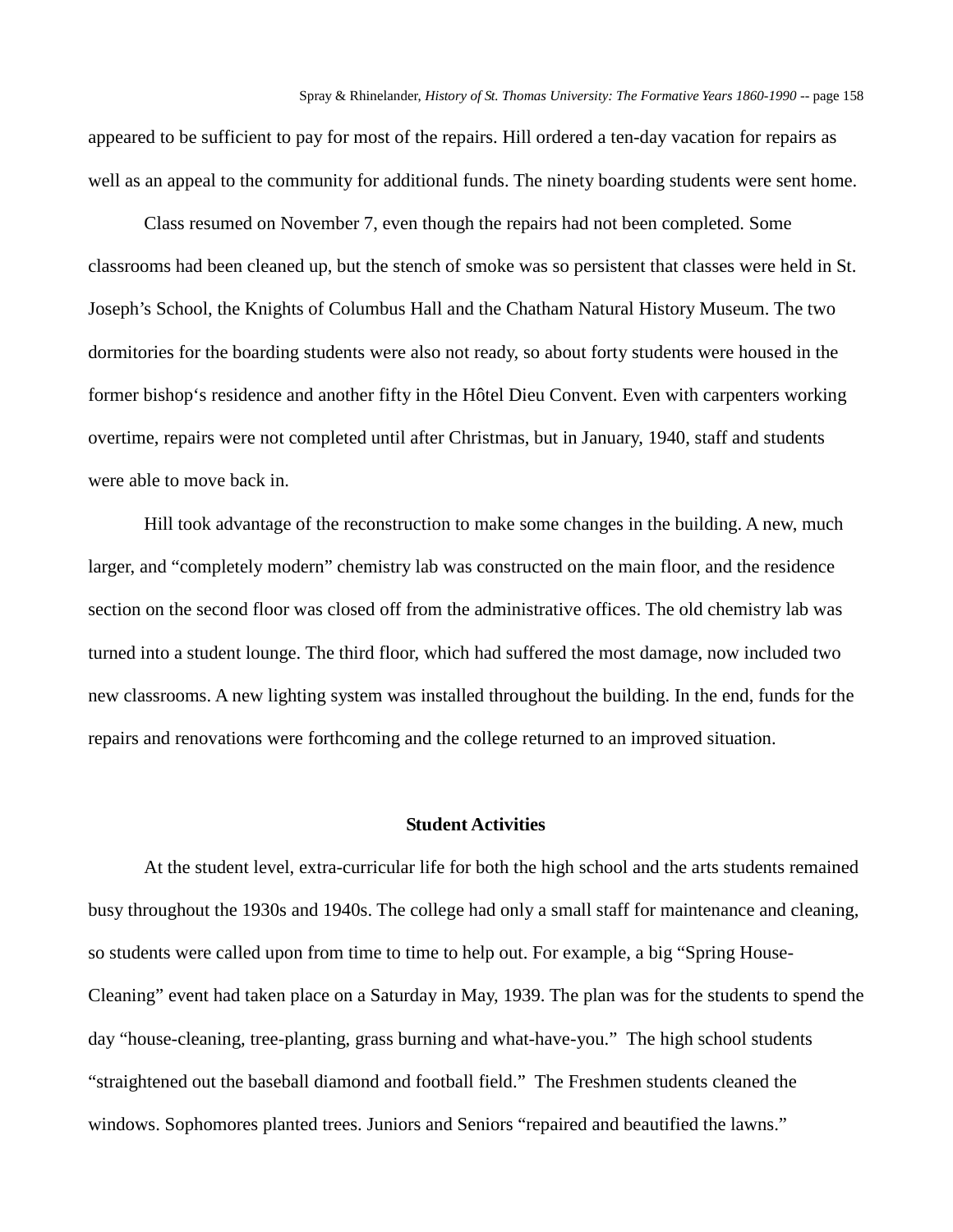Although the "tree-planting venture" was said to have been "dubious," since a number of the trees died, everything else was declared a success.

In January, 1940, after the fire, the students put on their first Winter Carnival. It was held in the old skating rink and prizes were awarded for the best costumes. The local paper reported that Margaret Phee won the Carnival Queen contest and was crowned "with the band spilling waves of sound to the ever heart-warming air of 'Let Me Call You Sweetheart'." Cyril Howard as Daisy Mae won the award for the best costume. There was also a Sadie Hawkins race. Professor Lou Murdock made a film of this first College Carnival, which was shown a few weeks later to "a large number of students."

St. Patrick's Day that year fell on Palm Sunday, so the college celebrated both on the same occasion. "The Loyal Sons of Erin" held their meeting on the Saturday evening, followed by two basketball games. A High Mass was held on Sunday morning, celebrated by Fr. McKendy. It was followed by a hockey game between "Talbot's Hicks" and "Hickey's Shamrocks." The Hicks won the match in overtime. The annual St. Patrick's Day banquet was held in the evening, after which students put on a play called *Barter*, starring student actors Mary MacLean and Don Connolly.

#### **Female Students at St. Thomas**

The move to admit female students to St. Thomas in the latter 1930s caused some anxiety on the part of the teaching clergy. The institution had been all-male throughout its history, from the era of St. Michael's in the previous century and throughout its existence as St. Thomas College, ever since the Basilian Fathers. It had been designed and developed by Catholic priests for the education of Catholic boys. But the decision to enhance its status from college to university in 1934 brought in its train the unavoidable consequence that it would have to adapt to the modern, co-educational world. Fortunately, a way to ease into the situation lay at hand. Women were already teaching at St. Michael's Female Academy, the elementary and secondary school for girls that had emerged in Chatham when St.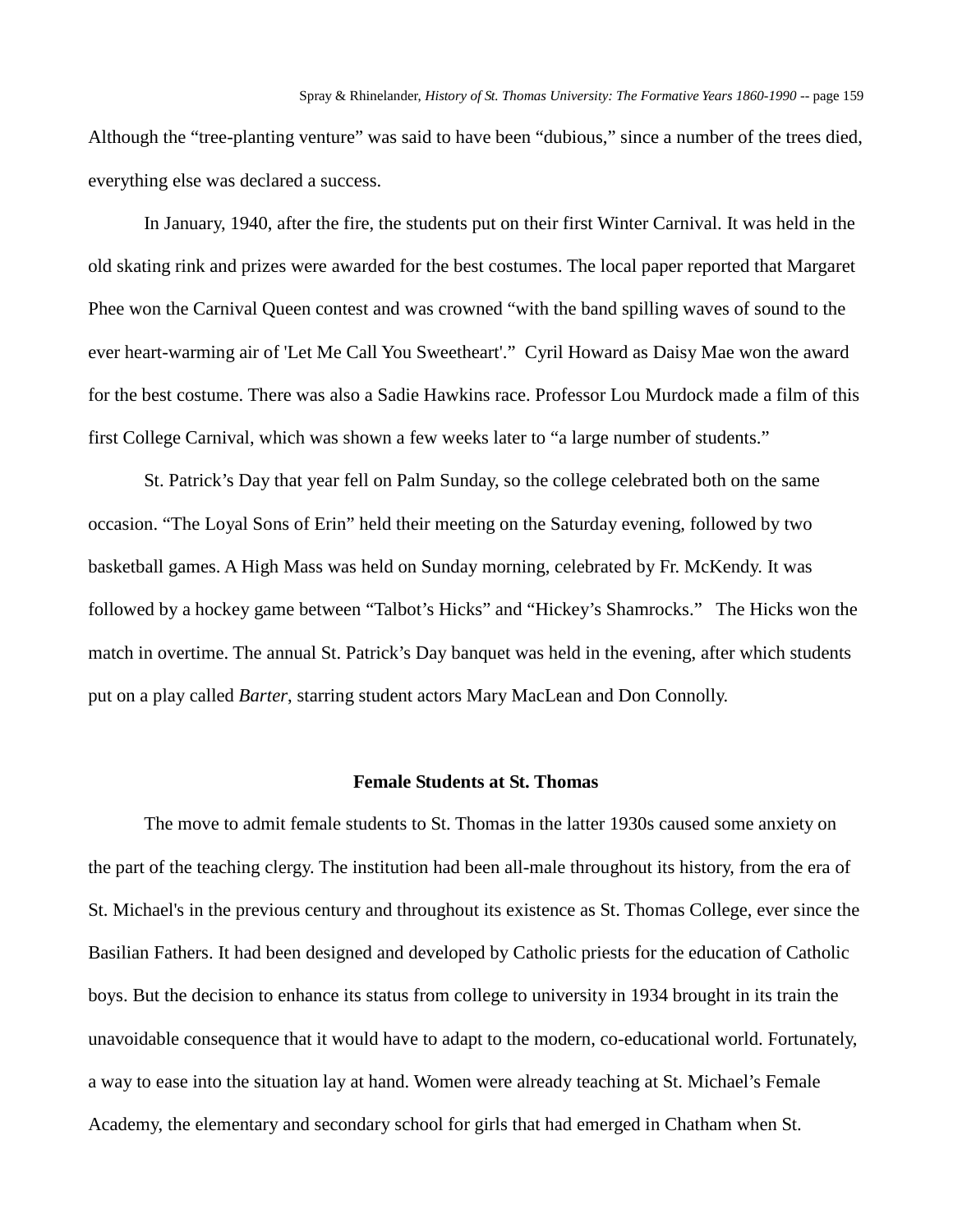Thomas College began. In addition, religious nurses were practicing at the Hôtel Dieu Hospital. Thus, the first women to take courses at St. Thomas College were from St. Michael's, taking courses on a part-time basis as early as 1936. Sister Corcoran and a certain Stella Skidd, both teaching at the Academy, are listed as taking courses at St. Thomas in 1936-37. Sister Corcoran would be awarded a BA in 1944 and a BEd in 1952. Stella Skidd appears to have continued taking courses until 1960, although it is not clear if she was ever awarded a degree. Sister Elizabeth Whalen, also from the St. Michael's teaching staff, began taking courses in 1937 and would eventually receive her BA in 1948 and BEd in 1962, becoming a fixture at St. Thomas throughout the 1960s and 1970s. A certain Sister Breau also began taking courses in 1937 and would continue to do so until 1943, when she she would receive her BA.

By 1938 there were four women enrolled: three nuns -- Sister Nora Troy, Sister Annette Albert, and Sister Marie Harriman – and Jeanne Currie. The latter was the first secular undergraduate woman at St. Thomas, and as such set the coeducational pattern that would continue in the future. The following year, 1939, six women were enrolled at St. Thomas, none of whom belonged to a religious order. The women, of course, were all day students in the arts programme. St. Thomas High School continued to be boys only.

The acceptance of lay women as students, however, does not diminish the significance of the religious women who early accustomed both teachers and students to the presence of female students on campus. In May, 1940, it was a certain Sister Rogers who became the first women to receive a degree from St. Thomas when she completed her MA.

The college's female students soon proved their abilities. At the May, 1941, Convocation an extraordinary first-year arts student, Mary McKinnon, won the Freshman prizes in Mathematics, English, Physics, French, Latin (which she shared with Irving Matchett) and, not surprisingly, Highest Aggregate in First Year. McKinnon also received Honourable mention along with Mary Sullivan for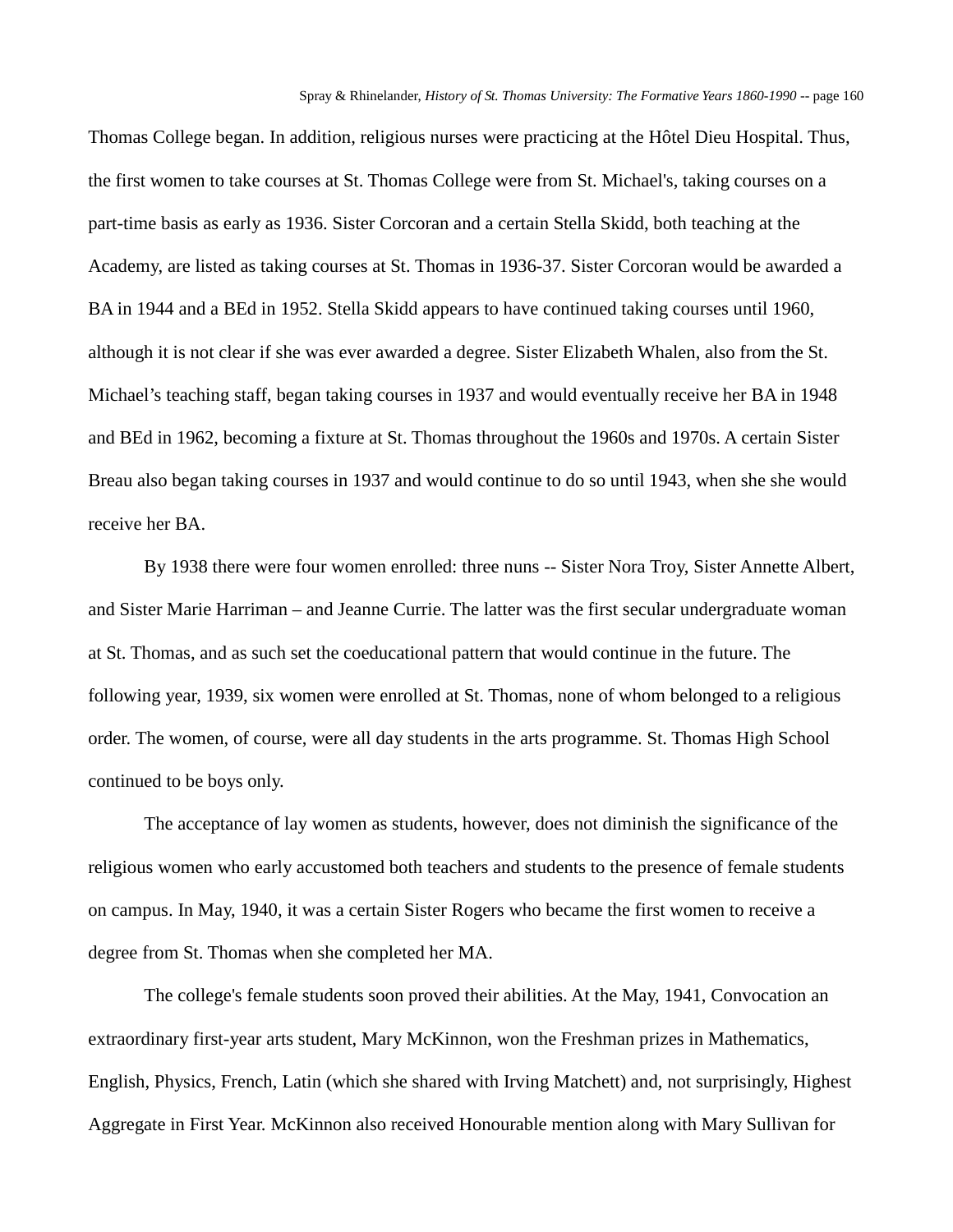Religion in Freshman year. Another outstanding first-year female student that year, Carmel Murdock, won Honorable mention in Latin and Physics and Honorable mention for Highest Aggregate in Freshman year.

That fall, in September, 1941, in response to mounting requests from the nurses at Hôtel Dieu and using its authority under the charter, the board introduced a Bachelor of Science in Nursing degree, which substantially increased the number of female students on campus. Students in that program completed two years of of mostly science courses at St. Thomas before going on to three more years of study in an accredited nursing institution. At convocation that year, in 1942, Sister Frances Sanford, of the Hôtel Dieu Hospital, won the first BSc Degree in Nursing.

At the same convocation Jeanne Currie (later Brennan) earned her BA, thus becoming the first woman to earn an undergraduate arts degree from St. Thomas. An enthusiastic reporter for the student newspaper, forgetting about Sister Rogers and her MA two years earlier, or indeed Currie's cograduand Sister Sanford, wrote that Currie "has the distinction of being the first young lady to join the ranks of the Alumnae of St. Thomas." Nevertheless, she was quite accurate in pointing out that "Jeanne [Currie] is deserving of much praise in that she has pioneered in our Crusade to bring the benefits of higher education to young women so that they can enjoy a fuller life." Meanwhile, the redoubtable Mary McKinnon shone, winning the prizes for second-year Latin, English. French, Sociology, Economics, and Biology (which she shared with Mary Duplessis), as well as highest Aggregate in Sophomore year. At the same time, among the first-year arts students, Helen Grenier won the Latin and English prizes, and Anna Martin the Chemistry prize. (These two also won Honourable mention for ten other prizes.)

By September, 1942, the number of female students at St. Thomas had increased to fourteen. Women were also appearing on faculty. Sister Doran, BSc, St. Thomas's first female teacher, taught science as a replacement for the regular science teacher.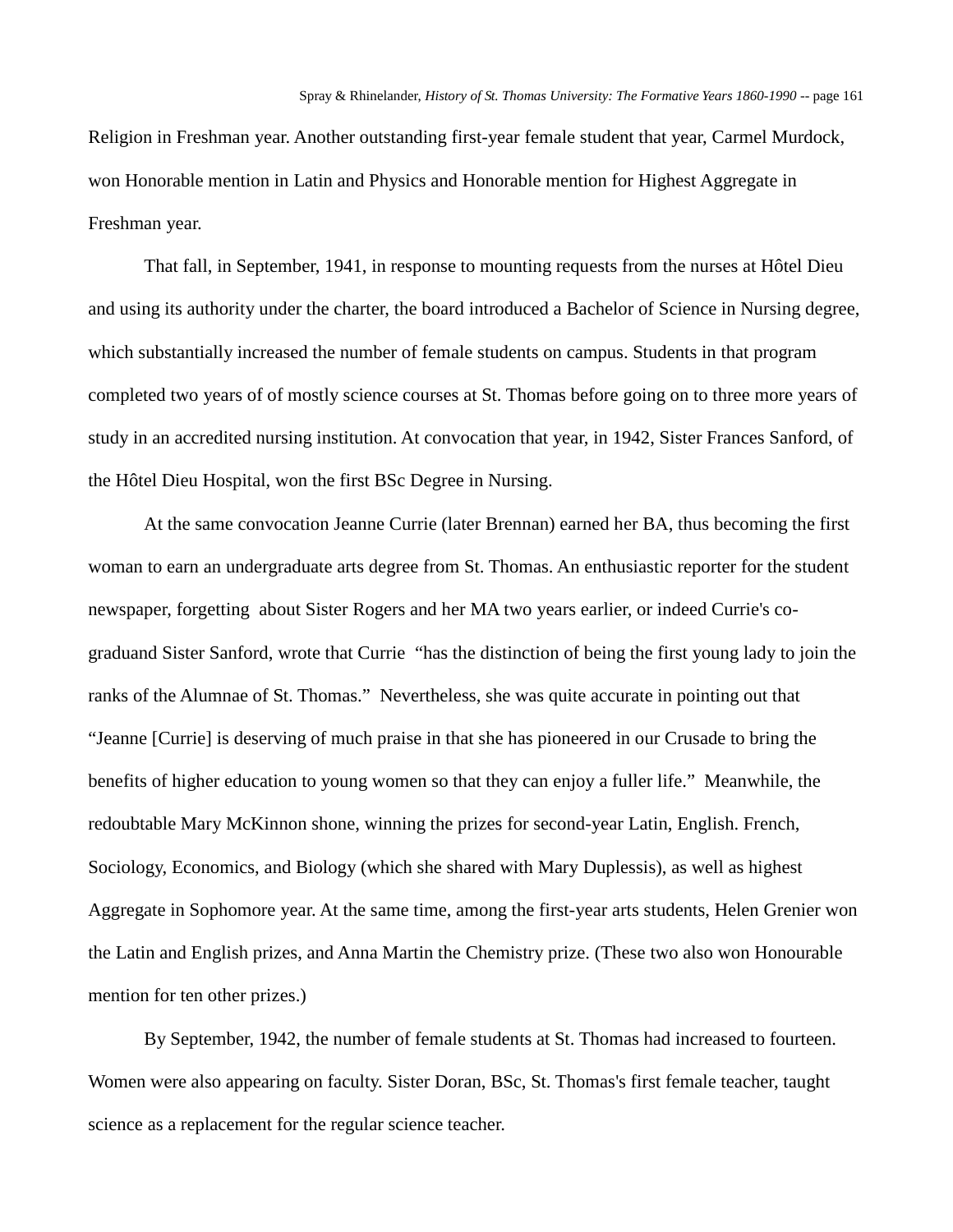At Convocation in May, 1943, out of ten degrees awarded, six were to women: Sister Mary Donovan received her BA; Sister Breau, Audrey Driscoll, Patricia Druet, Anna Martin and Margaret Smith each received a BSc in Nursing. That same year Mary McKinnon, now a third year student, won the Junior-Senior prizes for Religion and for English, the History of Philosophy prize, and the Philosophy prize, which she shared with Erwin O'Brien. She also received Honorable mention for the Sociology prize, which was won by Anna Martin. That year Audrey Driscoll won the Biology prize, and Sister Breau received Honorable mention for three prizes.

At convocation the following year, 1944, five out of the thirteen BAs were awarded to women, and again the women dominated the prizes. Mary McKinnon finished off her outstanding undergraduate career by winning the Senior year prizes in Economics, Religion, Philosophy, and English, as well as Honorable mention for the Sociology prize and graduating *summa cum laude*. Younger women were picking up her torch. In second year, Raymonde Landry won the prizes for Latin and French, while Mona Hayes won the Biology prize. First-year student Coleen LeBlanc won Honorable mention for prizes in English, French, Biology and Chemistry. Sisterr Corcoran won Honorable mention for fourth-year English and History of Philosophy, and Mary Sullivan won honorable mention for the Economics prize.

Altogether, the female students at St. Thomas, the "co-eds," were making their presence felt, both in the classroom and in student activities. In January, 1943, they organized a Co-ed Week and the following year a successful social event in February. The paper recorded that there was a (chaperoned) sleigh ride, which had a large turnout, the four engaged sleighs "packed in like sardines in a can" although no one seemed to mind. And in the spring of 1944, the co-eds would form their first basketball team. Their coach, Fr. Arthur Scott, had "put the team through their paces every day and has a crack team. A tough coach, he gets results."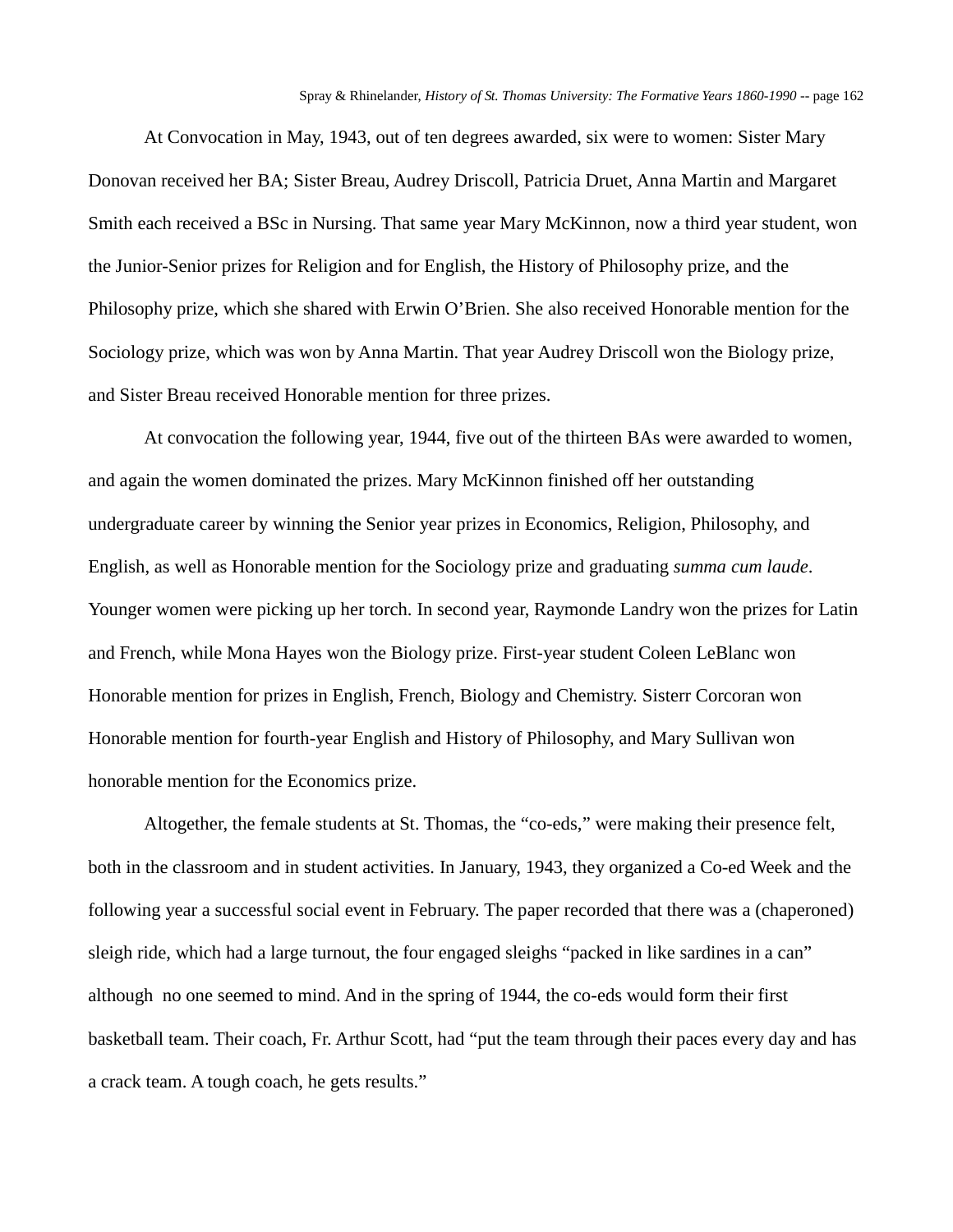#### *Aquinian* **Revived**

The female students made their presence felt on the revived student newspaper, the *Aquinian*. In September, 1940, Mary Sullivan became Assistant News Editor and was joined on staff by Carmel Murdock and Mary McKinnon. Together they successfully put out the first "co-ed edition" of the paper, which appeared early in 1941. The following year, Mary McKinnon became the paper's new editor. Mary Sullivan was Feature Editor, Helen Grenier the Assistant Feature Editor, and Claire Elhatton an Associate Editor. The *Aquinian* was still having a difficult time with its circulation. It appeared only every three months and readers complained that most of its material was out-of-date. In the April 1942 issue, therefore, Editor McKinnon penned a trenchant editorial. The paper had insufficient funds because students failed to support it. "The paper is yours," she pronounced. "It is up to you to support it and keep it from going 'on the rocks.' Where is your College spirit? Some students have complained that the paper is not worth supporting." But, wrote McKinnon, it was a bargain at only five cents a copy. She challenged the students to write articles and send them in for publication. "You write the columns if we can't write to satisfy you." If anyone "feels they have ability" then they should prove it by sending in an article. "If and when you prove your ability, you will be added to our regular staff."

Perhaps in response to McKinnon's plea, an amusing article did appear in the paper that year. It reported on a concert at the Opera House by country singer Hank Snow, "The Yodelling Ranger." It seems that twelve St. Thomas students "of the active type" dressed in "flashy red shirts, and equally flashy handkerchiefs and large sombreros" attended the show and gave Snow "a rousing reception" from front-row seats. Snow, in response, dedicated his "Lunatic Lullaby" to them. After the concert they went to a local restaurant, lit corn cob pipes and "succeeded in laying a fine smoke screen." Afterwards they retreated to the post office corner "and blended their melodious voices in harmony for the entertainment of the large audience that gathered round." They were not sure if their efforts were "appreciated to the fullest," nevertheless they had a fine time and managed to get back into college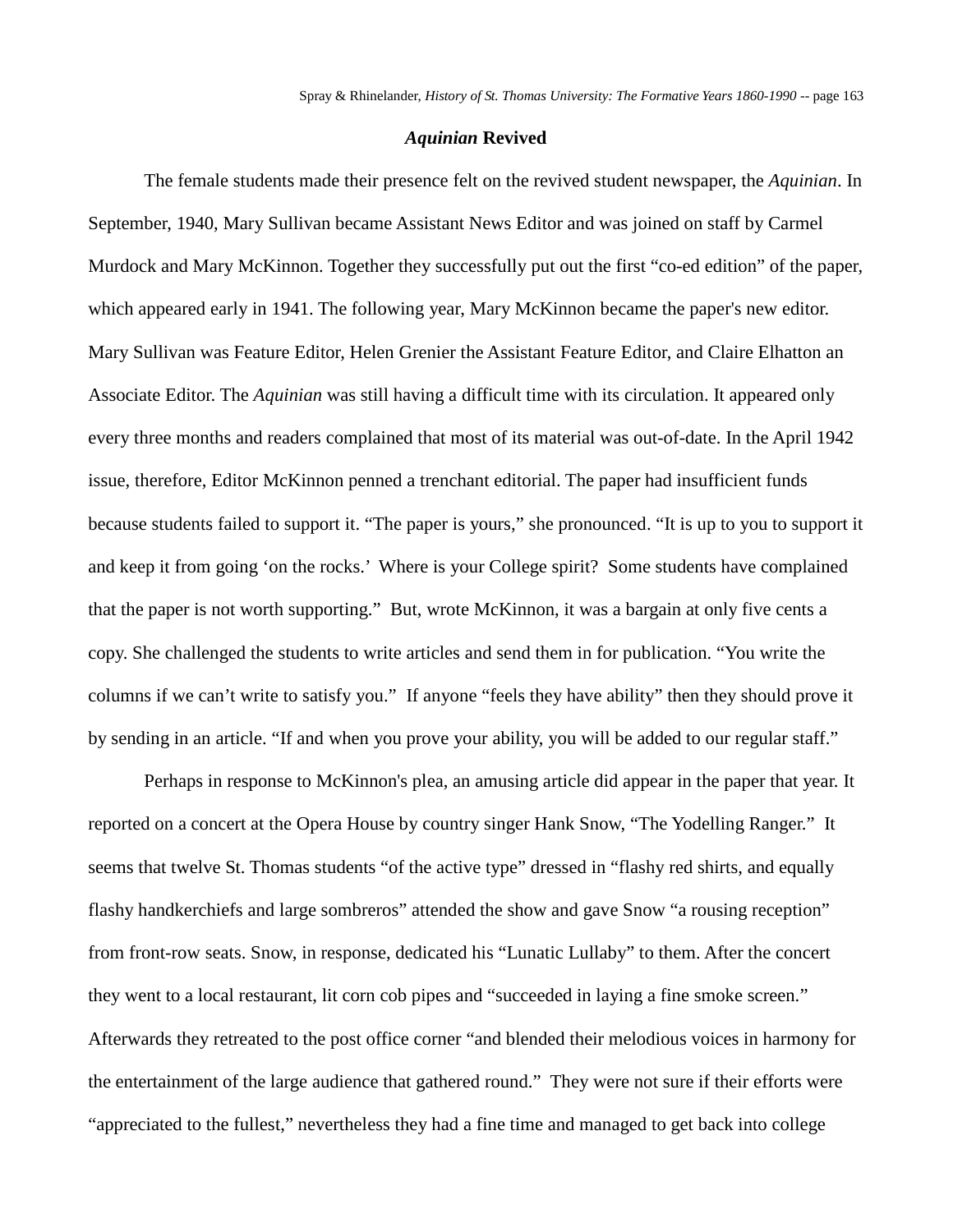without being caught "since they were out past curfew."

## **Federation of Catholic College Students**

The Federation of Catholic College Students was founded in the Maritime Provinces in 1939 with the purpose of bringing together Catholic students in order to "present their views on important problems." Fr. George Harrington had become particularly interested in this association and was responsible for promoting it on the St. Thomas campus. Conferences were held in 1940 at St. Dunstan's University in Charlottetown and in 1941 at St. Francis Xavier University in Antigonish. St. Thomas was chosen as the site for the meeting in November, 1942.

Harrington discussed his plans with the rector, who approved entirely and told him to write the bishop to ask for his support. Harrington invited the bishop to the conference, to "preside" over the opening ceremonies on Saturday evening and to lead a "Pontifical High Mass" on the Sunday. Fr. Hector Daly, S.J., the National Director of the Canadian Catholic Youth Union, was asked to preach at the Mass. Bishop Chiasson, with everything already well-organized, agreed that the planning for the conference should continue. He suggested that war-time issues might arise at the conference but "we will have to deal with them," and that it would be a good idea "to have [the students] prepared for any eventuality." He agreed to lead the Pontifical Mass and approved Fr. Daly's giving the sermon.

The Conference was a success, although in the event, Chiasson, whose health was deteriorating, did not attend.

### **ADS: The Aquinas Debating Society**

Other extra-curricular activities filled the students' days. One of the most important was formal debating. While the total St. Thomas student body was small, nevertheless a high percentage of its students became involved in the debates, the high school students mainly as spectators and the arts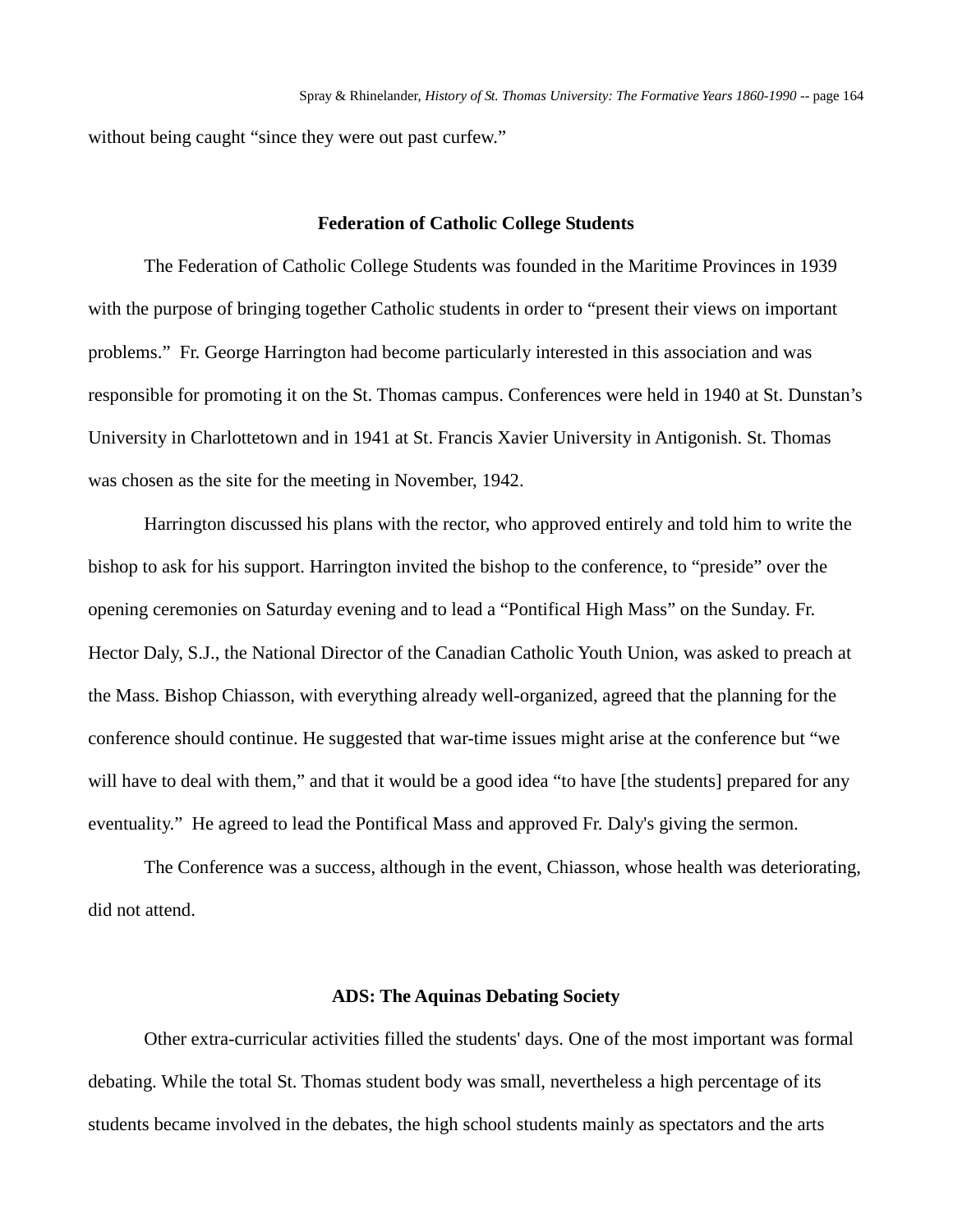students as participants. The faculty supported it because they saw it as an excellent way of "fostering the art of public speaking." In fact, the Aquinas Debating Society, the ADS, was probably the most important student organization at St. Thomas during its Chatham years. It attracted not only its best academic students but also, presumably because of its great popularity, its best athletes.

In April, 1940, the society joined the Maritime Intercollegiate Debating League. Each year delegates from ADS attended the annual meeting of the League where the topics were set and the yearly schedule set. The first year St. Thomas participated in five major debates against StFX, St. Mary's, MtA and UNB. Many of the topics debated during the war years naturally centered around topics concerning the war and student responsibilities. The topic for debate with UNB in 1942, "The Government Plebiscite is Necessary," concerned conscription. The St. Thomas debaters presented the affirmative view but lost the debate. The next year the topic for the debate against Acadia, held at St. Michael's Auditorium, was "Resolved that university undergraduates should be encouraged to complete their courses before entering any branch of war service." That debate the St. Thomas team won.

The war and military service continued as popular topics for debate in the Maritime universities. In 1943 a St. Thomas team defeated St. Mary's by defending the resolution: "Resolved: that compulsory military training for all able-bodied men between the ages of 18 and 45 for one year should be implemented." That same year saw St. Thomas lose a debate against St. Dunstan's trying to defend the negative side of the resolution: "that the Atom Bomb should be abolished as a legal weapon of war." The third debate that year against Acadia, in which it was "Resolved that the Western World will in the foreseeable future engage in armed conflict with Russia," ended in a tie, itself a fitting commentary on the approaching Cold War.

As well as Intercollegiate debates, the ADS met regularly to hold its own debates; even its annual meeting included a debate. In 1942 the topic had been: "Resolved that people who do not exercise their voting privileges should be fined or imprisoned." The regular meetings included open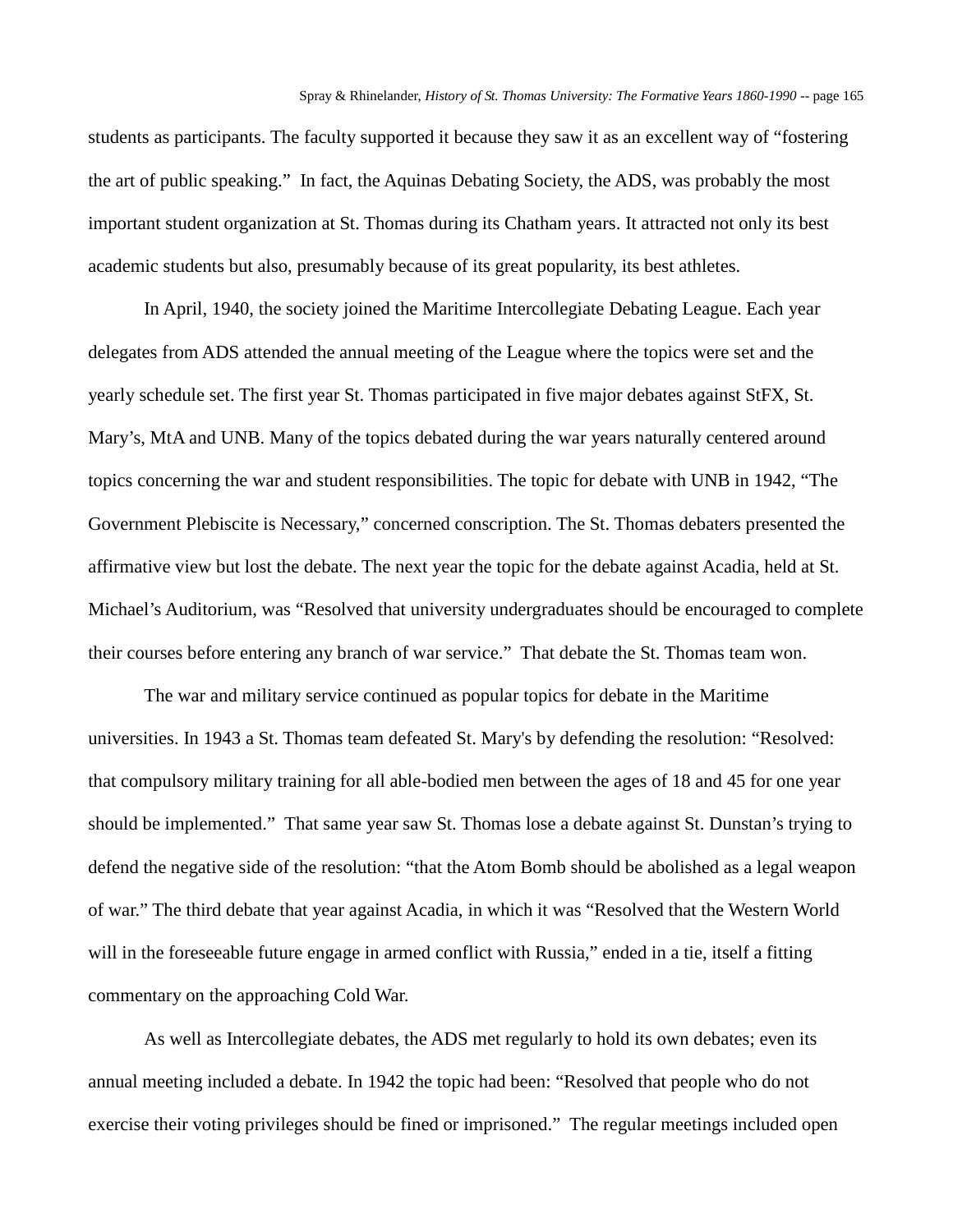forums, mock parliaments and intramural debates.

The activities of the St. Thomas ADS extended well beyond debating. It became the focus for all sorts of meetings, open forums and various types of entertainment. The first open forum of 1940 had been held in St. Michael's Auditorium before a sizable crowd. The topic was: "Educational Reform in the Province of New Brunswick." Three members of the society spoke to get things going and then it was opened up to the audience. It was reckoned a great public success and led to many others. At an open forum in September, 1943, over seventy students attended along with members of faculty and "distinguished invited quests." The society's "Ambassador," Ervine O'Brien, chaired the forum. The topic was "Canada in the Post-War World." The speakers talked about Canada's right to a place of honour for her role in the war, the need for legislation to give farmers a fair wage, and the need to limit the exportation of raw materials in order to support home manufacturing to ward off the sort of depression and bread lines that Canadians had suffered after the First World War. The following year another "animated debate" took place at an open forum dedicated to the topic "Whether or not the Allied Military Government should set up democratic government in liberated countries." The following year, the ADS forum also sparked considerable interest on the topic: "Resolved that Canadians should be compelled to take Military Training after the war."

Intramural debates included topics like: "Resolved that Written Examinations should be abolished in Favour of Oral Examinations," and one that filled the hall in 1944 on the topic of encouraging more co-eds to enrol at St. Thomas. That same year undergraduates Mike McGarrigle, Bill Mahurter, Roy Creamer, and George Martin (future president of St. Thomas) entertained the local Kinsmen Club with a debate on the topic: "Resolved: the socialization of medicine under state control would be beneficial to Canada." The affirmative side was declared the winner. A topic that sparked considerable interest the following year was: "Resolved that Bars be opened to the Public in New Brunswick."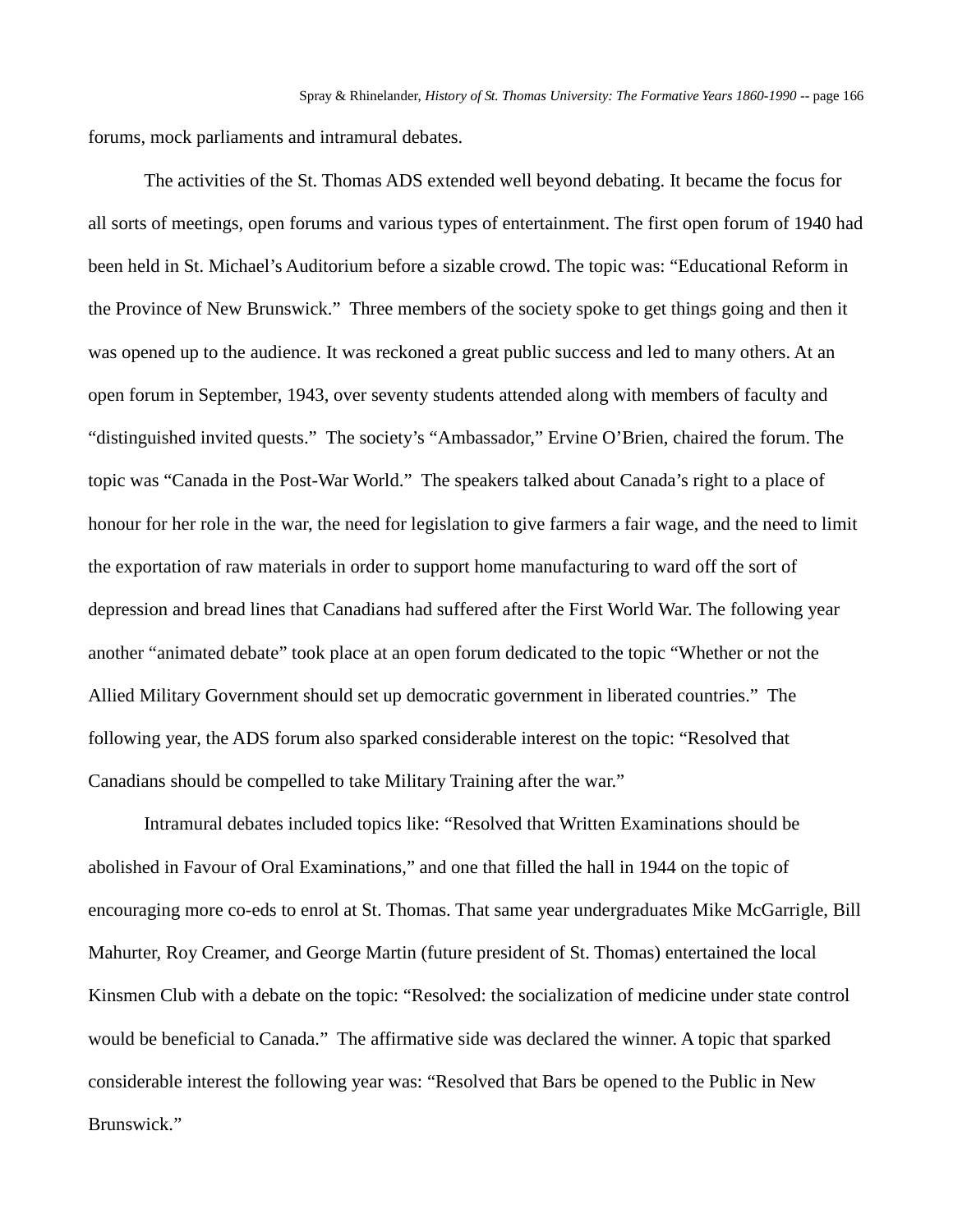The society's activities also included putting on plays and various other entertainments. In 1945 Fr. Scott directed *Take My Advice,* described in the *Aquinian* as "the most entertaining dramatic comedy ever staged at St. Thomas." It was "superbly acted and the suspense added to the excitement." The talented cast included Bill Mahurter, Roy Creamer, Eleanor Burns, Marie Murphy, Vance Toner, Jerry Maloney, Claire Elhatton and Marion Rockcliffe. The College Glee Club entertained during the first intermission, and members of the ADS put on a short skit during the second.

The high school students at St. Thomas were encouraged to get involved in ADS activities at least in a minor way, and many of those who went on into the arts programme became deeply involved.

#### **St. Thomas and WW II**

In the late 1930s, the threat of war permeated discussions throughout Canada and no less at St. Thomas. It was evidenced, as we have seen, in the activities of student organizations such as the Debating Society. The actual outbreak of war in 1939 had galvanized students at St. Thomas as elsewhere. The burning question then was whether or not one should leave college and join the armed forces, or stay and finish one's studies. Friends and relatives and a number of former students did sign up, but throughout the war years the *Aquinian* contained numerous articles and editorials stressing the need for college students to finish their education, since, as they urged, they would be needed as leaders in post-war Canada.

In the April, 1940, issue of the *Aquinian*, the editor had urged the formation of a Canadian Officers' Training Corps (COTC) unit at St. Thomas. The first COTC unit in Canada had been established at McGill University in Montreal as early as 1912. A number of units had been established across Canada during World War I, including a Cadet Corps at St. Thomas College, but it had lapsed in the inter-war years. Shortly after war broke out in 1939 many such units became active again. After the passage of the National Resources Mobilization Act in 1940, which made all young men of draft age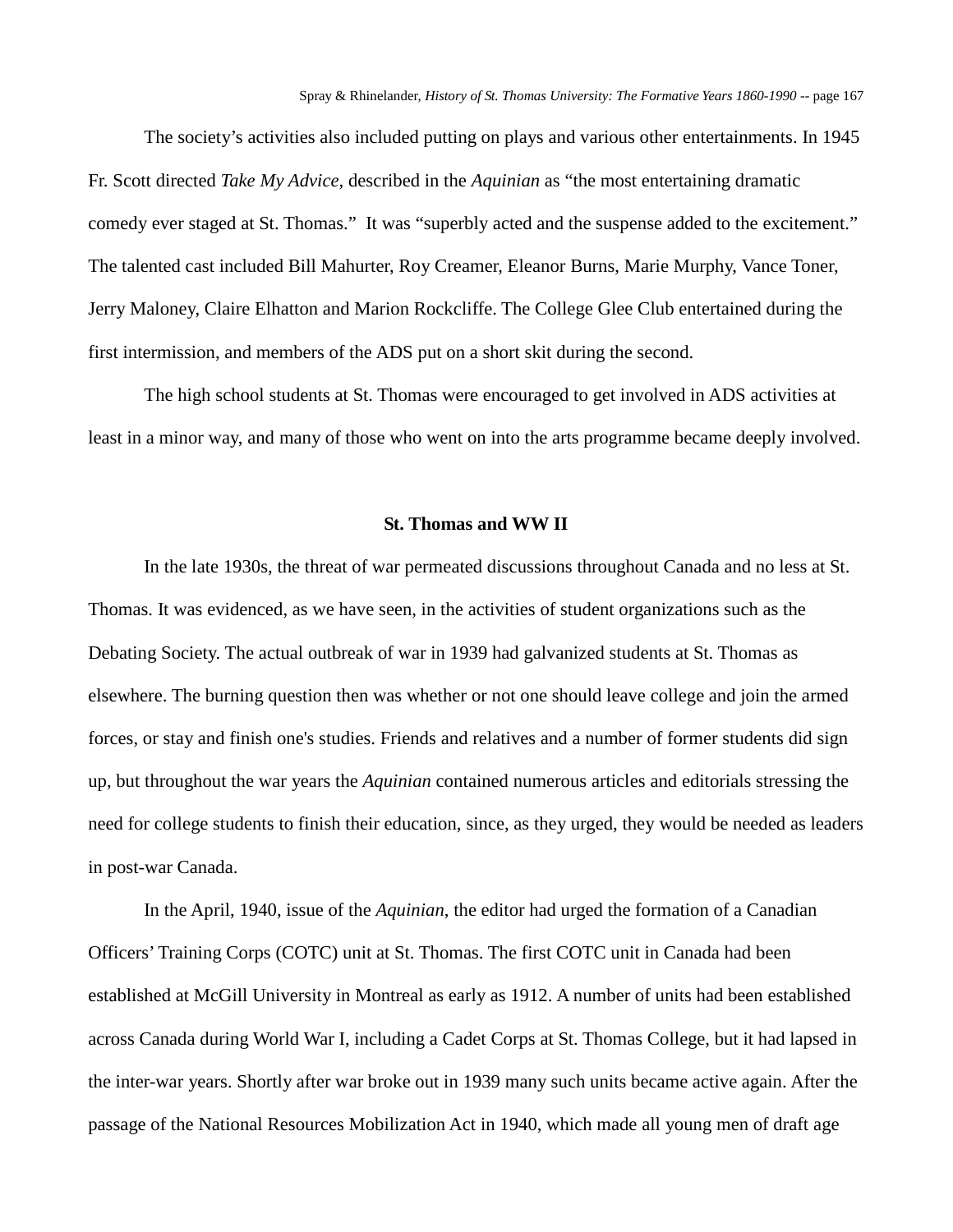eligible for home defence, the presidents of Canada's universities decided to institute a mandatory form of military training for all physically fit male students. This compulsory training requirement could be fulfilled by enrolment in the COTC "for those possessing leadership qualities." Auxiliary Corps would be set up offering military studies and drill for non-officers. Students who performed their duties satisfactorily while retaining good academic standing in the college would be exempt from call-up until the end of their undergraduate programmes.

Enrolment in one or the other of the St. Thomas Corps was mandatory. As the calendars stated, "students having the necessary qualifications are required to enrol and take an active interest." The first St. Thomas Corps was not actually formed until early 1941. A parade was held that year on Feb. 7, and all students who were physically fit were required to participate. Commander-in-Chief was Fr. (Captain) James Dunn, a WW I veteran.

The Corps assembled five days a week. Its members received lectures in Map Reading, Field Engineering, Military Law, Gas Warfare, and Drill. The St. Thomas unit was a Rifle Company and consisted of two platoons and a company headquarters. The Commanding Officer was 2nd Lieutenant Harold L. Hay. The Non-Commissioned Officers were Maurice Coffey, Stan Clark, Stan Henry, Lorne Grant, Tom White, Everett Gorman, Arthur Harrison, Bill Woods and Jack McCarthy.

Some students left St. Thomas to join up. They were encouraged to do so by patriotic talks delivered by former students heading overseas such as Air Gunner Tyler Daly and Lt. Don Connolly, who had left St. Thomas after his second year to join the Air Force. Connolly was well known on campus for having been an outstanding student and star athlete, active in debating, drama, and musical concerts. He unfortunately died in a plane crash shortly after going overseas to become St. Thomas's first war casualty.

Short biographies of the class of '42 appeared in the May, 1942, edition of the *Aquinian.* The issue had opened tearfully with a poem written a few years earlier by the recently deceased Connolly: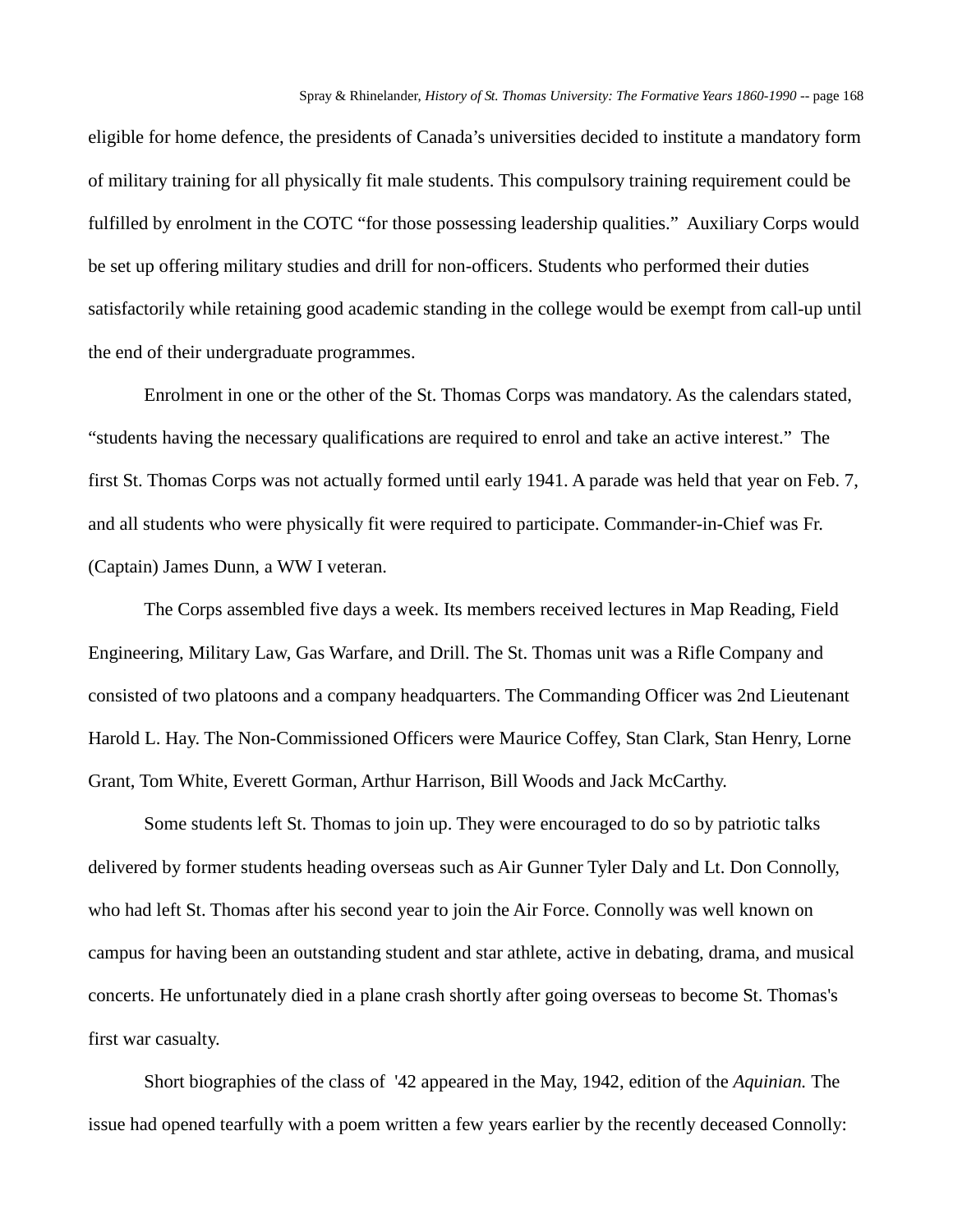To Our Graduates, a real successs/ Is what we wish to you And all through life much happiness,/ Whatever you may do. Tho' some, perhaps may wander far/ And live abroad some day, Let virtue be your guiding star,/ And not be led astray. But, don't forget the good old boys/ You met at S.T.C. Think of the time you shared our joys/ And all was liberty It's now the trials of life begin;/ A battle you must wage Against temptation, guilt and sin,/ In this, our modern age. Fight bravely on with fervent zeal/ To reach the final goal, For this goal is, as you all feel,/ Salvation of your soul.

There were ten students in the graduating class of 1942. Five joined the armed forces after graduation. In October of that year the first St. Thomas College Roll of Honour appeared in the *Aquinian*. It contained the names of eight former students, including of course the pilot Lt. Don Connolly. Two of the eight had been awarded the Military Medal for bravery. By the end of the War there would be thirty-eight names on the honour roll.

By 1942 the COTC unit at St. Thomas had its own band. In 1943 the unit was reorganized by its commanding officer, Fr. (now Major) Dunn. Another teacher at the college, Camille Gautreau, was second in command. The unit at that time had six officers and one hundred fourteen in the ranks, a large number for the size of the student body. Regular classes at the college were canceled on Saturdays and from 8:00 AM to 5:00 PM the day was devoted to compulsory COTC training. The only complaints were that it left too little time for football.

Throughout the war years, former students returning from overseas would pay visits to the college and give patriotic talks to the students. The question of whether or not to remain at college to finish one's studies remained alive. The *Aquinian* in February, 1942, published a letter from a student opposed to a suggested plan to increase numbers in the armed services by closing down those college facilities not connected with war service, such as arts classes. The writer argued that an arts programme "was the backbone of our smaller Colleges which need to train leaders in education, which is absolutely necessary to direct the numerous activities of society." The plan, to the relief of many, was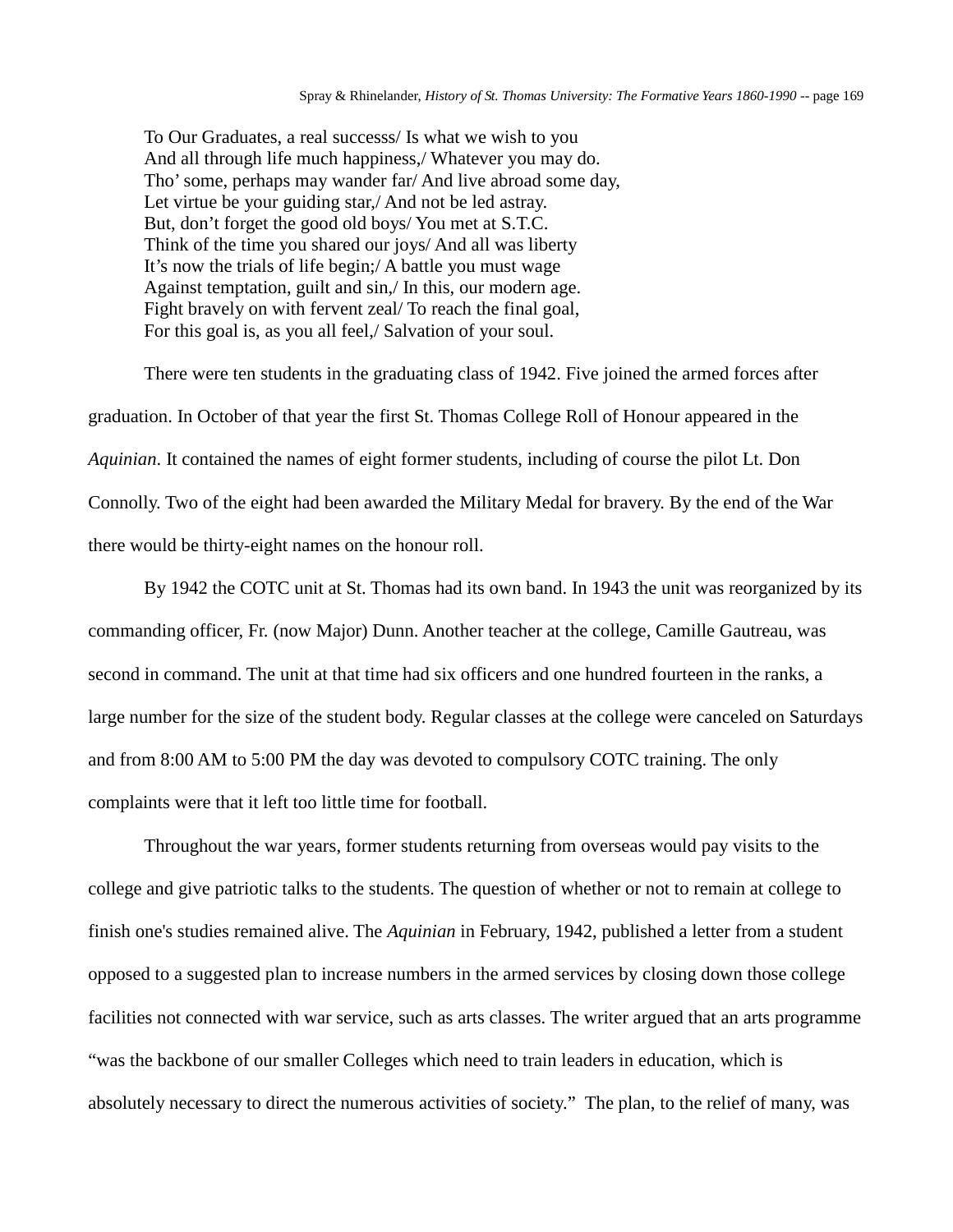never implemented. Nevertheless, students who chose to complete their studies before joining the military occasionally suffered "jibes from the crowd." Since they were young and healthy, some people felt they should be "over there doing their part." In another article in the *Aquinian* that same year entitled "Are College Students a 'Privileged Group'," we find the writer taking issue with the views of some that college students are "boys who are afraid of being called up for military training in the armed forces." "If there are no students trained in the higher forms of learning today," the writer questions,

who is going to guide this world in later times, especially after the war? There is certain to be a period of chaos and depression and people will need someone to hold the reins of democracy. We wonder if those people who today say that we are loafing would be able to carry this country through the times which are to come. Doesn't this country need doctors, dentists and engineers and so forth to carry this war through, and again after this war is won?

Another writer in the *Aquinian* of May 29, 1945, on the eve of the war's end, suggested that those who had continued their studies in college "had to battle with themselves, and the battleground of the soul can be more trying than the battleground of the world."

After the war the St. Thomas student body naturally included many veterans. In April, 1946, the government abolished compulsory military service in peace-time and established a permanent armed force along with a voluntary reserve, which would include the COTC. Those in the reserves could attend summer camp for four months with free board and clothes and \$3 a day. A COTC unit continued to exist at St. Thomas, but enrolment was voluntary. So few signed up that students from both St. Thomas in Chatham and the Collège du Sacré-Coeur in Bathurst were combined into one unit and the members of the Corps sent to various military establishments for summer training. Some saw it as a good summer job, such as students Dan Hurley and Pat McCluskey, who later served in Korea and in Germany, respectively.

### **Feast of St. Thomas Aquinas**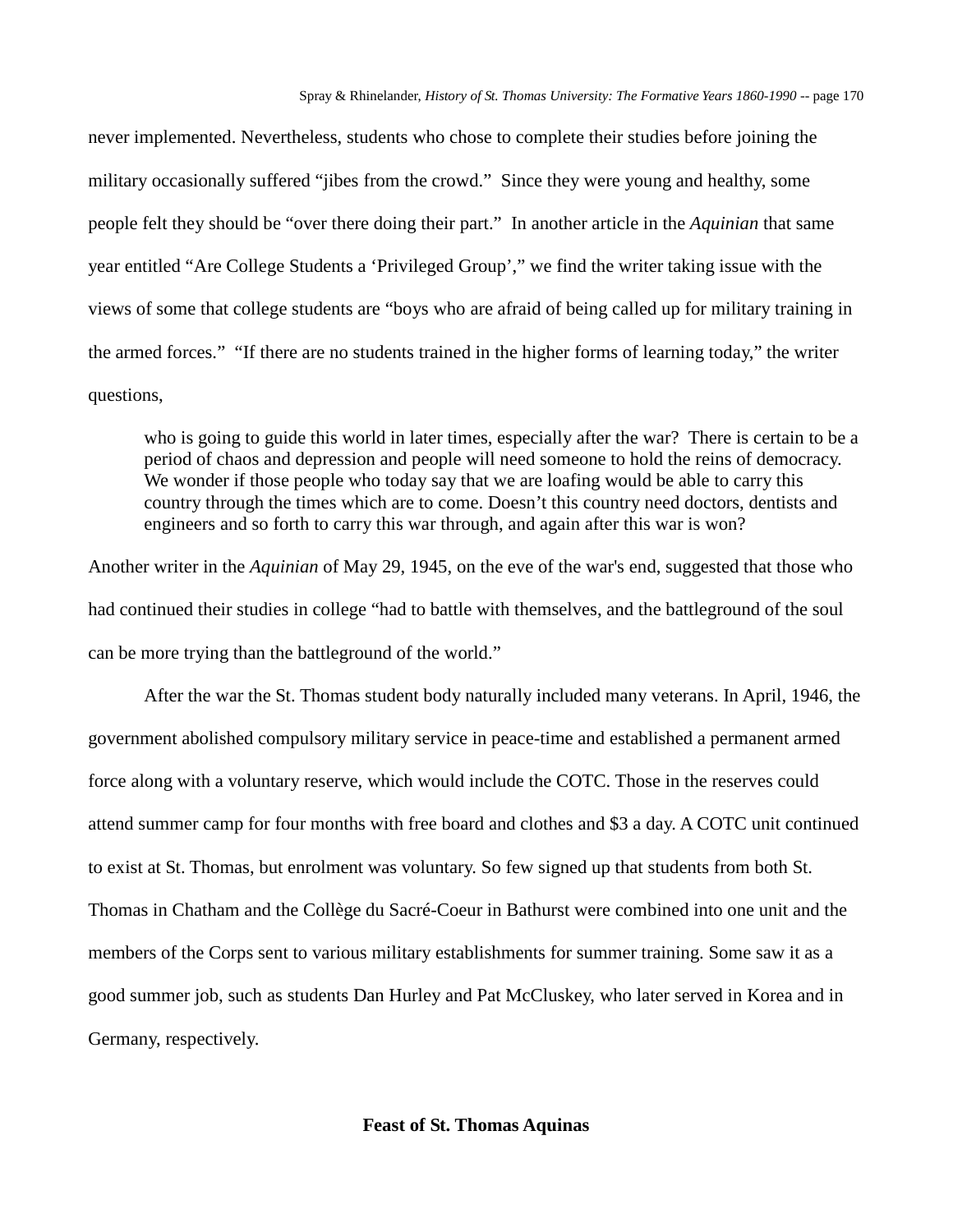Every winter on January 28 throughout the war years, indeed throughout St. Thomas's existence since 1910, the college celebrated the feast day of its patron saint, St. Thomas Aquinas. The Junior arts class was traditionally responsible for the arrangements for the various events. In 1945, for example, celebrations began with breakfast in the decorated refectory, following which the students, high school as well as arts, paraded to the chapel for High Mass. That year it was celebrated by Fr. McFadden, assisted by Frs. Bernard McMahon and Henry McGrath. McFadden directed the choir. A special lunch was served in the refectory for all students, including the day students, "a rare occasion" for them. Smoking was permitted, and there were "many sick-looking faces from too many cigars" when the dinner was over. The president of the junior class gave a short talk on life at St. Thomas. Each of the graduating seniors was called upon to give a short speech. In the afternoon the students enjoyed a special movie at the Capital Theatre downtown, courtesy of the owner, Mr. Babineau. In the evening the arts students presented a programme for the benefit of the high school students and the students at St. Michael's Academy. The master of ceremonies was Vance Toner and the program included speeches, musical solos, monologues, skits, and a mock radio programme. It ended with a sing-song, which was followed by a hockey game. The college team defeated a team from the Pennfield Air Base. All in all it was a full day. Similar festivities took place each year.

## **Beneath the Surface**

On the surface, as far as St. Thomas's students were concerned, all was well. Extra-curricular activities from debating to newspaper reporting to athletics were exhilarating. Courses were demanding but well taught. Their priest-teachers were obviously deeply committed to shepherding their sometimes unruly flock. Many of the high school students were returning after graduation to enter the everexpanding arts programme. Former students from that time without exception remember St. Thomas fondly as a nurturing, character-forming place. Yet underneath the surface, or more accurately within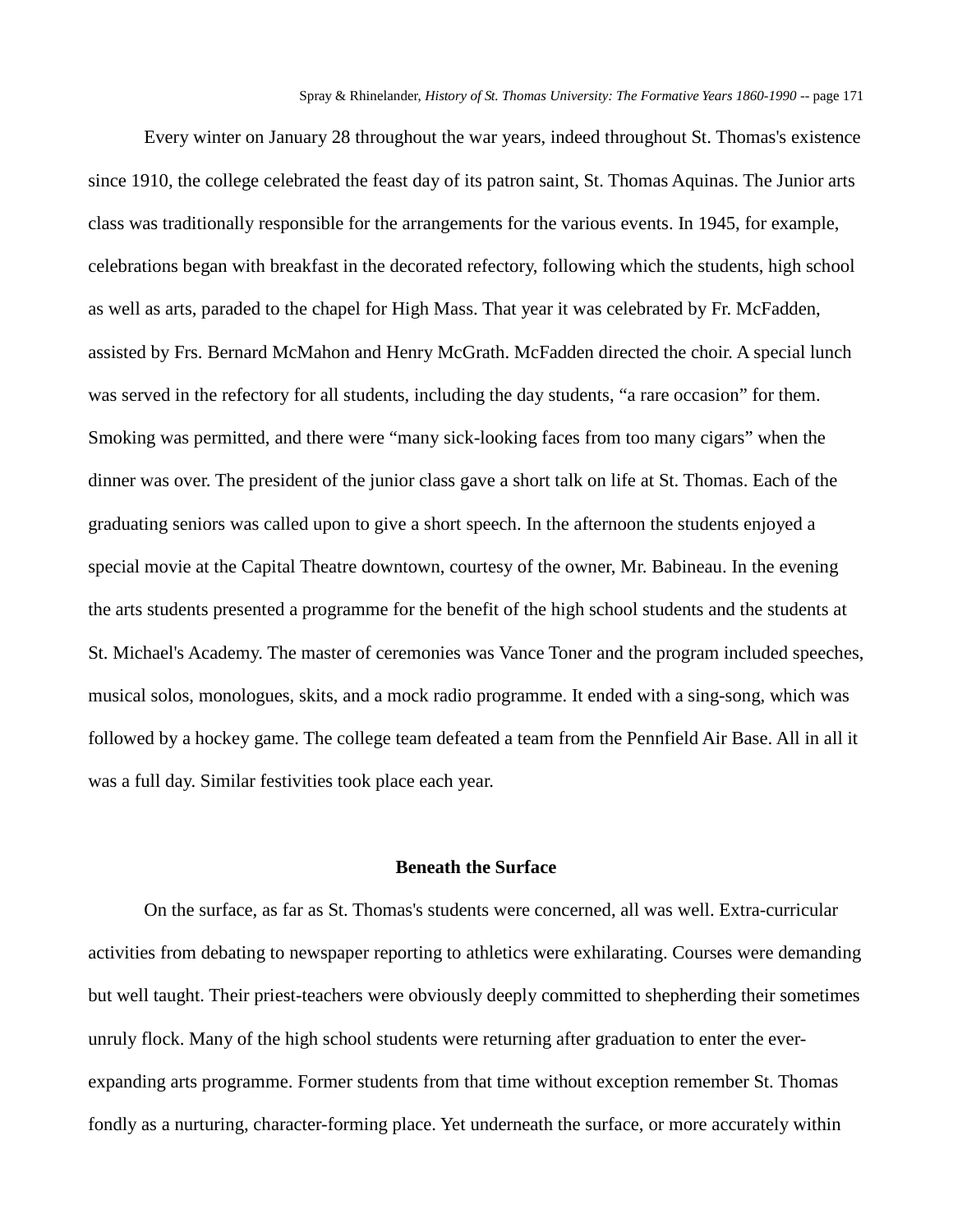the institution's administrative framework, where the rector and the bishop exercised their responsibilities in running St. Thomas as best they knew how along traditional lines, matters were become increasingly difficult and stressful.

## **Faculty Salaries**

From the start much of the difficulty in running the college was attributable to finances. In the early 1940s, the dozen or so teaching priests at St. Thomas were paid a pittance yet carried, by today's standards, extraordinarily heavy teaching loads. Yet the income from student fees barely covered expenses. When the college was run by the Basilians, the Order had demanded for its teaching priests relatively competitive salaries. The diocese, as we saw, had not been able to afford those salaries, so the Basilians had left St. Thomas in 1923. Bishop Chiasson of Chatham had been able to keep the college running only by bringing in secular and parish priests who worked for practically nothing, finding their reward simply in the joy of teaching and in the sure knowledge they were doing the Lord's work. After the unhappiness in the anglophone community caused by moving his See from Chatham to Bathurst in 1938, Chiasson had understandably left St. Thomas's affairs to its rector.

Patrice Chiasson died suddenly in 1942. He was replaced as Bishop of Bathurst by Camille-André LeBlanc, another Acadian francophone, who would continue to serve in that position until 1969, which would be well after Chatham had been transferred to the Saint John Diocese and St. Thomas College had become St. Thomas University and moved to Fredericton. Although LeBlanc's *kathedra*  was in Bathurst in the midst of francophone territory, he accepted his position as chancellor of St. Thomas and indeed remained committed to supervising the college's affairs. It was no doubt his way of proving to his anglophone constituents his even-handed, Christian concern for all the members of his diocese.

LeBlanc was noted, according to his official biography, for his "simplicity and frugality." In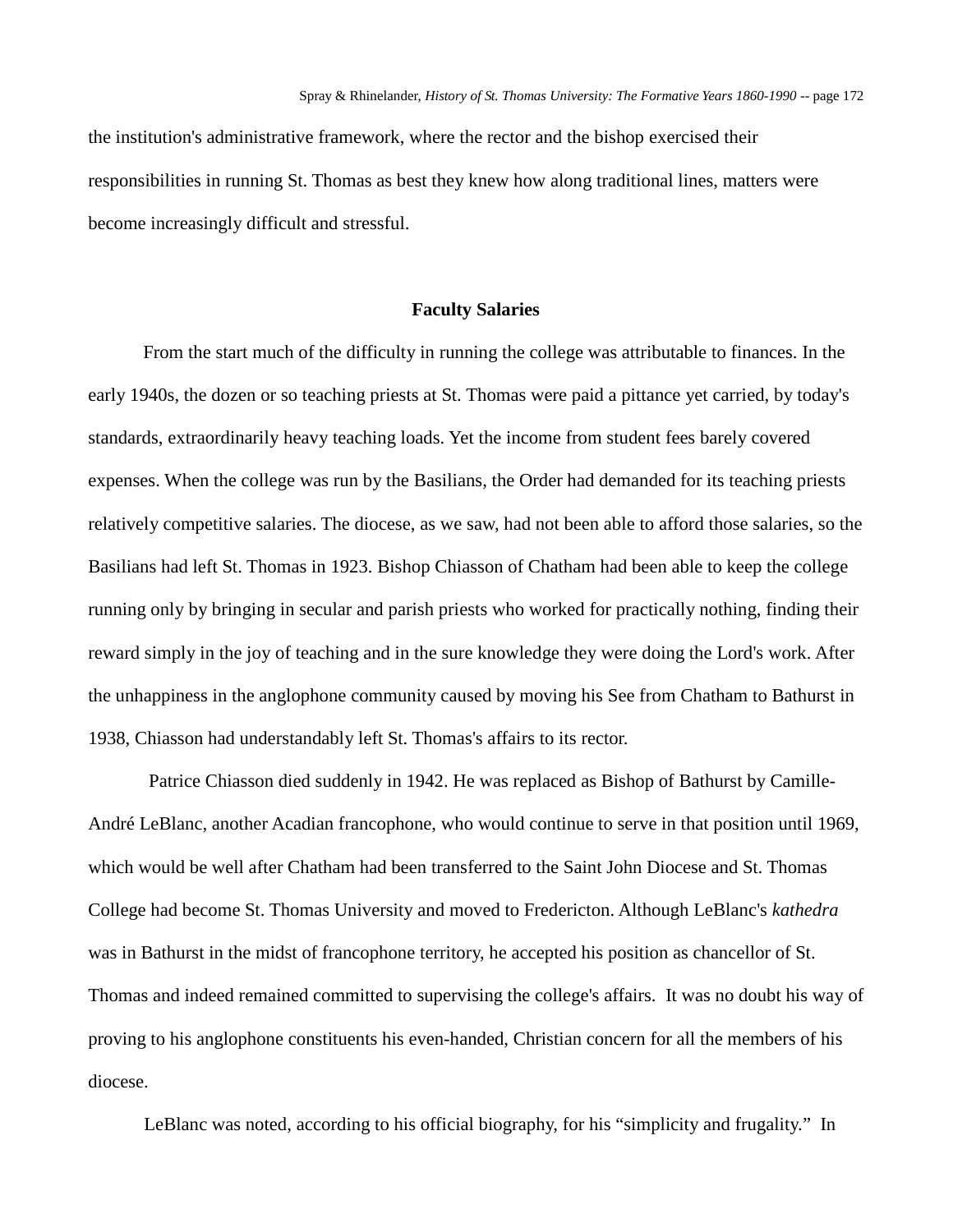spite of his personal frugality, however, he was not unmindful of his priests' material needs. In 1943 he informed Rector Hill that he was thinking "these last few days if it would be possible to announce a little surprise to your staff concerning a higher salary." He had just raised the salaries of curates in his diocese to \$200 a year "because they have high Masses very often if not every morning." This was not over-generous, he admitted, since curates elsewhere were paid about \$600 a year, nevertheless it was a raise, and it had led him to think of boosting morale by giving raises to the teaching priests at St. Thomas. For the 1940-1941 academic year the total outlay for the teaching staff at St. Thomas, including lay teachers, had amounted to only \$4,070. LeBlanc now thought he could increase this amount. In his view the rector and the vice-rector should be paid more than the rest of the staff, but as for the priests "a fair salary could be paid to them and I think it would be an impetus to all the professors. Poor humans we are!" LeBlanc was asking for Hill's advice as to what salary scale he might propose. He also asked, incidentally, what he thought of having "Brothers from a Catholic order" brought in as cooks and to "take care of all the work that Sisters would do around the College." The rector was advised to consult with his board before responding, although as the bishop would soon learn the rector preferred to make decisions on his own.

Neither increased salaries nor Brothers to do the cooking were pressing issues in 1943, and it seems both the bishop and the rector were happy to put the matter off for a year. The following year, in June, 1944, we find LeBlanc informing Hill that he had "already forgotten everything about the scale of salaries that your professors are paid." He asked the rector once more to outline for him the various salaries so he could compare it with other institutions. For example, the rector of Saint Dunstan's University in Charlottetown had informed him that priest-professors there were paid \$250 a year, the bursar \$350, and the rector "slightly more," and though he would very much like to raise the salaries of his teachers at Saint Dunstan's to \$350, finances were severely limited. Responding to LeBlanc's query about the St. Dunstan's rector's term of servicr, the latter replied that he was appointed by his bishop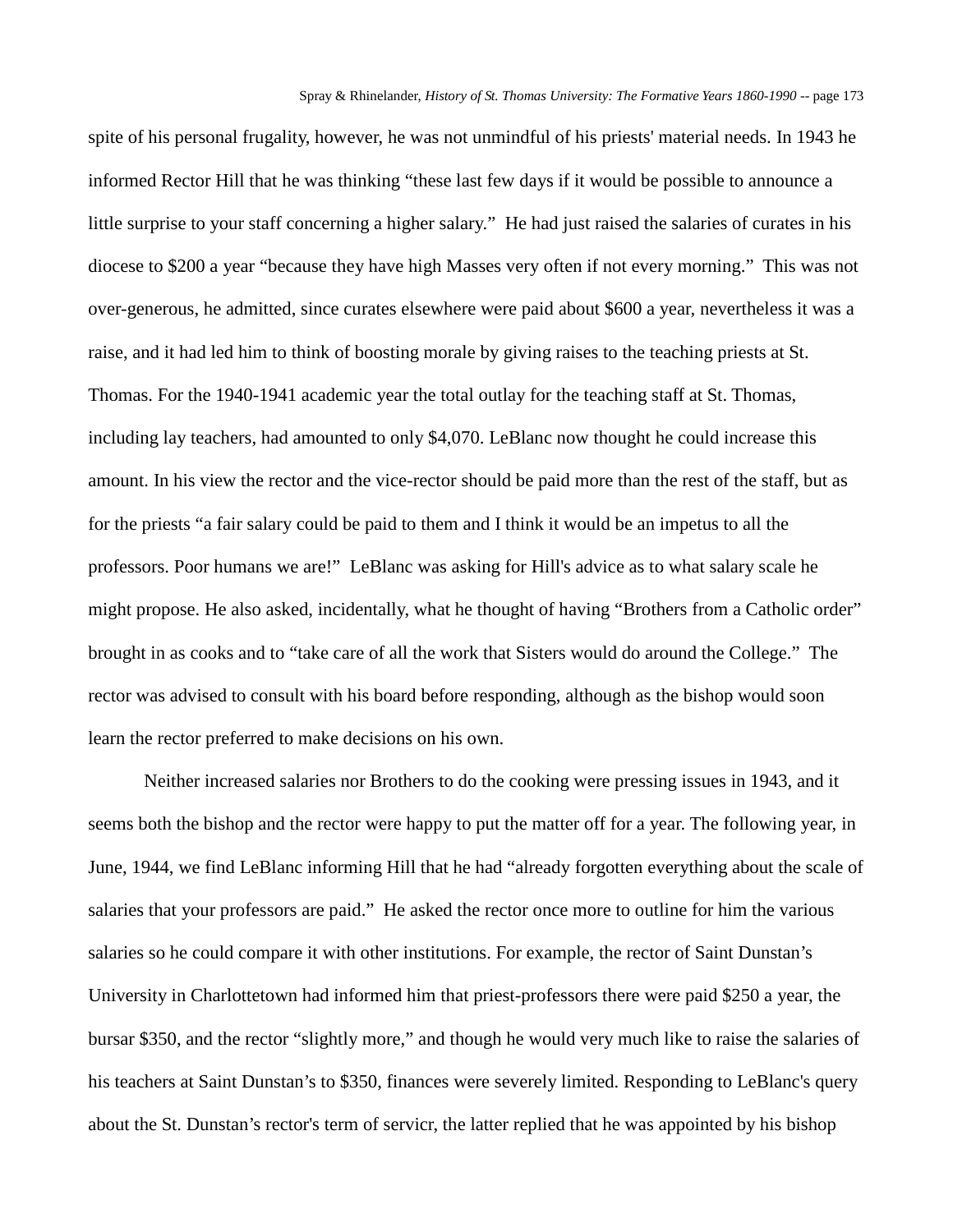without any set term.

Hill replied to LeBlanc that salaries at St. Thomas, unlike those at St. Dunstan's, were based on years of service. Those with under five years received \$200 a year. Those with over five years received \$300. Thus Frs. O'Hanley, Harrington, McFadden, Grant, Scott, McKendy and McGrath each received \$300; Fr. McMahon \$200; but Fr. Dunn received \$250. The rector himself received \$500 a year. He assured the bishop that the priests "would welcome any increase in salary that Your Excellency may see fit to decide for them."

There is no record of Hill having consulting his board or indeed any of his priests about salaries or any other administrative matters. In good hierarchical fashion, he took most decisions by himself. A priest teaching at St. Thomas at the time remarked later that Hill was "a very secretive man and kept his own counsel and did not involve the faculty in most decisions." Presumably it was not his inclination to increase the salaries of his faculty. Nevertheless, the bishop decided to take matters into his own hands. Six months later, in December, 1944, LeBlanc announced to Hill that he was raising the salaries of the teaching priests at St. Thomas effective immediately. He informed Hill that the matter had lain on the table too long. He believed that "a sufficient salary must be paid professors because their work is hard and they need those human helps to stir their morale." He had thus prepared a new salary scale, presumably (although he did not say so) to match the salaries paid at the Collège du Sacré-Coeur in Bathurst. Professor-priests at St. Thomas would be paid \$300 per year for the first three years, \$400 per year for the next three years, and \$500 per year thereafter. The rector was to receive \$800 per year. Furthermore, the years to be counted were years in the priesthood not just years in teaching. Indeed, the bishop felt free regularly to transfer priests from the college teaching staff for temporary parish duties. He made also frequent wartime requests for chaplains for the military. For example, in 1943 he informed Hill of a request from the head of the Roman Catholic Chaplaincy Service. He suggested to Hill that he might release Fr. Connors to the army and Fr. Herbert Reinsborough to the Air Force, and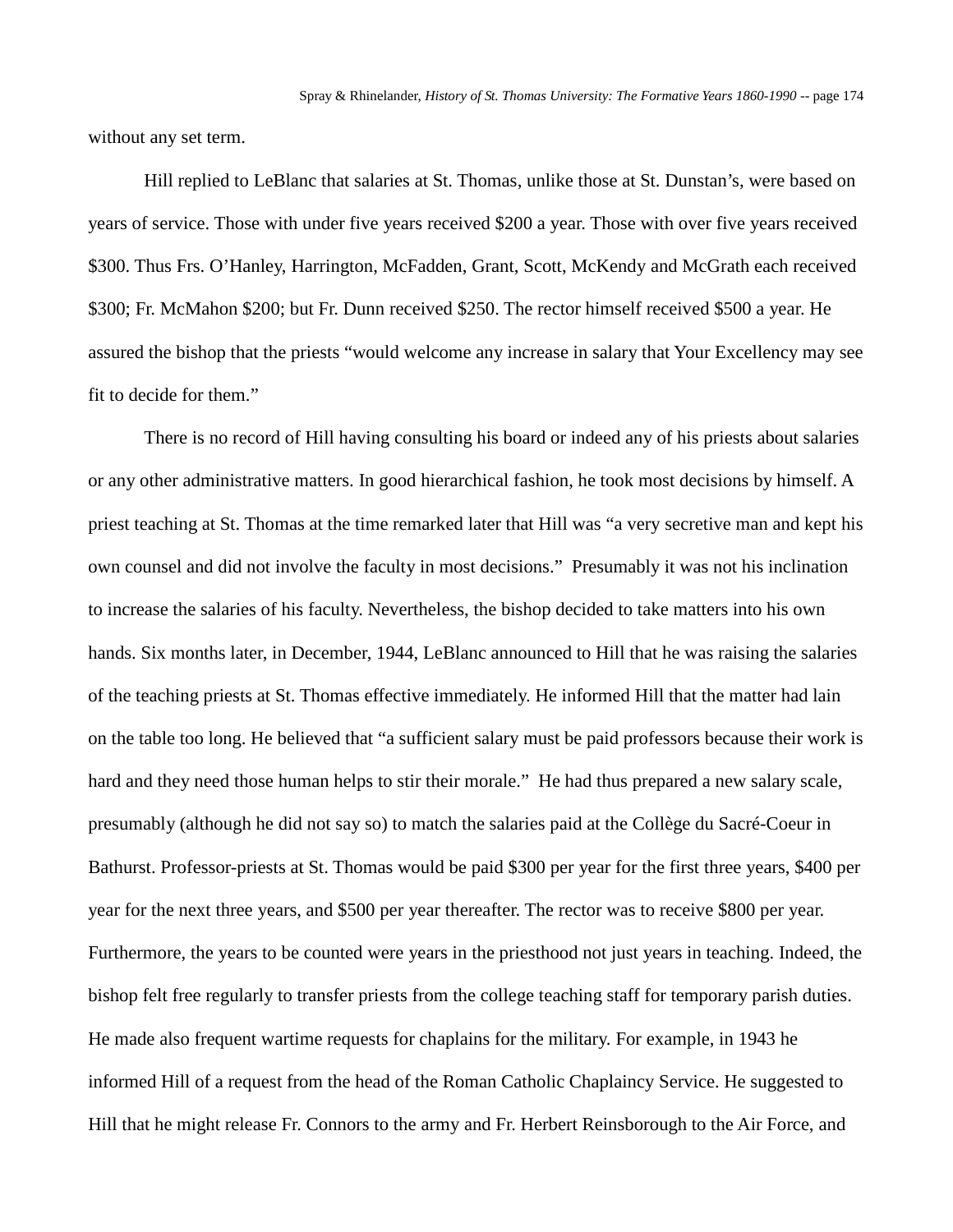he would send one priest to the college as replacement for the two. The bishop furthermore intended to assign Fr. Lynn McFadden, also teaching at the college, as chaplain to the Hôtel Dieu Hospital in Chatham, although if the rector knew of a retired priest suitable for the job he would concur.

It was the bishop's hope that this new salary scale would "not be too hard on the finances." He also felt that "this announcement will greatly stir up the morale of your professors. Although [morale] is good, a bonus is always welcome." In spite of the increases, such salaries were still paltry compared to those paid to teachers in the public schools, much less in other publicly supported colleges and universities in the Maritimes. Nor was it clear exactly where the extra money was to come from.

#### **Repairs Needed**

The rector, Fr. Hill, was not the only one who made decisions on his own without consulting others. The bishop himself set a good example in this regard. Since taking over as chancellor of St. Thomas, he was never sure of Hill's ability to run the college. Unlike his predecessor, Chiasson, LeBlanc took a stronger hand in the college's affairs. His inclination showed, for example, in a letter he wrote to the rector in late 1944, in which he remarked that he had noticed some repairs were needed. The steps to the main college building needed replacing and the front doors painting. He instructed Hill to "go ahead with the necessary expenses." He had not seen the professors' rooms, but if they needed "paint on floors" the rector was also to "put them in good condition." Hill's own room "needs to be renovated in paint," and he should not forget to have "an electric bell or buzzer installed at the front door." If there were any other repairs needed that he had missed, the rector was to use his judgment and go ahead with the work. He concluded the letter: "The College must be attractive although not rich." Hill, brusquely, thanked the bishop for his permission to make repairs. He would attend to them during the summer months. He explained that the large enrolment in the present year meant that every single space was being used, which made it difficult to keep the building in good condition and which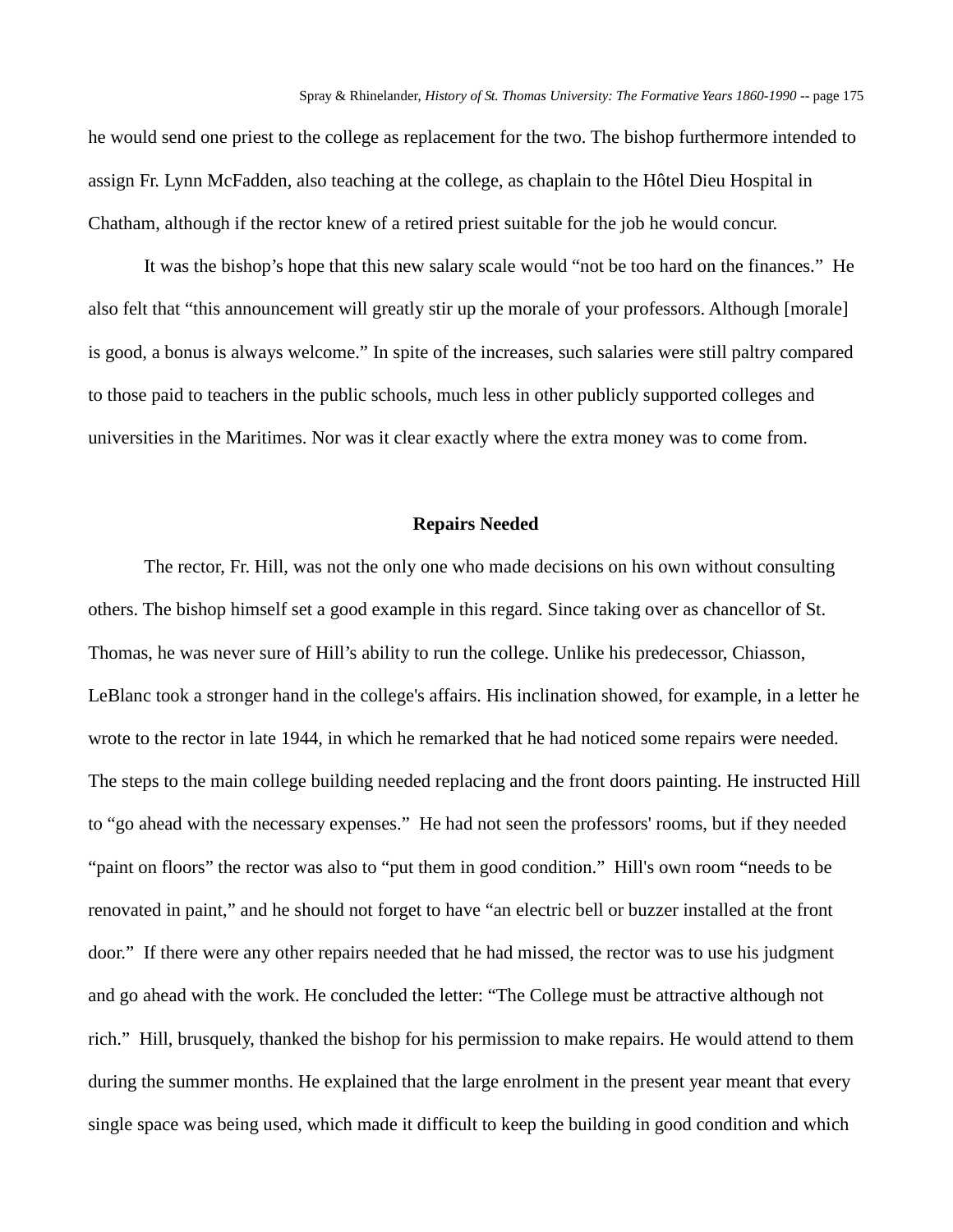meant that repairs and improvements could only be done in the summer.

## **Demands on the Priests**

The college closed for the summer but the teaching priests rarely had a vacation. In May, 1944, the bishop wrote Fr. Arthur Scott with "only a suggestion and not a command" that "the time has come to plan for your next vacation." A priest in the northern part of the diocese needed "a rest." He suggested that Scott take his place during the summer. "If you would like to make a little bit of money here is your chance in the beautiful climate and picturesque Campbellton for next summer. I repeat, it is only a suggestion." A "suggestion" from the bishop was rarely turned down.

In the summer of 1944, Fr. Henry McGrath, recently ordained, was helping out Msgr. J. J. McLaughlin in Newcastle when LeBlanc told him to report to St. Thomas in September to teach. Msgr. McLaughlin informed the bishop that he needed McGrath's help in Newcastle. Fr. McGrath in a personal interview remembered the situation:

I was late getting there [Newcastle] because I had no one to replace me, and the old Monsignor said: 'You're not going to leave me alone?', and I said well no I guess not. So I stayed and went back and forth, commuted, on the bus. I had no car. There weren't many cars in '44.

He spent a good part of his first teaching year traveling from Chatham to Newcastle and back, helping the Monsignor with his church duties while trying to keep up with his classes.

Fr. John Keane, Vice-Rector of St. Thomas but now serving as the parish priest in Douglastown, was feeling over-worked. The bishop informed him that he would get one of the priests at the college to help him. He wrote to the rector that he should offer Keane a leave of absence for "say three months ... if you could name a priest to take care of [his] parish on Sundays and first Fridays or the Days of Obligation. I know that you are short of priests and you are the only one to tell me what you can do in this case." Hill was willing to help the bishop, but it must have been difficult to be constantly losing staff and occasionally getting replacements who came and went whenever the bishop requested it. It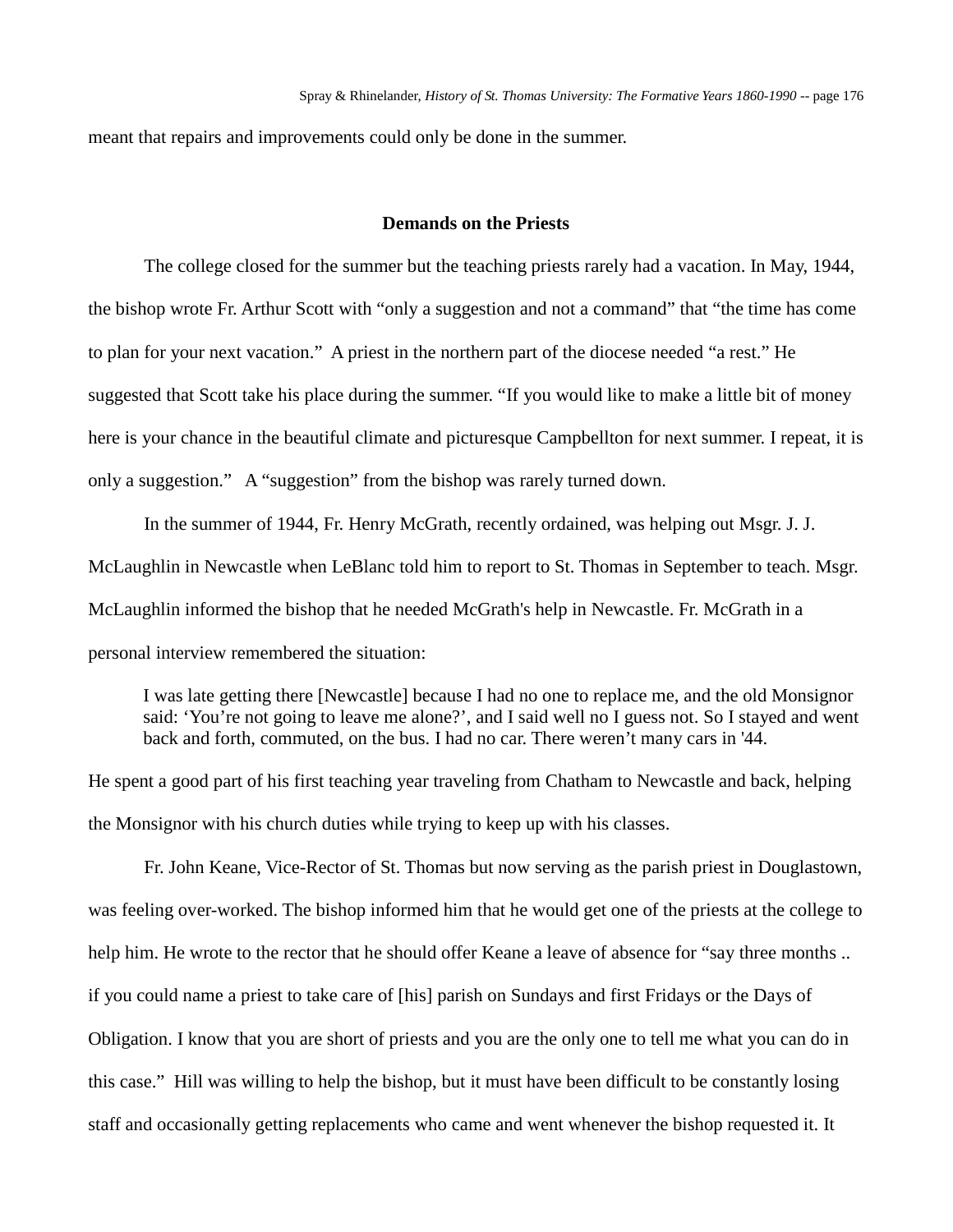also meant more work for those teaching at the college.

After Christmas, 1944, McGrath had to take over another priest's chemistry courses and add those students to his own chemistry class. A year later he was still helping Msgr. McLaughlin in his parish. Scott, who was teaching full-time, was assisting Fr. Ryan every Sunday. The constant demand for the college's priests to help out in the parishes of the diocese meant extra work for every priest at St. Thomas.

## **Dilemma of Becoming Modern**

At the heart of the problem was a serious dilemma. How do you "modernize" the institution to meet the demands of a rapidly changing world while at the same time maintaining the old-fashioned structure and Catholic values that had served the St. Thomas community so well for the last three and a half decades? The dilemma would continue to bedevil the efforts of those who ran the college's affairs for the next decade and a half.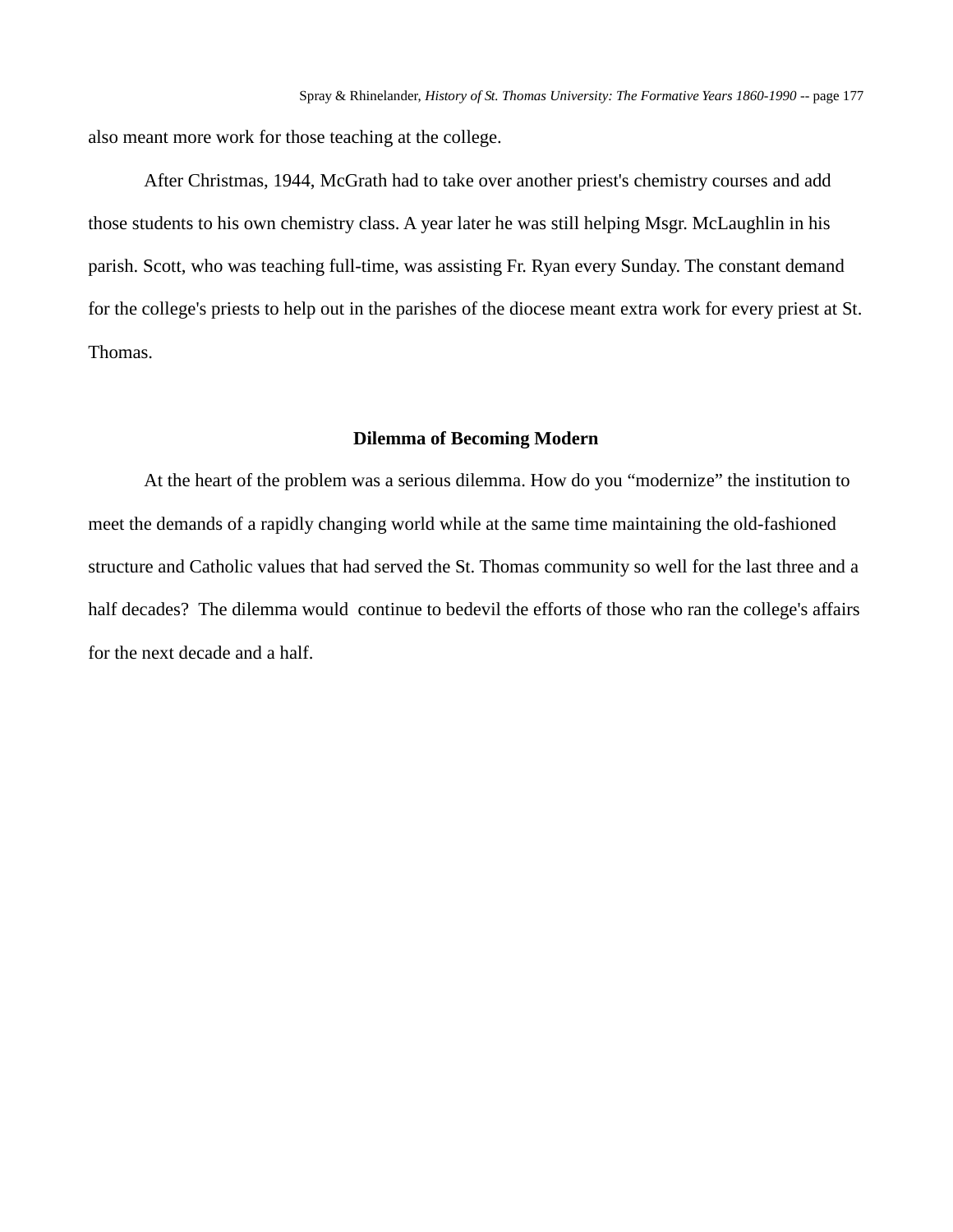## **Appendix to Chapter 3**

## **Articles in the** *Aquinian*

The editorial in the first issue of the *Aquinian* appearing in the winter of 1936 supported a new trade agreement with the United States, which the editor claimed would greater trade for Canada and especially for the Maritime Provinces.

The major literary article in the Journal was written by Joseph McKinnon. His article concerned the importance of Canadian Literature and how it should be promoted the same as manufacturing and mineral development. He claimed that a nation, if it is to rank as a nation and not be content to be regarded merely as territory for economic exploitation, needs a literature even more than it needs industries – at least large-scale industries. McKinnon argued that nothing can possibly substitute for a national literature. He mentioned Canadian authors Joseph Howe, Thomas Chandler Haliburton, Julia Beckwith Hart, Jacob Baily, Joseph Stansbury, Charles Mair, Sir Gilbert Parker, the Rev. Arthur Eton, Lucy Maude Montgomery, Marshall Saunders, Wilfred Campbell, Thomas Marquis, Stephen Leacock, Charles G. D. Roberts, Mazo de la Roche, AlbertWatson, and Bliss Carman. He said some members of the intelligentsia are inclined in casual conversation to speak of being ashamed of the shocking state of Canadian literature, ranking it with the literary production of the Laplanders, claiming it has neither tradition or background, little past, no present to speak of, and a bleak future. Yet, wrote McKinnon, the Toronto Library had in 1934 published a booklet listing 1,100 books published in Canada about Canada in 1934, and all written by Canadians. In his opinion, all that writing "must surely contain a fair amount of what constitutes literature."

A sarcastic article dealt with party politics, gerrymandering, personal aggrandizement by politicians, senators, and the Senate, "whose members are those who have served the party well and who have now retired from active political life to the 'Chamber of Rest and Sleep' ." The writer complained that "hard work for the party will bring at least a government job. Cabinet positions are the reward to the elected. And enough money, made in government service, will aid greatly towards the purchase of a davenport in the Senate during the pre-election sale."

A disapproving article dealt with current slang.

An article by Dan O'Keefe, the Editor-in-Chief, concerned the destructive nature of European nationalism. European culture, he wrote, had "within itself the seeds of its own destruction." There were "two religions calling men – Christianity, the religion of God; and Nationalism, the worship of the State." The struggle between the two was the cause of the present nationalist movements in Europe: "Fascism, Nazism, and Leninism [*sic*]." O'Keefe placed the blame for the growth of modern nationalism on Cardinal Richelieu, seventeenth century statesman under Louis XIII.

An article by Edgar MacDonald claimed that "Nazism and Fascism have forgotten that man is more than the citizen, humanity more sacred than nationality." People in Canada, claimed MacDonald, did not share that "narrow, provincial, domineering nationalism of our present civilization." Instead they stressed a nationalism that looks to "the common good of all." Our patriotism, he argued, has seen Canada "conquer racial and religious prejudice" and remove "every trace of sectional feeling."

Another article dealt with John Spalding, founder of Catholic University of America.

In "What we can Learn from Russia," the editor-in-chief commented rather naively on what was going on in Stalin's USSR, praising that government's "concern for social justice" [ironically the article appeared at the height of Stalin's purge trials], although he did he expresses "the hope that that Russians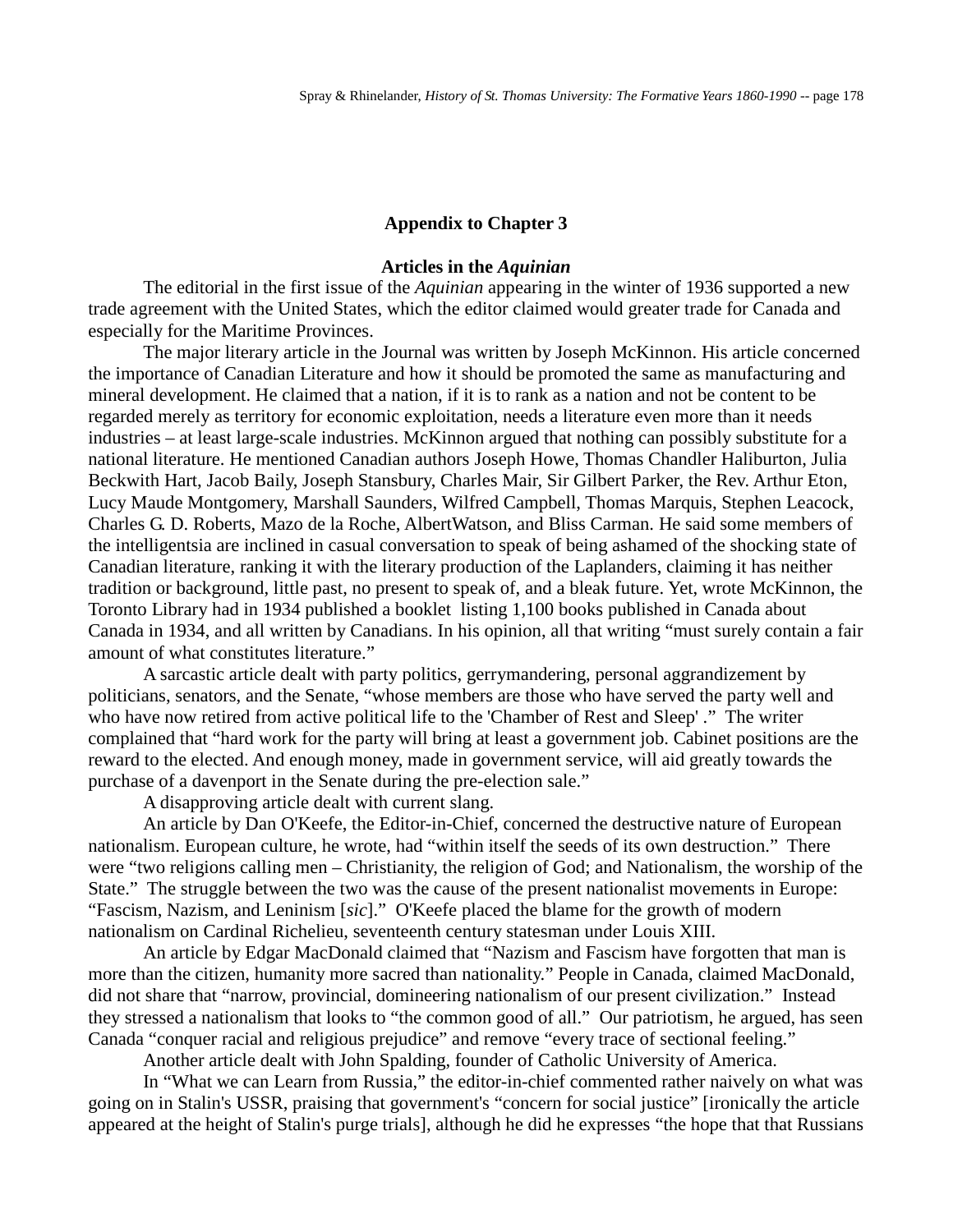would soon learn that man cannot live without God."

A section entitled "Around the College News" contained notes on plays, debates, lectures, sports, field trips for Biology students , and a meeting to discuss the Italo-Ethiopian War at which students had voted in favour of sanctions against Italy; they also voted for Canada to join an international army should one be needed " to punish the aggressive nation." In just a few years they would get their wishes.

The issue also contained a proposal entitled "To Our Fellow Canadian Universities" designed to further co-operation and fellowship among universities through the formation of a "National or Canadian Collegiate Press Association," similar to what existed in the United States.

Emmett Maloney and Robert Power, both of the class of 1938, authored a poem about the college's daily schedule:

*The Morning Bell*

The thing that I do most despise Is the morning bell, that makes me rise From out my warm and cozy bed. Oh! It is then that I see red.

Just when Morpheus holds me best, I am disturbed from my peaceful rest By that persistent ringing sound That makes my head spin round and round.

Now boys, I ask you, one and all To answer to my urgent call, And scratch your thick heads to devise A way to stop that awful noise

The second *Aquinian* appeared at the end of the academic year in June 1936. It contained 104 pages and began with a tribute to the college and its professors from the first five students to be awarded Bachelor of Arts degrees. Graduates praised the professors for "their willing assistance, whole-hearted support and constant self-sacrifice which knows no bounds." Their teachers had "done their utmost by word, deed and example to give that education of mind, heart and body that so singles out the true Christian." Other articles also reflected the uncertainties produced by the turmoil and violence in Europe, which many understood to be leading to war. One article entitled "Is Our Civilization Threatened?" spoke of the dangers of Mussolini's attempt to reconstruct the Roman Empire and the ever-increasing menace of Japan, as well as dangers closer to home from "armies of radicals, not only in socialistic and communist circles but armies of free thinkers, free doers and free lovers." Besides articles on astronomy, James Watt, banking, "The Machine Age," "Socalized Medicine," and the dangers of government involvement in business, there were tributes to prominent figures who had recently died, such as Archbishop O'Donnell of Halifax, who had "dedicated himself to the duties of his sacred office with untiring zeal and with a singleness of purpose and with an integrity which commanded the respect of all citizens." Other obituaries concerned King George V, whose "good qualities" were "strengthened by an ardent love of international peace"; and Rudyard Kipling, who had "one of the most amazing careers in English literary history." The *Aquinian* included news of former students from the 1920's, fourteen of whom had either completed their studies or were still studying at seminaries. One, a doctor, was continuing his studies on a Rockefeller Scholarship.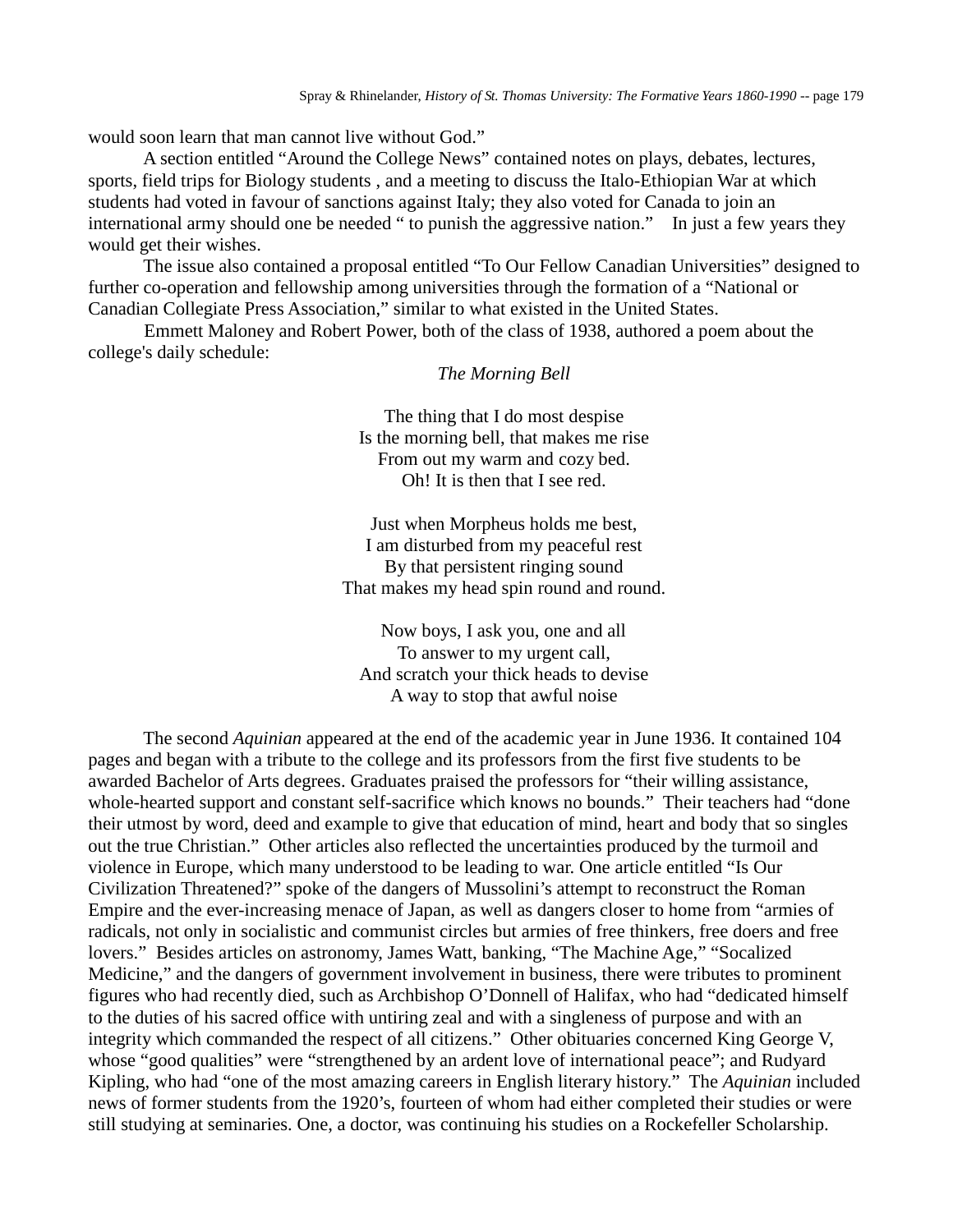Two others had graduated from law schools, one in Quebec and one in New York; two others had graduated from McGill University, one in chemical engineering, the other in science and agriculture. Others were teaching or working in banks. One had joined the RCMP. A lot of coverage was given to the various societies and sports.

The third *Aquinian* appeared in December 1936. The editor Dan O'Keefe complained that not enough material had been handed in. He urged students to submit pieces for publication, hoping that "enthusiastic co-operation would soon result in the magazine becoming a monthly publication." O'Keefe, being a pacifist, spoke out against the manufacture of arms in Canada since he believed Canada "desires Peace at any cost and not industry at war cost!" He also attacked the American and Canadian press for not reporting in an unbiased way on the Spanish War. Another pacifist article concerned the recently constructed Vimy War Memorial, calling it "a silent plea that the people of Canada brush away the black clouds of war now hanging so ominously over the world and hold up for all to see the Torch of Peace which burned so fiercely in the hearts of our fallen Canadian youths." Yet another reminded students that Remembrance Day should be "a potent and dire warning to warring Nations" that war solves nothing. "The losses sustained by both sides are too great to be compensated for by a 'paper victory'." And a third, entitled "How Would You Like--?," pointed out how lucky the students were to be born in Canada and not in Europe, where they would have had to live with what was happening in Spain, Germany, France and Russia. One article dealt with the cooperative movement, claiming that it was "the answer to most of our economic problems." Another dealt briefly with "economics and the Miramichi." The issue ended with the usual notes on societies, sports, and a short section on humour.

The next *Aquinian* appeared in June 1937 and included pictures and short biographies of the six BA graduates of 1937. They included Dan O'Keefe, recently Editor-in-Chief of the *Aquinian;* John McEvoy from South Devon; Cyril McManus, also from South Devon, who had been the "star goalie on the first varsity team to wear the 'Green and Gold'"; Dan Riley from Charlottetown; Gerald Sullivan from Nelson; and Merlin Washburn from Blackville, a star athlete in football, basketball, track and hockey. The lead article by the graduating editor O'Keefe was entitled "The New Social Order of Vocational Groups." It proposed to reorganize the government by giving every group, trade and profession representation in government. This was necessary because "democracy, strictly speaking, and as we have it, is a cloak to cover the sins of Capitalism and to protect the interests of the moneyed class. It is economic Liberalism in the political field." O'Keefe argued that Karl Marx had failed to understand that "Capitalism and Communism are both of the same blood, two antithetical expressions of the same philosophy."

The fifth issue of the *Aquinian* appeared in December 1937. The new editor, Robert Power, pointed out that in war, whoever wins, "the anarchy of industrialism will still manage to place a few silver dollars in the pockets of those most congenial of bed-fellows, the Armament Makers." He also added a note on Canada's BNA Act, which he called the "To Be or Not to Be Act." Fr. Henry McGrath contributed a populist article entitled "Babes of the Depression." He pointed to the weakness of the Canadian social system that allowed totalitarian creeds to spread. The "Study Club Movement" he believed provided hope that young people would "not be corrupted by false prophets and revolutionary agitators." As in previous issues, articles continued to argue for the social benefits of co-operatives. Jack Carvell suggested that cooperatives could produce "a veritable utopia" in which "Capital will be reduced to its rightful subservient position. Monopoly of profits will be a thing of the past when profit dividends are returned to the people on the basis of their patronage." Hazen Smith sang the praises of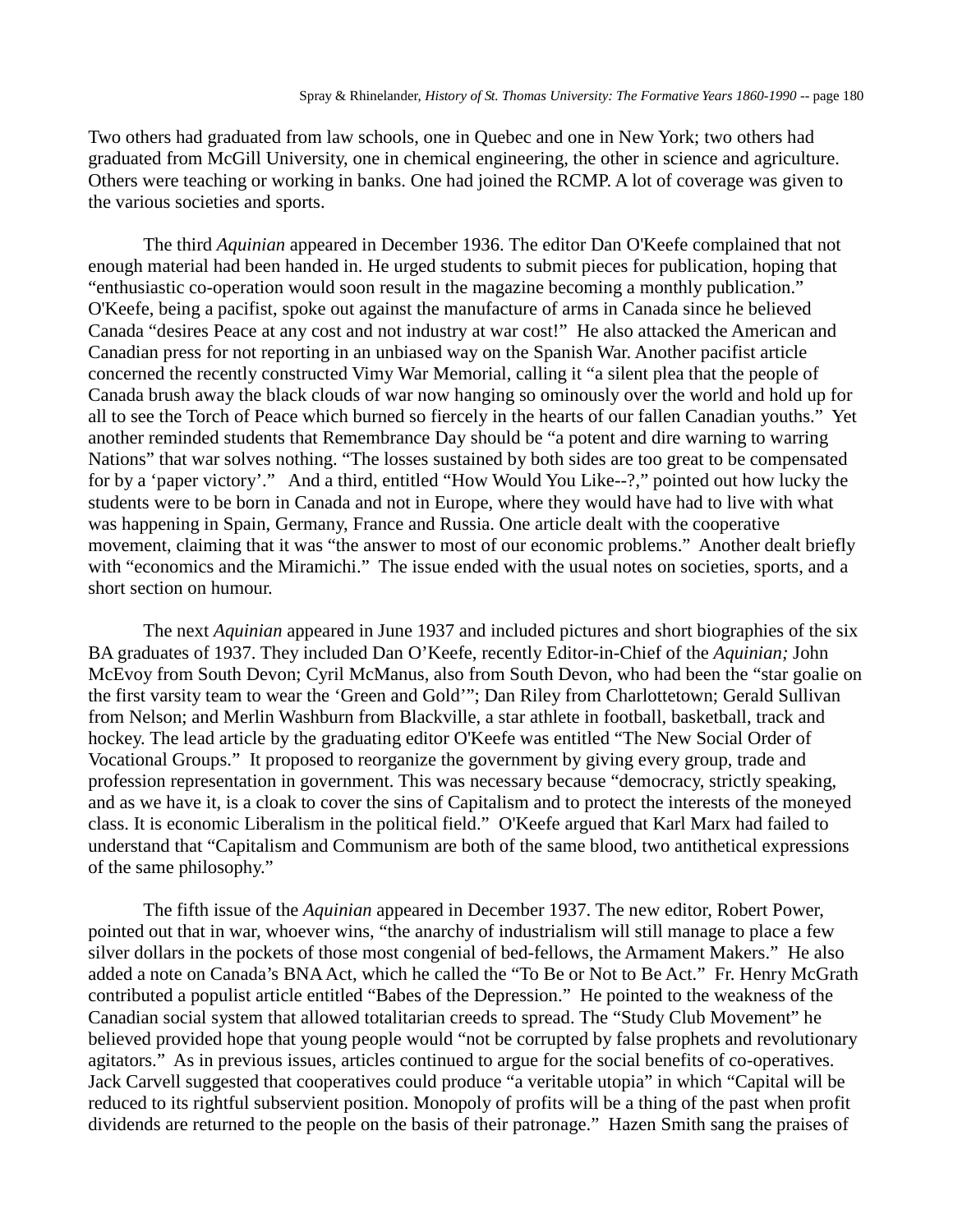co-operatives and especially credit unions. Student author Joseph McCarthy argued for "corporatism" as an economic philosophy that would rationally introduce regulations into capitalist society. Relations between employers and workers would be determined by joint committees and disputes thus solved easily. Corporations would have power "freely granted by its members" to regulate trade practices and "competitive methods" and thus "prevent unregulated production, which could ruin the whole industry." Mistrust for "Corporatism" came from "a combination of ignorance and malice" and the mistaken idea that it was associated with Fascism. Those who misrepresented it were simply "aiding Communists." One article mentioned "the wonderful invention television," which was "still in the experimental stage" and would need "many perfections" before it would become "the pride and enjoyment of the common housewife."

In publishing this last issue the staff had solicited money from thirty-three business and professionals; another twenty-four individuals had given money to the *Aquinian* Fund.